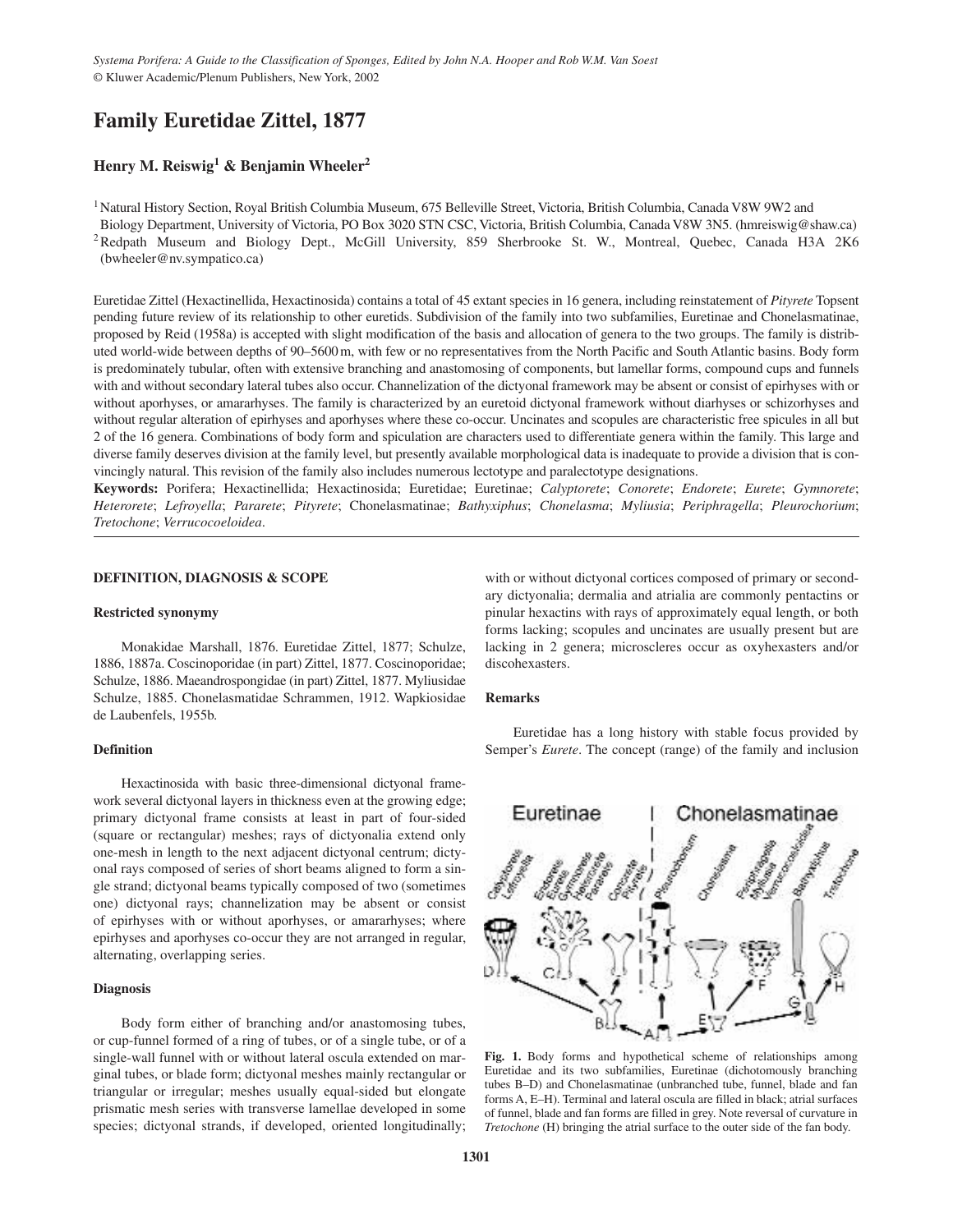

of taxa has varied widely, however, with early competition between the original concept of Zittel (1877), including virtually any body form, with or without channelization but with a lattice skeleton of imperforate nodes, and that of Schulze (1887a) with basic tubular body form without channelization. In spite of the difference in breadth of the two concepts, the number of extant genera in the family was small in both schemes: Schulze included only *Eurete*, *Lefroyella* and *Periphragella*. Before Ijima's (1927) reformation of the family, genera now included in the family, including both old ones (known prior to Zittel's formation) and new genera formed between 1877 and 1927, were allocated to other families which have since been repositioned or disbanded. The genera *Myliusia* and *Periphragella* were originally assigned to Maeandrospongidae but that family was ultimately recognized as lychniscosan by Schrammen (1902) and later entirely abandoned (Schrammen, 1912). Extant euretid genera of that family were moved to Dactylocalycidae by Ijima (1903). The Dactylocalycidae was eventually disbanded by Ijima (1927) and the euretid genera, as well as *Dactylocalyx and Margaritella* (here a synonym of *Iphiteon*, see Dactylocalycidae) were moved to Euretidae. Schulze originally assigned *Chonelasma* (1886) and *Bathyxiphus* (1899) to Zittel's (1877) Coscinoporidae apparently without close inspection of the basis of that family. Schrammen (1912) realized Coscinoporidae was based upon a lychniscosan type species, *C. infundibuliformis* Goldfuss, and moved the extant non-lychniscosans out to a new family, Chonelasmatidae. Ijima (1927) absorbed this family into the Euretidae without comment on its history. As a result, the Coscinoporidae has been erroneously treated as a valid hexactinosan family in some recent works (Barthel & Tendal, 1994). Ijima (1927) brought the contents of the families Euretidae, Chonelasmatidae and Dactylocalycidae together in one group, the Euretidae. Of his 15 genera, 11 are retained in the present synopsis; *Ptychodesia* was transferred by Reid (1958a) to Craticulariidae and restricted to fossil forms only; *Dactylocalyx, Iphiteon* and its

junior synonym *Margaritella* are here removed to the reinstated Dactylocalycidae. Ijima (1927: 164) intended to add [*Gymnodictyum*] to Euretidae, but that genus remains an undescribed *nomen nudum*. A few genera were added since Ijima's revision: *Calyptorete* Okada, 1925 (inexplicably omitted by Ijima, 1927); *Pityrete*, erected by Topsent (1928c) and immediately synonymized with *Conorete*, is reinstated pending review of Topsent's poorly defended action; *Tretochone* and *Verrucocoeloidea* were erected by Reid (1958a, 1969). Reid (1958a, 1963b) proposed reducing a number of euretid genera which were impossible to differentiate on the basis of only body form and framework (lacking free spicules) to subgenera of *Eurete*, including *Endorete*, *Gymnorete*, *Heterorete* and *Pararete*. His argument is clearly appropriate for paleontological purposes, but since the genera are recognizable with extant material, the moves are rejected for zoological classification. Reid (1958a) also proposed subdivision of the family to two subfamilies, based upon body form: branching tubes in Euretinae and funnel or blade form in Chonelasmatinae. He provided formal diagnosis for the Euretinae but never completed treatment and diagnosis of Chonelasmatinae. We support his intent, and slightly modify the division and range of the two taxa (Fig. 1). Other genera occasionally allocated to the Euretidae (de Laubenfels, 1936a) such as *Diaretula* Schmidt, 1880b, *Hyalocaulus* Marshall and Meyer, 1877, are treated here as Hexactinosida *incertae sedis*.

# **Scope**

Sixteen valid genera are presently included, of 20 nominal genera. The family is widely distributed with main diversity centers in Indonesian and Caribbean regions (Fig. 2) and few or no known representatives from the South Atlantic and North Pacific basins. They occur at depths of 90–5600 m.

# **KEY TO SUBFAMILIES**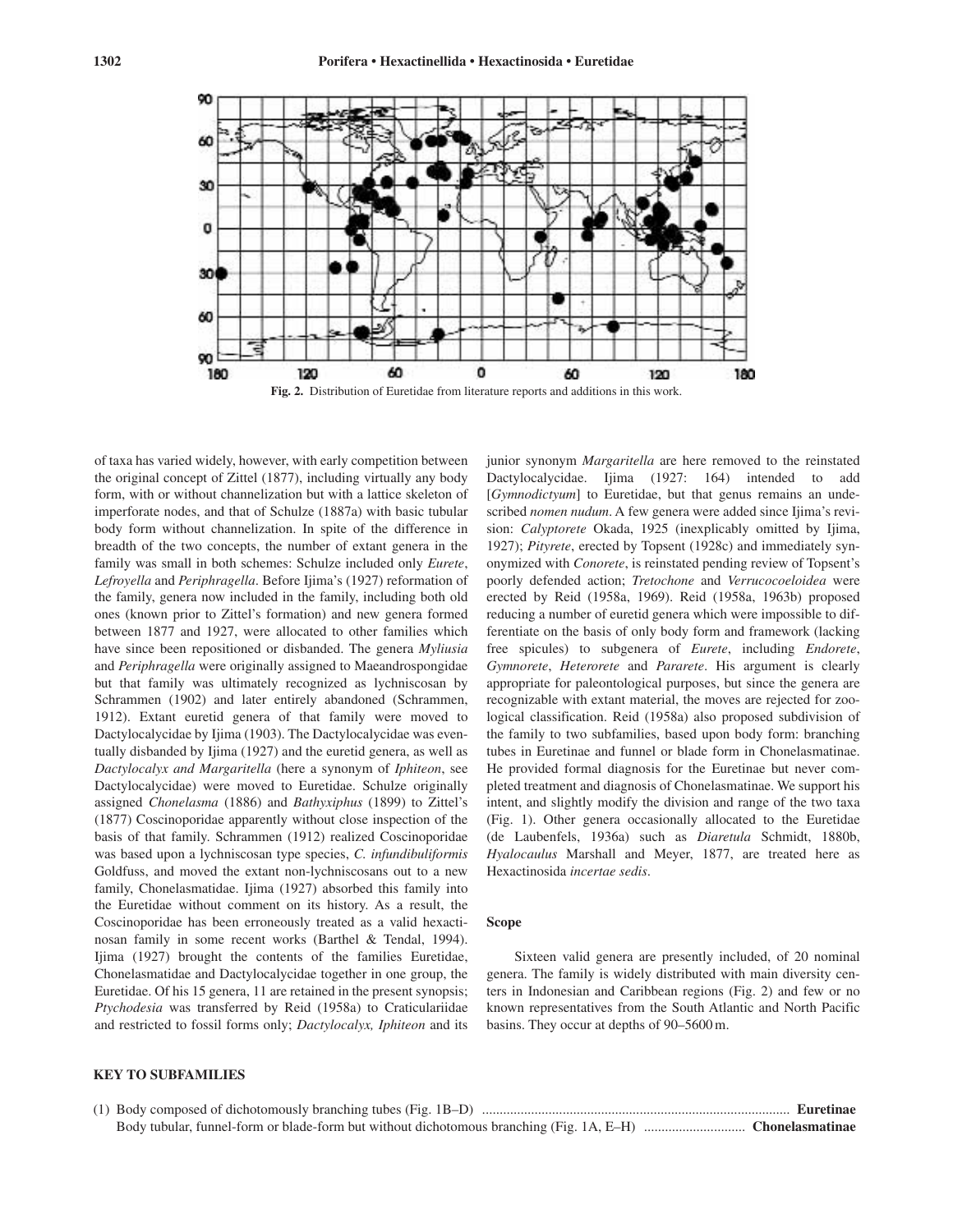# **SUBFAMILY EURETINAE ZITTEL, 1877**

#### **Synonymy**

Euretinae Reid, 1958a: 16.

# **Scope**

Nine valid genera.

# **Definition**

Tubular Euretidae which grow through dichotomous subdivision of basal tube to distal tubes of approximately equal diameter and form.

### **Diagnosis**

Body form may be a simple branching stock without anastomoses, a network of irregularly branching stock with anastomoses, a tube or funnel, the walls of which are constructed of a circular array of branching tubes, usually with short lateral anastomoses; channelization is typically absent but epirhyses with or without aporhyses occurs; wall gaps not related to diarhyses occur in two

# **KEY TO GENERA**

### **Remarks**

Although Reid (1958a) clearly stated "branching tube with oscula at the end of each branch" as the basic criteria for inclusion in the subfamily, he included non-branching forms, *Pleurochorium*, *Myliusia* and *Periphragella*. He apparently did not wish to exclude lateral aperture and lateral tube formation in funnel-forms from his "branching tube" form. We feel the modification presented above and in Figure 1 to be a more logical and defensible division of the wide range of euretid forms. We have added to the subfamily *Calyptorete* and reinstated *Pityrete*, forms not considered by Reid as Euretidae and thus not available for assignment to his two subfamilies at their formulation. Presence or absence of anastomoses of tubular Euretinae indicated in Figure 1 should not be taken as definitive characters for genera; all forms pass through simple nonanastomosing stages and some species of *Eurete* are not known to exhibit anastomoses. Generic assignment within the group is based mainly upon spiculation.

#### *CALYPTORETE* **OKADA, 1925**

# **Synonymy**

*Calyptorete* Okada, 1925: 285.

# **Type species**

*Calyptorete ijimai* Okada, 1925: 285 (by monotypy).

# **Definition**

Euretidae with erect, cup-shaped body composed of branching and radiating tubes supported on a tubular stalk. Frame-work unchannelized. Megascleres are pentactins, barbed uncinates, tylo- and strongyloscopules; microscleres are discohexactins and discohexasters.

### **Diagnosis**

Monospecific (see type species description).

# **Remarks**

See remarks on type species.

# **Description of type species**

*Calyptorete ijimai* Okada, 1925 (Fig. 3).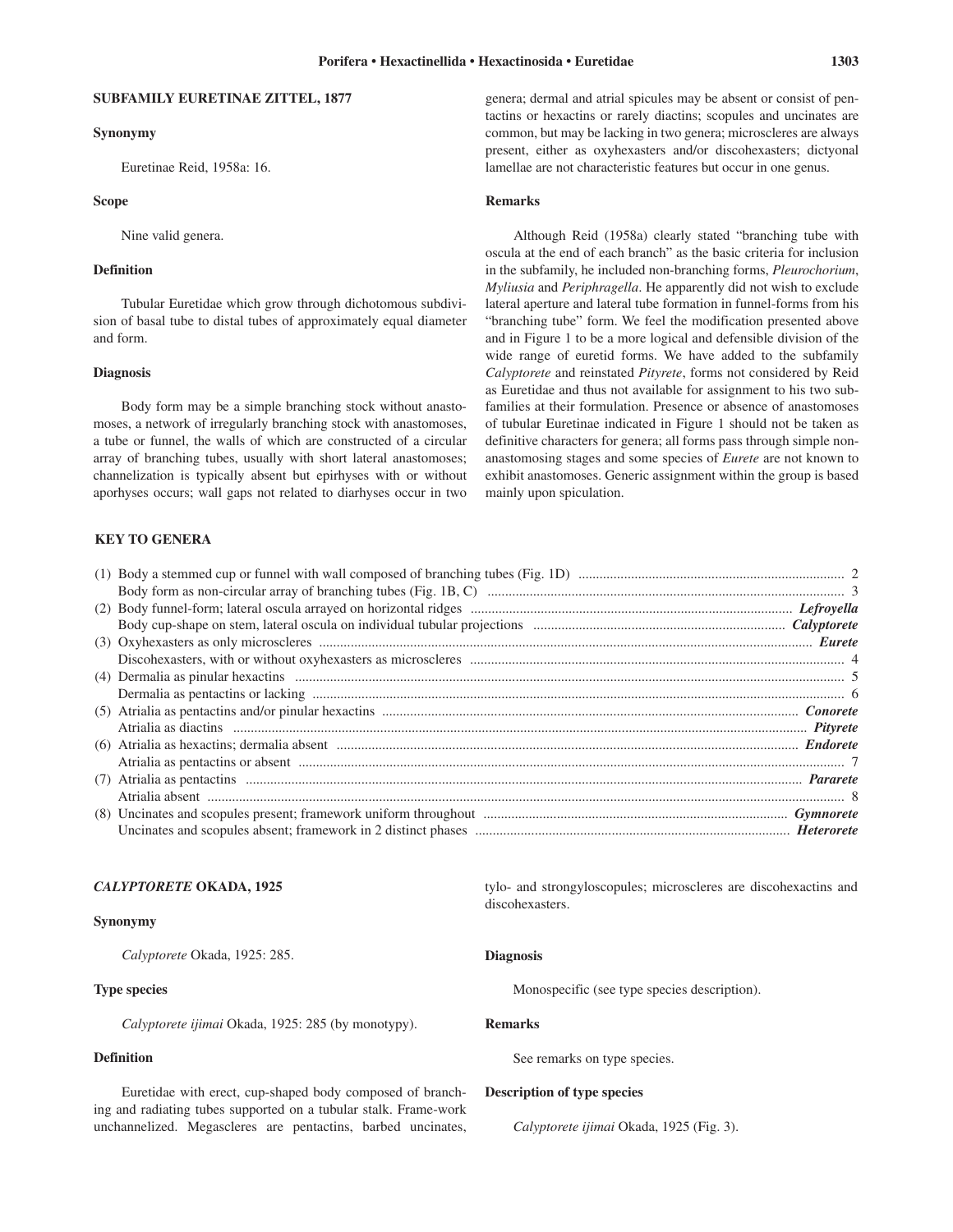

**Fig. 3.** *Calyptorete ijimai*. A–B, top and side views of lectotype. C, spicule lattice of the atrial surface. D, superficial dermal dictyonal framework. E, superficial atrial dictyonal framework. F, dermal pentactin with short rudiment of the distal ray. G, large strongyloscopule head. H, head of choanosomal tyloscopule with many tines. I, head of choanosomal tyloscopule with fewer tines. J, two complete small dermal uncinates. K, tip and mid-portion of large parenchymal uncinate. L, thin, medium-length dermal uncinate. M, discohexactin. N, discohexaster. O, geographic distribution of *Calyptorete*. (A–N, modified from Okada, 1925, pl. 1.)

*Synonymy. Calyptorete ijimai* Okada, 1925: 285, pl. 1, figs 1–32.

*Material examined.* None. Lectotype (here designated): specimen A of Okada (1925); entire type series probably at TIU (unconfirmed) – type locality of Sagami Sea, Japan.

*Description (from Okada, 1925).* Body caliculate, or cup-shaped on 1–4 cm thick hollow stalk; total height 13–14 cm; cup portion 6–8 cm tall, 13.3 cm diam. is tightly packed radiating cluster of branching and anastomosing tubes; tubes originate from proximal stalk and open distally to exterior and proximally to atrial surface; one or both tube ends spanned by lattice membrane which also encloses inter-tube spaces in cavaedial fashion; basal plate present; primary dictyonal frame of 2–3 layers with regular meshes (1 mm width); peripheral atrial meshes irregular and smaller 0.5–0.7 mm; dictyonal strands to 0.2 mm thick oriented parallel to growth axis joined by heavily microspined transverse beams 15–60  $\mu$ m thick; nodes not swollen; spurs well developed on both surfaces, longer on dermal side (to 0.7 mm); pentactins with short sixth-ray rudiment as dermalia (smaller) and atrialia (larger) with equal microspined rays 0.3–1.1 mm length; scopules of 3 forms: dermal strongyloscopule 0.35–0.37 mm length with 4 straight undivergent tines 0.08 mm length; choanosomal tyloscopule 0.20–0.25 mm long with  $12-14$  slightly divergent tines  $22-27 \,\mu m$ long, capitulum with four cruciately disposed knobs; second choanosomal tyloscopule of same length with 6 microspined slightly divergent tines  $33-35 \mu m$  long, capitulum slightly swollen; shaft smooth or proximally microspined; a rarely occurring oxyscopule with six, nearly parallel tines may a young stage of other scopule; barbed uncinates in 4 classes from 0.35–2.5 mm long, 12–20 μm thick; two classes of microscleres: parenchymal discohexasters  $60-80 \mu m$  diam. with short primaries and  $2-3$ slightly bent secondaries, common; discohexactins 100  $\mu$ m diam. with smooth rays rare; known only from Sagami Sea, Japan (depth unknown).

*Remarks.* Okada's (1925) original description, summarized here, contains many contradictions which can only be resolved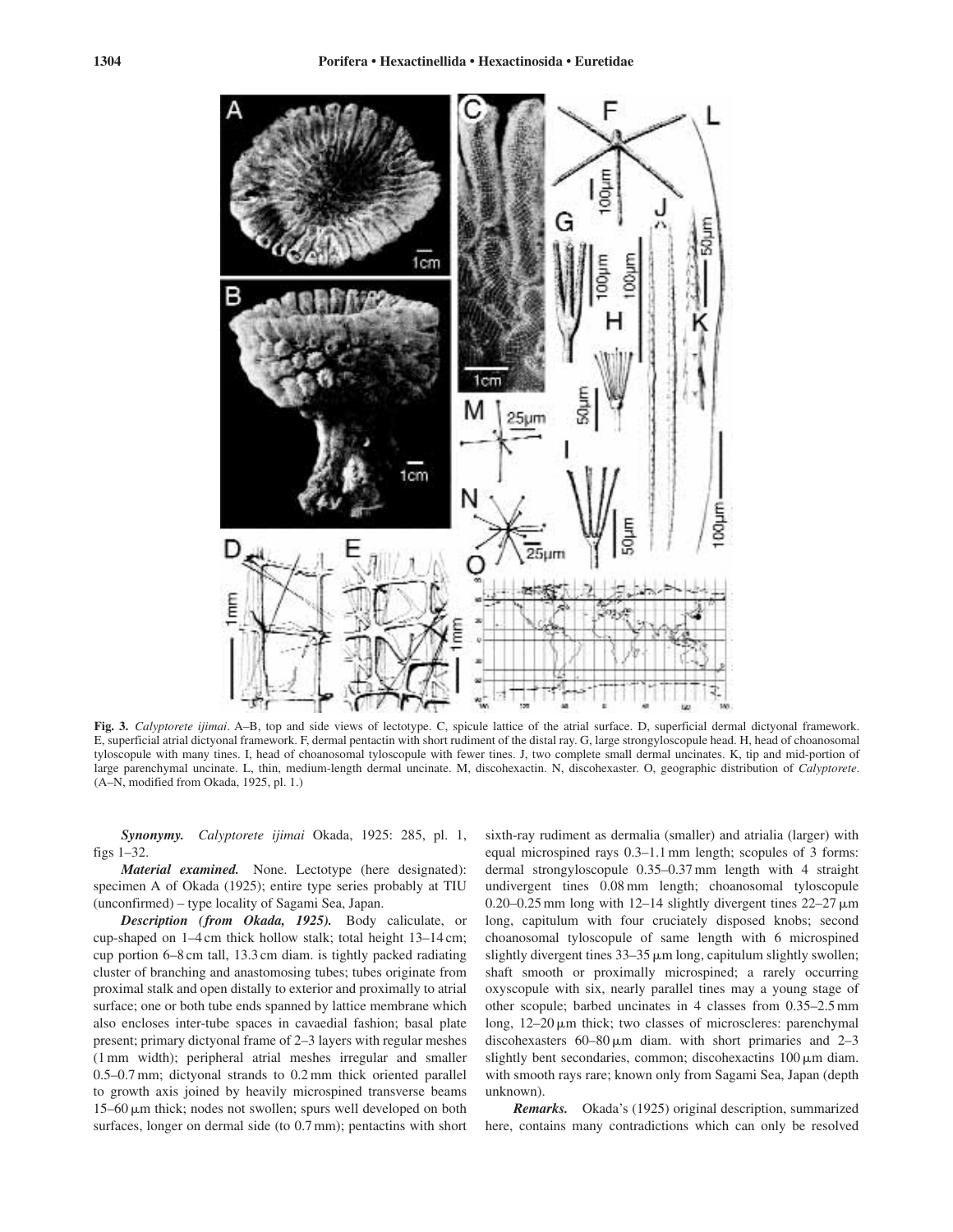when the type series is available for re-examination. This genus has remained virtually unknown due to its lack of inclusion in Ijima's (1927) revision of the Euretidae and Reid's (1963b) treatment of the Hexactinosida. The genus remains monospecific, known only from the type species description of Okada (1925). Okada failed to designate a holotype from among the type series, thus a lectotype is here designated; since the specimens are unavailable for study, this action has little practical utility. It is possible that the unusual diversity of spicule types described by Okada resulted from some degree of contamination with other specimens. Until the original type series is re-examined or fresh material is collected, the genus *Calyptorete* must be considered inadequately known.

#### *CONORETE* **IJIMA, 1927**

#### **Restricted synonymy**

*Conorete* Ijima, 1927: 65. *Eurete* (in part) Semper, 1868: 30. Not *Pityrete* Topsent, 1928c: 92.

### **Type species**

*Eurete erectum* Schulze, 1899 (by original designation).

### **Definition**

Tubular unchannelized Euretidae with pinular hexactins as dermalia, heavily spined pentactins and/or pinular hexactins as atrialia.

# **Diagnosis**

Body form erect, tubular, branched or unbranched; tubes end distally in central osculum; ornamented with accessory oscula; basal plate and stalk present; regular and irregular dictyonal framework several layers thick; reduced to one layer distally and marginally; dictyonal beams smooth; primary dictyonal strands and spurs prominent; loose spicules include dermal pinular hexactins, atrial heavily spined pentactins and/or pinular hexactins, scopules, barbed uncinates, discohexasters, oxyhexasters and onychexasters.

# **Remarks**

The genus *Conorete* was erected by Ijima (1927) to include *Eurete*-like (tubular) euretids with distinct pinular hexactine dermalia and pentactine and/or pinular hexactine atrialia. Errors relating to this genus in the final list of Ijima's publication were corrected by Reiswig (1990). Topsent (1928c) realized the species he earlier (Topsent, 1904b) assigned to *Aphrocallistes* as *A. azoricus*, and had just made the type of a new genus, *Pityrete*, fit better into Ijima's *Conorete* and thus transferred it to that genus. However, *P. azoricum* lacks regularity of middle framework meshes and has diactins as atrialia, two significant factors that argue against its inclusion in *Conorete*. Until the species is reinvestigated to determine its placement characters, it is here retained as the only member of the euretid genus *Pityrete* following Topsent's (1928c) first intention. Reid's (1958a) argument that *Conorete* be reduced to a subgenus of *Eurete* since it cannot be distinguished from that genus in paleontological material, is rejected for zoological classification. Following Lendenfeld's (1915)

suggestion and Ijima's (1927) action, the genus *Conorete* presently includes only two certain species, *C. erectum* (Schulze) and *C. mucronatum* (Wilson). These are known only from the Galapagos and western Panama (Pacific) from depths of 245–1693 m. Other reports of the genus from more northerly locations off North America (Talmadge, 1973; Foell & Pawson, 1986) are considered to be unconfirmed.

#### **Description of type species**

*Conorete erectum* (Schulze, 1899) (Fig. 4).

*Restricted synonymy. Eurete erectum* Schulze, 1899: 72, pl. 17, figs 1–3. *Conorete erectum*, Ijima, 1927: 165.

*Material examined.* Lectotype (here designated): BMNH 1908.09.24.039 – Galapagos.

*Description (measurements given as mean*  $\pm$  *standard deviation*). Body erect, Y-shaped; tubular; stalk (2–3 cm long; 8–10 mm diam.), fixed to substratum by basal plate; folded transversely into two hollow branches (6–8 cm height; 12 mm diam.; walls 1–1.5 mm thick); open distally as oscula; branches perforated by several (5–7) spirally arranged circular apertures (accessory oscula), with short protruding rims; skeletal framework unchannelized; three-dimensional network of hexactine megascleres; 2–3 layers thick but may be reduced to one layer distally; primary dictyonal framework regular; meshes rectangular ( $165 \pm 38 \times 311 \pm 1$  $44 \,\mu m$ ); dictyonal strands ( $165 \pm 38 \,\mu m$  apart) nearly parallel; may fan-out to surfaces; pointed and densely microspined spurs present; dermal framework irregular with triangular meshes due to intercalation of oxyhexactins (rarely spiny pentactins) to primary framework; beams thin and fragile; polyradial nodes common; atrial framework regular; meshes rectangular to triangular; intercalated hexactins rare; beams  $(60 \pm 16 \,\mu\text{m}$  thick) smooth throughout; nodes unswollen; dermalia as pinular hexactins with densely thorned, bushy distal rays  $(89 \pm 23 \,\mu m)$  length), proximal ray  $(114 \pm 40 \,\mu \text{m}$  length) and tangential rays  $(98 \pm 22 \,\mu \text{m}$  length) smooth, straight and sharply pointed; atrialia as pentactins and hexactine pinule derivatives with vestigial ray  $(52-76 \,\mu m \,\text{length})$ , long  $(275 \pm 37 \,\mu\text{m})$ , heavily spined, slightly bowed tangential rays bluntly tipped; proximal rays smooth, straight and pointed; scopules of two types:  $(1)$  small  $(180-265 \,\mu m)$  long) dermal strongyloscopules with 3–5 straight and undivergent microspined tines with swollen, or unswollen capitulum, and (2) larger atrial tyloscopules  $(360-877 \,\mu m)$  long) microspined with terminal tyle adorned with proximally oriented, curved spines; uncinates straight, or slightly curved (679  $\pm$  177  $\mu$ m long) with long curved barbs, highly angled from shaft, common; hemidiscohexasters  $(60 \pm 8 \,\mu \text{m} \text{ diam.})$  with slightly swollen centra abundant; primary rays  $(6 \pm 1 \,\mu m \,\text{length})$ with 2–3 curved secondary rays ending in small disks; same size discohexasters with weakly microspined primary rays with 4 curved secondary rays; known from the Galapagos and southwestern Panama, 717–1693 m depth.

*Remarks.* Wilson (1904) expanded Schulze's original Galapagos species description to include three additional Panamanian subspecies, *C. erectum mucronatum, C. erectum tubuliferum* and *C. erectum gracile*. The first was raised to specieslevel by Ijima (1927), following a suggestion by Lendenfeld (1915). Lendenfeld (1915) described several forms (designated by letters) from the same geographic area (western Panama) that further expanded the variation of the species, particularly in the range of scopule form. If Wilson's pattern of treatment is followed, some of Lendenfeld's forms would deserve subspecies status, but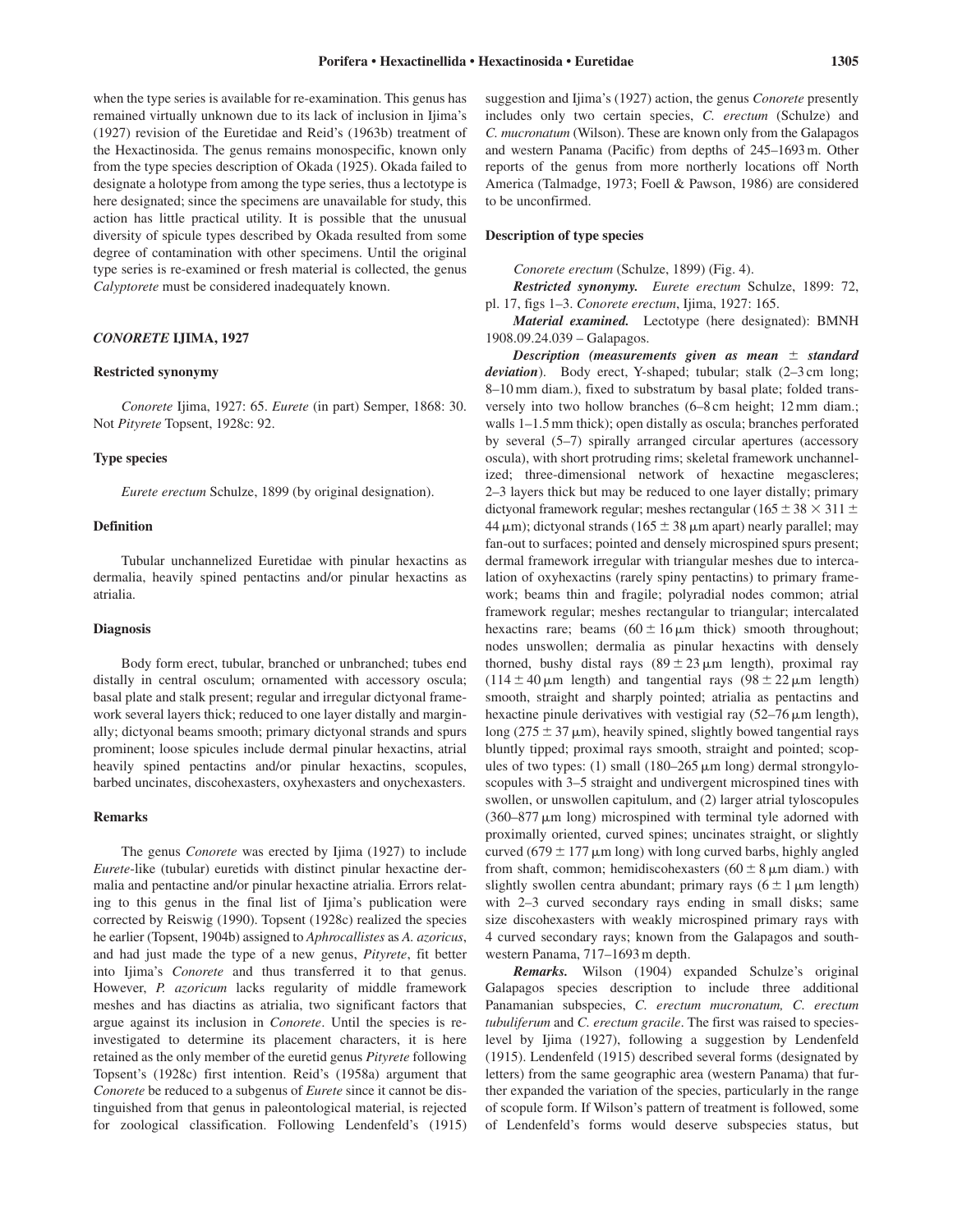

**Fig. 4.** *Conorete erectum*. A, body form of the lectotype. B, body wall section with dictyonal frame and spicules. C, dermal pinular hexactin. D, atrial pinular hexactin. E, atrial pentactin. F, atrial tyloscopule. G, dermal strongyloscopule. H, dermal strongyloscopule. I, uncinate tip. J, discohexaster. K, hemidiscohexaster. L, geographic distribution of *Conorete*. (A–B, modified from Schulze, 1899, pl. 17, figs 1 & 3.)

alternatively, the tight geographic limits of the concerned specimens suggests that these may simply represent a single variable species population. All subspecies may have to be abandoned when more samples are carefully analyzed.

### *ENDORETE* **TOPSENT, 1928**

# **Synonymy**

*Endorete* Topsent, 1928a: 3.

# **Type species**

*Endorete pertusum* Topsent, 1928a: 3 (by monotypy).

# **Definition**

Euretidae with body form of thin, branching and anastomosing tubules; with alveolar or 'waffled' external surface created by framework-supported ridges circumscribing conspicuous

depressions, some of which penetrate the entire wall as parietal oscula; framework beams bearing profuse, long, often hooked spines; lacking dermalia but with pinular hexactine atrialia; microscleres as discohexasters, onychexasters, and hexactins with disco- to onycho-tips.

# **Diagnosis**

Monospecific (see type species description).

# **Remarks**

The genus was erected shortly after Ijima's 1927 summary of Euretidae, hence it was not included in that work. Reid (1963b) considered *Endorete* to be a subgenus of *Eurete*, a subjective opinion not followed here. The lack of dermalia and distinctive parietal oscula set this taxon outside of the accepted range for *Eurete*.

# **Description of type species**

*Endorete pertusum* Topsent, 1928a (Fig. 5).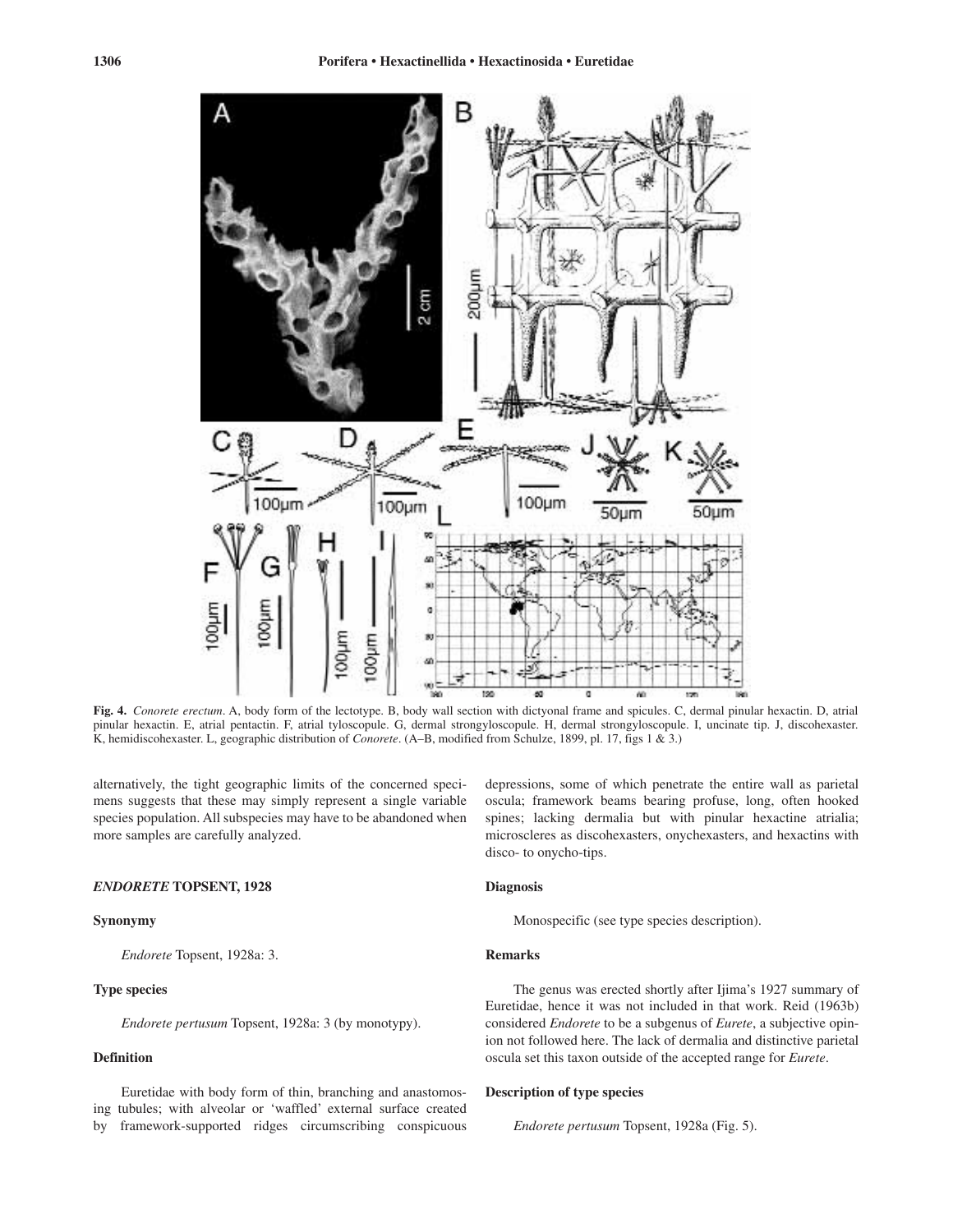![](_page_6_Figure_1.jpeg)

**Fig. 5.** *Endorete pertusum* (A–K) and distribution of *Endorete* (L). A, the holotype specimen MOM 04–1970. B, fragments of the holotype. C–D, dermal and atrial surfaces, respectively, of dictyonal framework in section showing spur shape differences. E, coarsely-spined beams of internal dictyonal frame. F, pinular atrial hexactin. G, top of small subtyloscopule. H, portions of 4 larger subtyloscopules (same scale as G). I, disco/onychexactin. J, discohexaster with long primary rays. K, discohexaster with short primary rays (same scale for all microscleres). L, geographic distribution of *Endorete*. (A–K, from Topsent, 1928d.)

*Synonymy. Endorete pertusum* Topsent, 1928a: 3; 1928d: 299, pl. 1, figs 1–9, pl. 3, figs 1–2.

*Material examined.* Holotype (fragment): MOM 04–1970 – Sagami Bay, Japan.

*Description.* Body is a mass of hollow, ramified and anastomosing tubes, length 40 cm, width 20 cm, height 15 cm; tubes 5–8 mm diameter, subcylindrical or flattened on one side, with free lengths rarely over 15 mm; tubules often laterally fused to form lamellae in older dead portions; atrium confluent throughout; terminal tube apertures as circular oscula; walls thin, 0.8–1.5 mm; surfaces irregular, composed of ridges outlining polygonal alveolar depressions ('waffled') often extending at their base as narrower passages, 1–1.8 mm in diameter penetrating the entire wall (interpreted by Topsent as epirhyses but here as parietal oscula); framework an irregular network of triangular and rectangular meshes with  $150-175 \,\mu m$  sides, tighter on external surface and wider  $(120-315 \,\mu m)$  and more rectangular on atrial surface; beams 20–40  $\mu$ m thick, profusely ornamented by large, pointed and often terminally hooked spines up to  $45 \mu m$  long; spurs  $90-190 \mu m$  long,

spined, shorter and more obtuse on dermal side and longer and thinner on atrial side; loose spicules: a dermal membrane containing scopules is present but typical dermalia are absent; atrialia are densely-spined, pinular hexactins  $85-270 \,\mu m$  in diameter with free ray not conspicuously bushy and other rays isodiametric  $(4-11 \,\mu m)$ thick); occasionally occurring as dodecactins; uncinates  $400-900 \,\mathrm{\upmu m}$ length, straight or slightly curved, anisoactine, with brackets but without barbs, occur singly or in bundles of 3–4 oriented perpendicular to dermal surface; subtyloscopules in 2 forms: (1) smaller subtyloscopules  $350-560 \,\mu m$  total length with 2-3 slightly divergent, microspined tines; head length 65–95  $\mu$ m, present on dermal and atrial surfaces; (2) larger subtyloscopule 0.7–1.0 mm length, with 2–5 nearly parallel tines microspined or covered with recurved-hooks, head length 100–120  $\mu$ m, occurs only on atrial surface; microscleres in 3 forms all disco-tipped with disks often reduced to a ring of hooks approaching onycho-form: (1) disco/ onychexactin  $45-70 \mu m$  diameter, with straight rays and 4-claw tips, (erroneously termed onychohexaster by Topsent), (2) discohexaster 35–50  $\mu$ m diameter, with long primary rays each bearing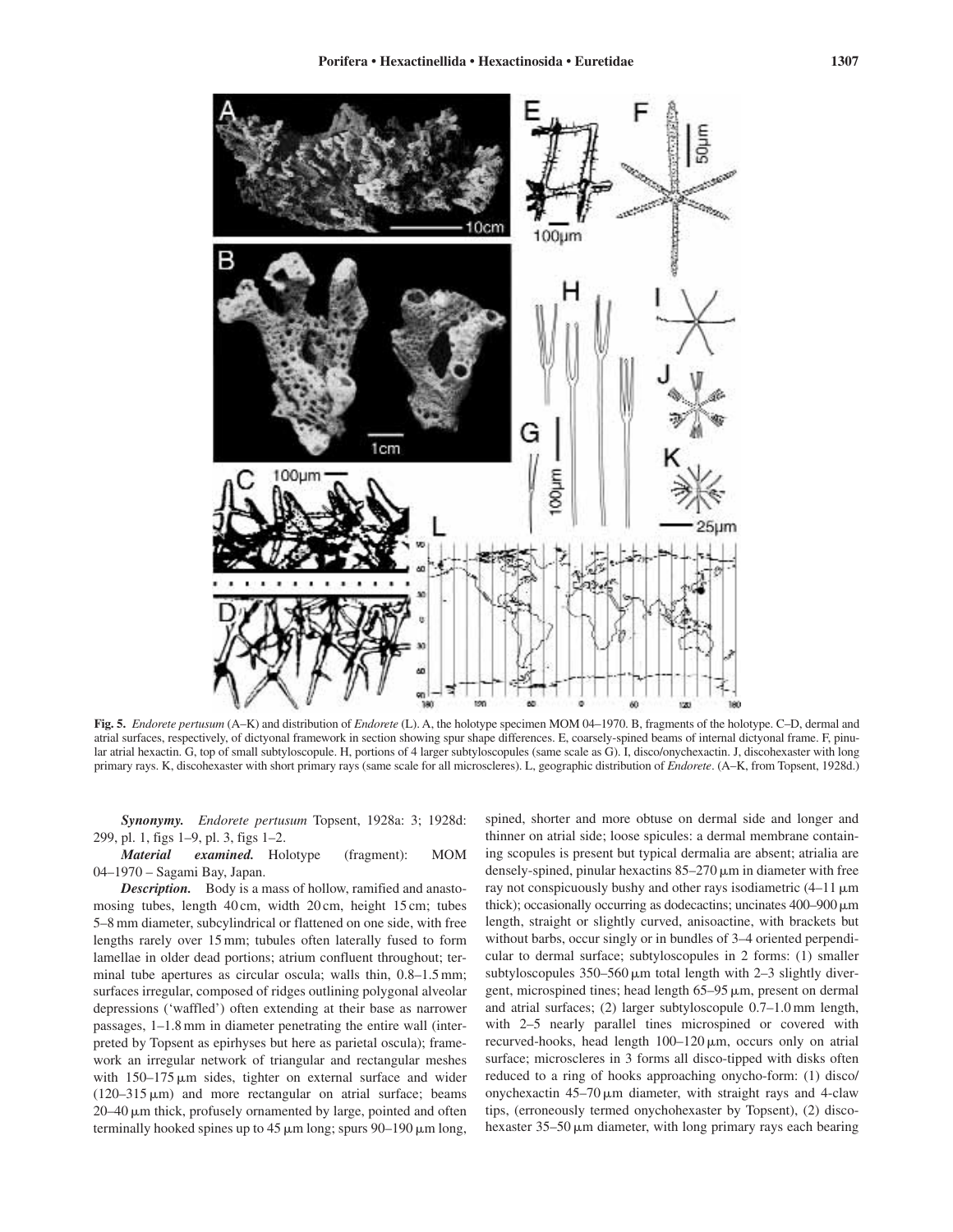$4-7$  terminals, (3) discohexaster  $40 \mu m$  diameter, with short primary rays each bearing 2–4 terminals; known only from a single specimen from Sagami Bay, Japan, depth unknown.

*Remarks.* Topsent's (1928a, 1928d) descriptions of the species are authoritative and extensive, but lack details of wall framework organization (primary versus secondary layers). The fragment of the holotype available to us for resolution of some additional details, and for confirmation of the absence of dermalia, consisted of a small tubule consistent with Topsent's figure, but lacked alveolar surface and parietal oscula. Spiculation of the fragment was completely unlike Topsent's description – present were pentactine dermalia, oxyhexasters, full tyloscopules, and finely spined framework (not coarsely spined). Three possible explanations for this situation exist: (1) Topsent's original description was grossly erroneous (we consider unlikely), (2) the fragment we were supplied was not from the *E. pertusum* type specimen (we also consider unlikely), (3) the original specimen is composed of more than a single type of tubular euretid (we consider the most likely of the alternatives). Resolution of this problem as well as confirmation and augmentation of Topsent's original description will require detailed examination of the entire holotype. Such examination must be carried out at the MOM site since transport associated with loan of the entire holotype would increase likelihood of damage and spicule mixing in the expected dual-composition specimen. At present *Endorete* must be considered an unconfirmed, but necessarily accepted genus of the Euretidae.

# *EURETE* **SEMPER, 1868**

### **Restricted synonymy**

*Eurete* Semper, 1868: 30.

# **Type species**

*Eurete simplicissima* Semper, 1868: 30 (by monotypy).

# **Definition**

Euretidae of branching and usually anastomosing tube form, with unchannelized walls. Spicules include dermal and atrial pentactins and oxyhexasters as the only form of microscleres.

### **Diagnosis**

Tubular elements of a branching and anastomosing stock bear terminal oscula and sometimes accessory lateral oscula nearly flush with the wall surface; dictyonal framework is three-dimensional throughout, consisting of several dictyonal layers at the distal margins of the growing tubes. Framework meshes basically rectangular but often subdivided to triangular shape. Beams usually smooth but occasionally slightly microspined; nodes usually unswollen but sometimes slightly swollen; microspined spurs as free rays of peripheral dictyonalia; dermalia and atrialia as pentactins; scopules and uncinates present; oxyhexasters are the only microscleres.

# **Remarks**

Present understanding of the genus is, in part, provisional since loose spicules of the type species, and hence the genus focus, remain poorly known. Semper (1868) erected the genus for a washed out (spicule-free) specimen, *E. simplicissima*, obtained from the Philippines by Dr. Legaspi. Schulze (1887a) formulated the first definition of the genus, using Carter's (1877c) description of the spicule-bearing *Eurete farreopsis* as a surrogate pattern for loose spiculation of the type species. The above diagnosis and definition of *Eurete* results from Ijima's (1927) division of the genus into several new genera, assigning Carter's *E. farreopsis* (Schulze's spiculation surrogate) to *Pararete* and designating *E. bowerbanki* as the type species of *Eurete*. Although Ijima's type species designation was clearly invalid, it served to provide a new surrogate for the basic spicule pattern of *Eurete*. Both Schulze's (1887a) and Ijima's (1927) choices for spiculation of *Eurete* were subjective choices, based solely upon the need for a pattern to use in allocation of other spiculated species. Distinction of *Eurete* and *Pararete*, following Ijima (1927), is not objectively based, and clearly represents an unsatisfactory (Lévi & Lévi, 1982), but utilitarian hypothesis that cannot now be resolved (see type species remarks below). Reid (1963b) proposed re-amalgamation of Ijima's flock of daughter genera to subgenera of *Eurete*, a procedure not accepted here. The genus, as provisionally understood, includes 11 species and 2 named subspecies: *E. simplicissima* Semper, 1868; *E. schmidti* Schulze, 1886; *E. marshalli* Schulze, 1886; *E. bowerbanki* Schulze, 1886; *E. spinosum* Lendenfeld, 1915; *E. schmidti kampeni* Ijima, 1927; *E. schmidti treubi* Ijima, 1927; *E. freelandi* Ijima, 1927; *E. trachydocus* Ijima, 1927; *E. nipponica* Okada, 1932; *E. irregularis* Okada, 1932; *E. sacculiformis* Okada, 1932; *E. lamellina* Tabachnick, 1988. Known distribution is entirely Pacific, mainly western Pacific, from Japan to Indonesia, with one accepted eastern Pacific report off northern Peru; depth range is 90–4062 m.

# **Description of type species**

*Eurete simplicissima* Semper, 1868 (Fig. 6A–B).

*Synonymy. Eurete simplicissima* Semper, 1868: 30; Marshall, 1875: 181, pl. 12, fig. c, pl. 14, figs 32–41, 44–45, pl. 15, figs 47–52. *Material examined.* None. Holotype (by monotypy) presumed lost – Philippines.

*Description (from literature).* Body form as branching and anastomosing network of tubes 0.5–1.0 mm diam., with terminal oscula and occasional lateral oscula; wall 1 mm thick, unchannelized; meshes of dictyonal framework mainly rectangular, occasionally triangular when subdivided; beams smooth or slightly spined; nodes not swollen; axial canals of dictyonalia eroded attesting to long-dead condition; loose spicules lost although a few oxyhexasters were reported by Schulze (1887a); only specimen from Philippines, depth unknown.

*Description of comparative species. Eurete bowerbanki* Schulze, 1887a (spiculation reference species) (Fig. 6C–I).

*Material examined. E. bowerbanki* Schulze, 1887a. Type series: ZMB PO-816 & 817 – Sagami Bay, Japan, and description from the literature.

*Description.* Body erect, 'tree-like' and tubular, total height 30 mm, width 3–11 mm; consists of a primary tube which terminates distally in a funnel-shaped osculum; lateral tubes (accessory oscula) 3 mm diam. with circular apertures; attachment to substrate unknown; dictyonal framework regular and irregular; meshes rectangular or triangular,  $0.3 \times 0.6$  mm; spurs elongate or stump-like, microspined; dictyonal strands oriented parallel to growth axis; nodes slightly swollen; beams  $50-80 \mu m$  thick, finely microspined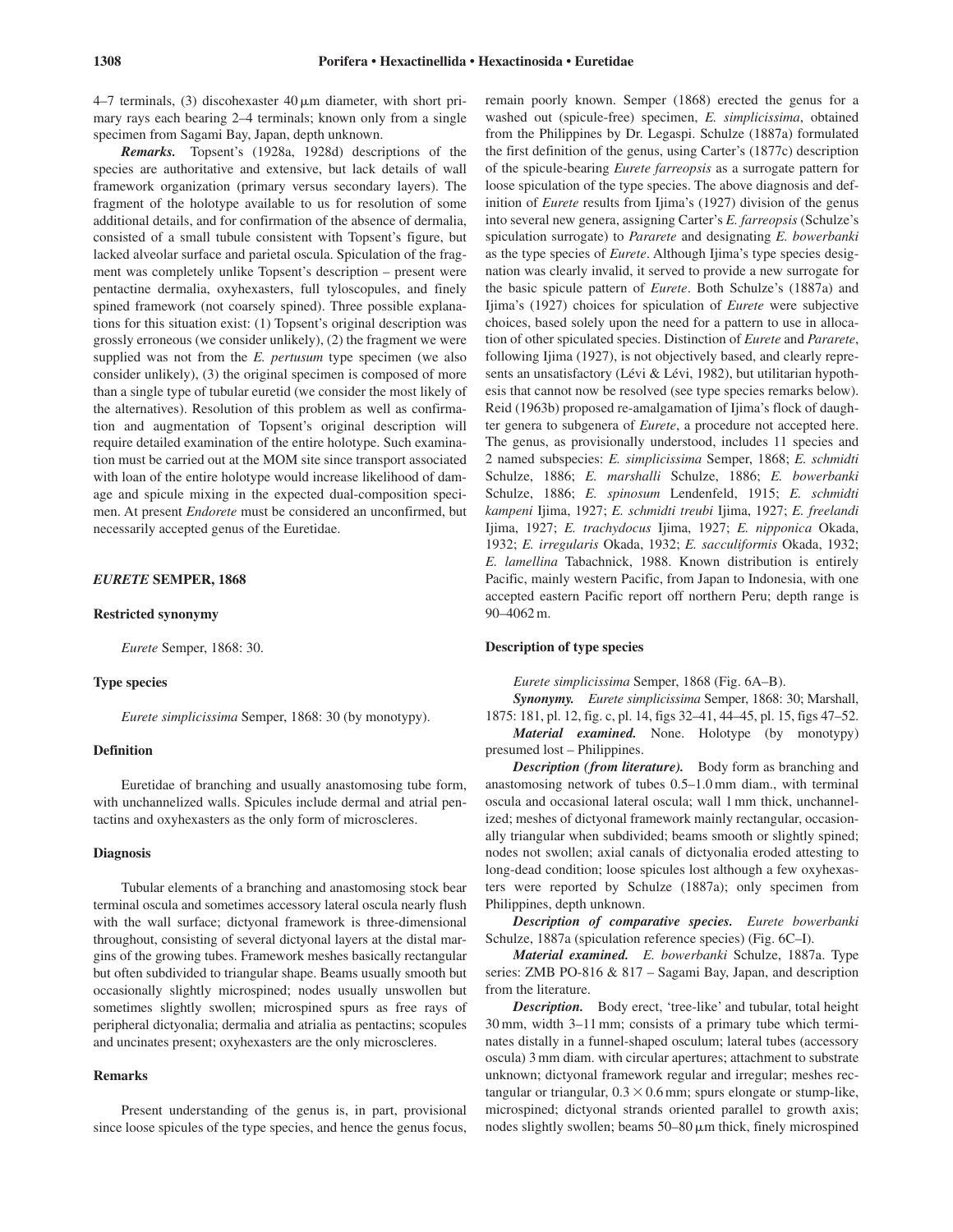![](_page_8_Figure_1.jpeg)

**Fig. 6.** *Eurete simplicissima* Semper (A–B) and *E. bowerbanki* Schulze (C–I). A–B, body form and dictyonal framework of Semper's type specimen of *E. simplicissima*. C–D, body form and skeletal arrangement in wall section of *E. bowerbanki*. E, dermal pentactin. F, uncinate. G, larger tyloscopule. H, smaller tyloscopule. I, oxyhexaster. J, geographic distribution of *Eurete*. (A–B, after Marshall, 1875, pls 12, 14; C–D, modified from Schulze 1887a, pl. 79.)

throughout; dermalia and atrialia as smooth pentactins with sixth ray absent or as vestigial knob; tangential rays slightly bowed, smooth and terminally blunt; proximal ray straight with rounded tip; barbed uncinates of varying thickness and length common; short tyloscopules  $70 \mu m$  long, common, with four microspined, barely divergent tines bearing distal swelling with proximally oriented spines; capitulum unswollen; shaft straight, microspined, terminally rounded; larger tyloscopules with four divergent tines, common; one microsclere type: oxyhexaster,  $90 \mu m$  diam. with 30  $\mu$ m long primary rays ending in four sharply pointed, widely divergent, secondaries; known from Sagami Bay, 200–400 m.

*Remarks.* Semper (1868) provided a poor description and no figures of his original specimen of the type species. It was later examined, described and figured by Marshall (1875) and again examined and briefly described by Schulze (1887a). The specimen, which provided body form and framework foci for both genus and family, cannot now be located and is presumed lost. Schulze (1887a) noted that any of his then new species of *Eurete* did not differ in any significant way from Semper's species, but he wisely decided not to assign either of them to *E. simplicissima*. Ijima's (1927) unexplained designation of *E. bowerbanki* as type for the genus was unwarranted. He was probably influenced by Schulze's

(1887a) discovery of a few oxyhexasters in Semper's original specimen, which Schulze considered of no significance. Ijima followed earlier workers in refraining from assigning a spiculated euretid to Semper's original species, with good reason. Indeed, no spiculebearing specimen from the Philippine area shares the few known characters of *E. simplicissima*: small caliber tubules in the form of an anastomosing network, smooth dictyonal beams, simple unornamented and unswollen dictyonal nodes. Thus, the genus and family both remain in need of a stable fixed focus for spicule characters, but a reasonable candidate for a neotype is not presently available. Until a neotype specimen for *E. simplicissima* is discovered, we retain Ijima's suggestion in using *E. bowerbanki* as spiculation surrogate. We acknowledge this as a temporary measure needed to provide an interim definition of the genus *Eurete*.

### *GYMNORETE* **IJIMA, 1927**

# **Restricted synonymy**

*Gymnorete* Ijima, 1927: 165; Reiswig, 1990: 736. *Eurete* (in part) (*Gymnorete*) Reid, 1963b: 224.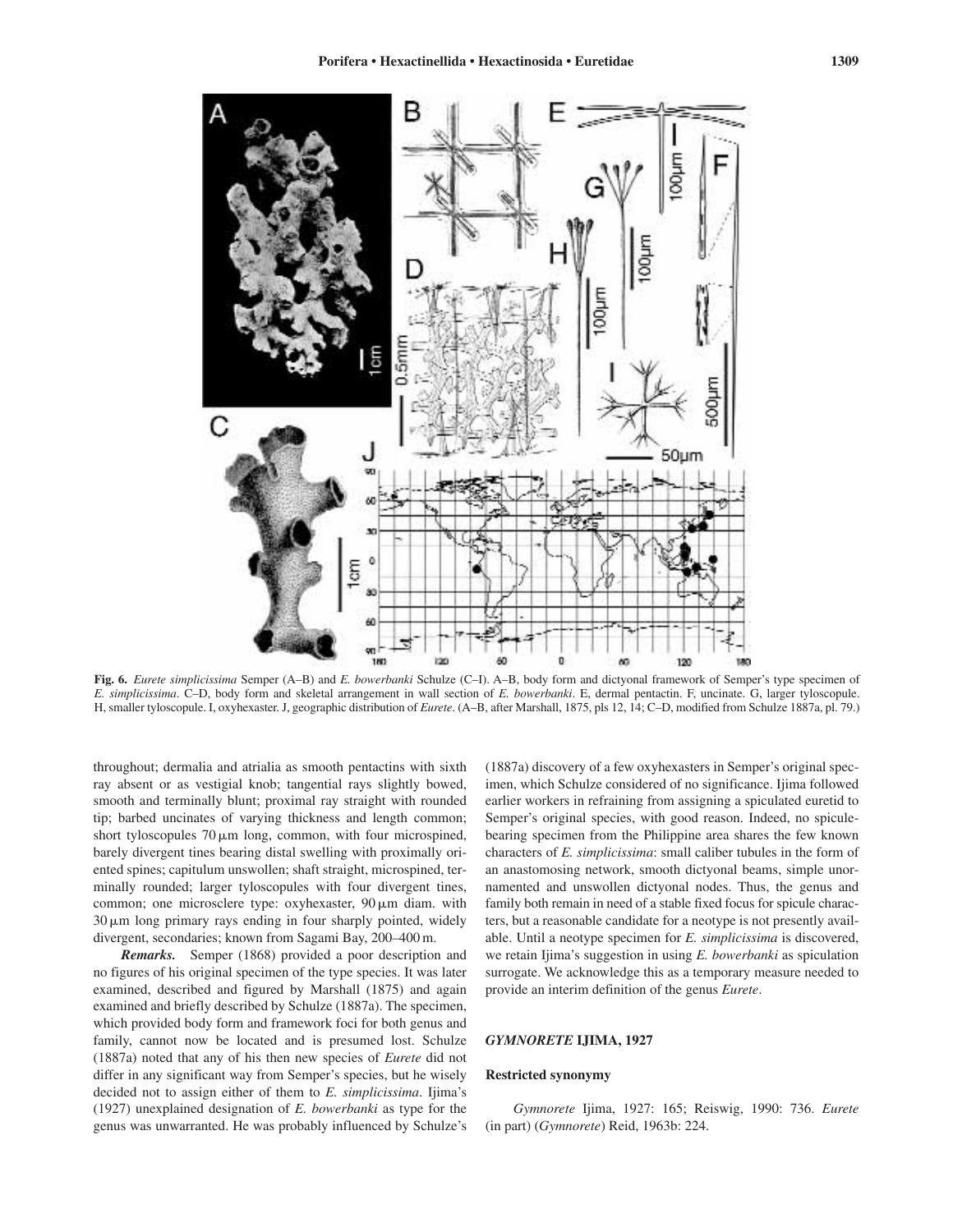![](_page_9_Figure_2.jpeg)

**Fig. 7.** *Gymnorete alicei*. A, lectotype. B, dermal framework in surface view with larger openings of epirhyses. C, atrial framework in lateral (section) view. D, small tyloscopule. E, large tyloscopule (same scale). F, onychexactin. G, onychexaster. H, discohexaster (all microscleres at same scale). I, geographic distribution of *Gymnorete*. (A–H, from Topsent, 1904b.)

# **Type species**

*Eurete alicei* Topsent, 1901c: 462 (by original designation).

### **Definition**

Stock a network of short hollow tubes lacking both dermalia and atrialia; with narrow epirhyses; framework coarsely thorned throughout; fine uncinates without barbs occur in small bundles at both surfaces; tyloscopules present; microscleres as onychexactins, onychexasters and discohexasters.

# **Diagnosis**

Monospecific (see type species description).

# **Remarks**

The genus was erected by Ijima (1927) for the single species, *Eurete alicei* Topsent in recognition of its lack of both dermalia and atrialia. Ijima intended to name a second species to the genus but

never published a valid description. Reid (1963b) considered the genus indistinguishable from *Eurete* for paleontological purposes and lowered it to status of a subgenus. Since the genus is zoologically recognizable, we retain it as a valid taxon.

### **Description of type species**

*Eurete alicei* Topsent, 1901c (Fig. 7).

*Restricted synonymy. Eurete alicei* Topsent, 1901c: 462; Topsent, 1904b: 45, pl. 4, fig. 8, pl. 8, fig. 5. *Gymnorete alicei* Ijima, 1927: 165.

*Material examined.* ? Lectotype (2 slides at MNHN labeled '*Eurete alicei* type' probably from lectotype; see Remarks) – Azores.

**Description.** Body ear-shaped network,  $8 \times 4.5 \times 3$  cm, of short branching and anastomosing tubes; tubes 8 mm diameter with open terminal oscula; proximally, tubes reduced or absent; tube walls 0.7–0.9 mm thick; smooth, velvety outer surface profusely pocked by openings of small epirhyses  $200-400 \,\mu m$  in diameter; dictyonal meshes irregularly polygonal with extensive synapticulae at/near dermal surface and regularly rectangular on/near atrial surface; beams entirely covered by fairly strong conical thorns;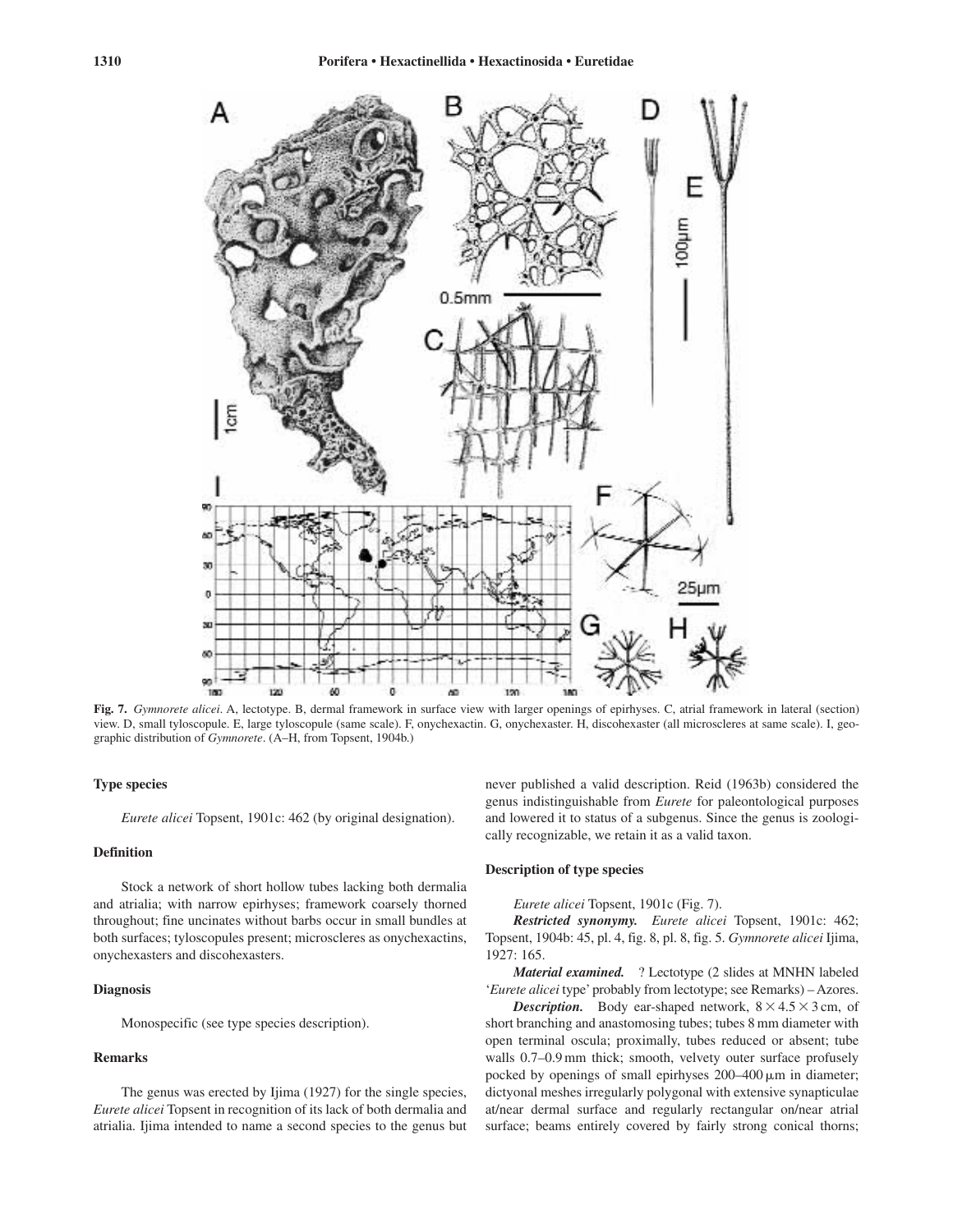beams thicker on dermal surface  $(30 \,\mu\text{m})$  and thinner  $(18 \,\mu\text{m})$  on atrial surface; nodes not swollen; spicules: no proper dermalia or atrialia present although other surface associated spicules normally distributed; small tyloscopules to 500  $\mu$ m common on both surfaces with 4 straight, slightly divergent smooth tines to  $75 \mu m$  long terminating in small spheres; capitulum swollen  $(8 \pm 6 \,\mu\text{m} \text{ width})$ ; shaft straight, or slightly curved, proximally pointed and smooth; large tyloscopule to 800  $\mu$ m long occurs on both surfaces but more abundant atrially, with 4 straight microspined, slightly divergent tines to  $150 \,\mu m$  long, ending distally with marginally thorned knobs; shaft straight, microspined with a distal club-like swelling; uncinates in 2 classes: small, anisoactine, straight, or highly curved,  $509 \pm 146 \times$ 3  $\mu$ m, forms with brackets but without barbs occur peripherally in bundles of 3–6 oriented perpendicular to surfaces; large uncinates with low-angle barbs are rare; microscleres have onycho- or discotips: large onychexactins  $62 \pm 6 \,\mu m$  diameter abundant with long smooth primary rays  $26 \pm 5 \,\mu$ m bearing 3–4 slightly curved, sharppointed hooks 15–17  $\mu$ m long arrayed in one plane; small onychexasters  $55 \mu m$  in diameter with  $14 \mu m$ -long primary rays and 4 14-m-long, rough secondary rays end in 4 small hooks; small rare discohexaster 55  $\mu$ m in diameter, has 14  $\mu$ m-long primary rays bearing 4 incurved terminals ending in small discs; known from the

*Remarks.* Topsent (1901c) based his original description upon a complete live specimen and fragments of a live specimen obtained at 'Princess Alice' stn 578 and 602 respectively. He later added more distribution data (Topsent, 1928c) but no new morphological details. We here designate as lectotype the intact specimen from stn 578 – MOM 04–0339. The fragments from stn 602 are collectively designated as paralectotype (MOM catalog number unknown). These designations are made with the purpose of clarifying the application of the name to a taxon. Review of the type specimens was not possible; review of two slides made from the type series contained several contradictions to Topsent's description. Scopules differed significantly from the descriptions and figures provided by Topsent (1901c, 1904b). Large uncinates were not found. Microscleres included the distinctive onychexactins described and figured by Topsent, but also included some oxyhexactins and tylohexasters instead of discohexasters. We do not include these observations in the species description or figures since we cannot, at this time, be certain that they emanate from the type specimens. More important details of wall structure, depth of epirhyses penetration of primary wall, the presence/absence of aporhyses, details of beam ornamentation, etc., must await review of the type series.

Azores and coast of Morocco at depths of 1130–2460 m.

# *HETERORETE* **DENDY, 1916**

# **Restricted synonymy**

*Heterorete* Dendy, 1916b: 214; Ijima, 1927: 165; de Laubenfels, 1936a: 187. *Eurete (Heterorete)* Reid, 1963b: 224.

### **Type species**

*Heterorete pulchra* Dendy, 1916b: 214 (by original designation).

# **Definition**

Euretidae with body form of branching, thick-walled tubes terminally open as oscula (anastomoses uncertain); with epirhyses and aporhyses (questionable) penetrating nearly the entire wall; dictyonal framework profusely and coarsely spined and consisting of 2 distinct regions – a main euretoid network of normally thick beams forming irregular triangular and rectangular meshes and an atrial network of thin, loosely-fused hexactins with junctions occurring at ray-crossing points and most rays remaining free (closed meshes mostly lacking); nodes not swollen; loose spiculation entirely parenchymal, consisting of spined oxyhexactins and regular and irregular discohexasters; no surficial free spiculation (dermalia, atrialia, sceptrules) or uncinates are present.

# **Diagnosis**

Monospecific (see type species description).

# **Remarks**

The genus was erected by Dendy (1916b) to mark the significance of the biphasic dictyonal framework and the complete absence of surficial loose spicules in the single specimen of good condition. Since absence of loose spicules cannot be documented in fossil material, Reid (1963b) reduced *Heterorete* to the status of subgenus of *Eurete* for paleontological use. We reject Reid's action and, supporting Dendy's original intent, consider *Heterorete* to be a valid genus of the Euretidae for zoological purposes.

#### **Description of type species**

*Heterorete pulchra* Dendy, 1916b (Fig. 8).

*Restricted synonymy. Heterorete pulchra* Dendy, 1916b: 214, pl. 41, figs 11–18; Ijima, 1927: 165.

*Material examined.* Holotype: fragment of BMNH 1920.12.09.064 – from near the Salomon Atoll, Indian Ocean, 4°10'S, 72°01'E.

*Description (measurements given as mean standard deviation*). Stock as an irregularly branching system of thickwalled tubes, 3.5 cm tall without basal attachment; anastomosis of tubules not conspicuous; tubes 8 mm diameter with 2 mm thick walls; tubes terminally open as 4 mm wide oscula; outer (dermal) and inner (atrial) surfaces marked with numerous small pits as openings of epirhyses and aporhyses which penetrate nearly through the entire wall; texture stony hard but brittle; color opaque yellowish white as preserved in spirit; commensal zoanthids on outer surfaces and branching hydroid colony (*Amphibrachium infestans*) permeating the wall; dictyonal framework composed of 2 conspicuously different structural patterns: a main euretoid frame extending from dermal surface inwards as 75% of wall thickness and a secondary, loose, irregular, atrial network comprising the inner 25% of wall thickness; main framework meshes rectangular and triangular  $(75-225 \,\mu\text{m})$  with gaps  $241-376 \,\mu\text{m}$  diameter as intradictyonal epirhyses; beams  $15-57 \,\mu m$  thick formed by lateral fusion of dictyonal rays (euretoid) and synapticula, occasionally incorporating microscleres; dictyonal strands not conspicuous; beams profusely ornamented by conical, acute spines  $2-11 \,\mu m$ long; nodes not swollen; superficial (dermal) framework highly irregular and dense with smaller triangular meshes of  $30-190 \,\mu m$ sides due to synapticula bridging and intercalation of oxyhexactins; secondary atrial framework irregular composed of thin dictyonalia loosely fused at ray crossing points (not as aligned beam pairs) with little beam thickening; indistinct triangular and rectangular meshes with sides  $55-180 \,\mu m$  long; aporhyses openings on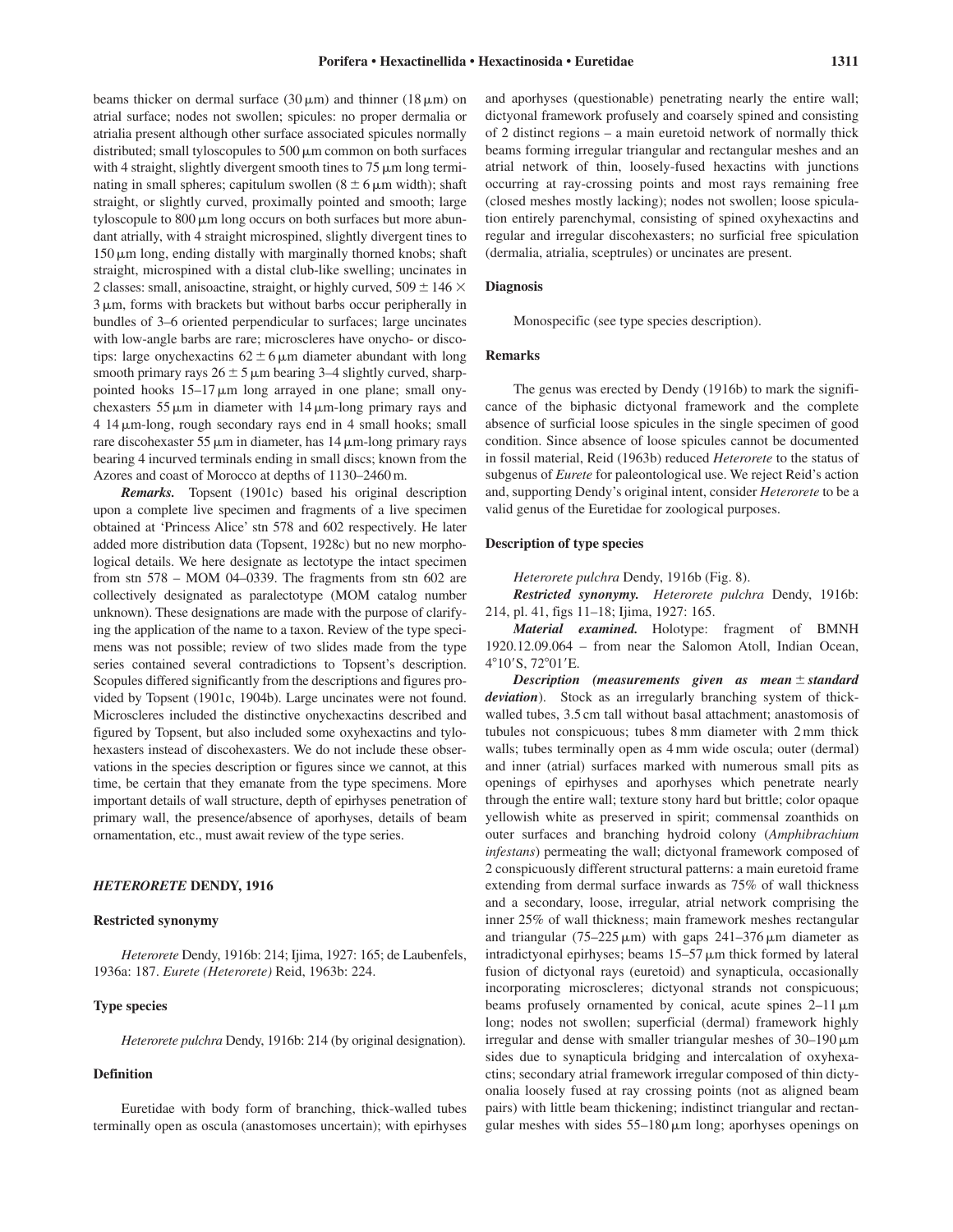![](_page_11_Figure_2.jpeg)

**Fig. 8.** *Heterorete pulchra*. A, holotype specimen with conspicuous zoanthid polyps distributed over the outer surface. B, vertical section of part of the main euretoid framework (above) and the loose, non-euretoid atrial framework (below). C, portion of the dictyonal framework where synapticular silicification has incorporated discohexasters. D, spination and synapticulae of the main framework. E, oxyhexactin. F, common discohexaster. G, rare irregular discohexaster (scale same for all spicules). H, distribution of *Heterorete*. (A–C, from Dendy, 1916b: pl. 41.)

atrial surface  $284 - 396 \,\mu m$  in diameter; loose spicules are entirely parenchymal; superficial dermalia, atrialia and sceptrules are lacking; oxyhexactins with spiny, straight or curved rays unequal in length  $54 \pm 13 \,\mu$ m ending in sharp or club tips; similar spicules abundantly fused to secondary framework; discohexasters  $84 \pm 12 \,\mu$ m diameter abundant with  $8 \pm 1 \,\mu m$  long primary rays supporting 3–6 outcurved secondary rays terminating in small serrated disks; irregular discohexasters (often with spiral deformations of basal portions of secondary rays) of same size, uncommon (2% of microscleres); soft tissues of the holotype are well preserved; known only from the type locality, near Salomon Atoll, Indian Ocean, 220–274 m depth.

*Remarks.* Reexamination of the holotype material confirmed Dendy's assertion that *H. pulchra* lacks surficial loose spicules and uncinates. There is no evidence that the absence of these spicules is attributable to damage during collection. We were unable to confirm the existence of channels that penetrate from the atrial surface through almost the entire wall (intradictyonal aporhyses) with the small fragment available. At present we have no basis for rejecting

Dendy's description of such channels, unique among members of the Euretidae but characteristic of Craticulariidae. We would not, however, be surprised by independent development (convergent evolution) of such deeply penetrating aporhyses in the two families.

# *LEFROYELLA* **THOMSON, 1877**

#### **Restricted synonymy**

*Lefroyella* Thomson, 1877: 403; Schmidt, 1880b: 47; Schulze, 1887a: 301; Ijima, 1927: 165, 210; Reid, 1963b: 225; Reid, 1964: cxiv. *Syringidium* Schmidt, 1880b: 46; Schulze, 1887a: 15; Reid, 1963b: 225; Reid, 1964: cxiv.

#### **Type species**

*Lefroyella decora* Thomson, 1877: 403 (by monotypy).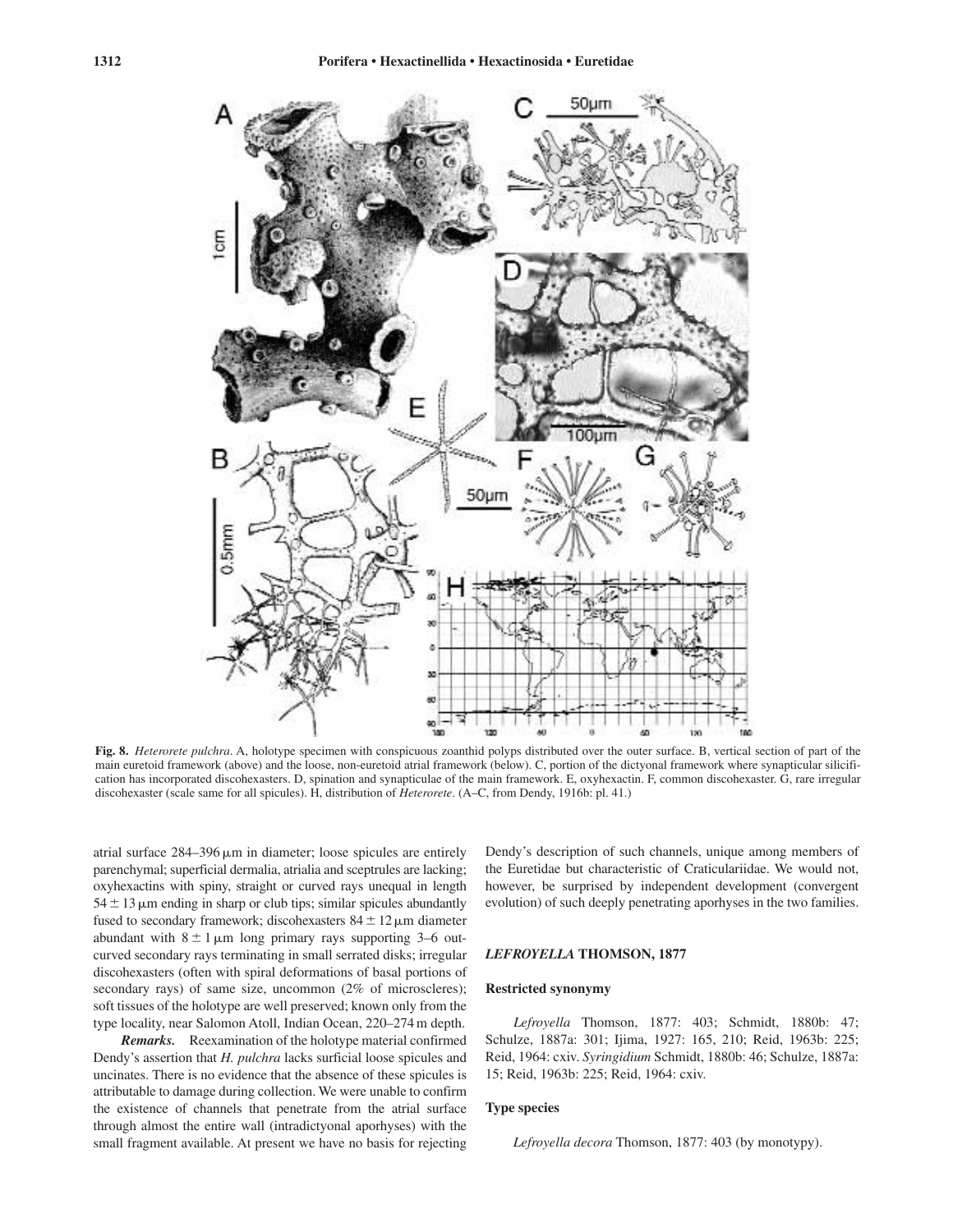# **Definition**

Euretidae with funnel-like, erect body form with deep atrial cavity and moderately thick walls (to 1 cm); constructed of a layer of small-caliber (1–3 mm diameter), longitudinal tubes forming longitudinal ridges separated by deep longitudinal grooves on atrial lining; tubes unchannelized and constructed of longitudinallyelongate, rectangular-mesh frame; extension of outer tube primary walls form horizontal or longitudinal ridges on outer body surface which enclose extensive cavaedial space between tubes; cavaedial space open externally by apertures on external ridges and internally to atrium by longitudinal slits between tubes; megascleres include distinctive uncinates with bushy tips, surficial pentactins to hexactins, strongyloscopules with uncinatous shafts (with barbs and brackets) and tyloscopules.

#### **Diagnosis**

Primary framework of dictyonal strands oriented longitudinally forming long sides of rectangular mesh; short mesh sides aligned in ranks forming lamellae; all surfaces except internal tube lumina thickened by irregular-mesh cortical dictyonal layer; nodes not swollen; beams smooth or microtuberculate; microscleres consist of oxyhexasters and onychexasters to discohexasters; small smooth hexactins commonly appended to dictyonal framework in older regions.

# **Remarks**

Thomson (1877) erected *Lefroyella* for two washed-out 'Challenger' specimens obtained near Bermuda (uncertainty discussed below). Schmidt (1880b) described several specimens obtained by Agassiz's collections throughout the West Indies as *Syringidium zitteli*, admitting that these were probably identical to Thomson's *Lefroyella decora* and possibly to his earlier described *Dactylocalyx crispus*. Schmidt justified his action by claiming the better condition of the West Indian material, some specimens containing spicules, allowed a more accurate and useful description. He described the spiculation of his *S. zitteli* but provided no figures. Schulze (1887a), having access to the 'Challenger' material, redescribed the washed out *L. decora* specimens and considered Schmidt's *Syringidium* a probable synonym, never, however, making a firm statement to that effect. Later workers accepted *Lefroyella* as a valid genus, with no firm statement regarding status of *Syringidium* until Ijima (1927: 210) unambiguously designated *S. zitteli* as junior synonym of *L*. *decora*. Reid (1963b, 1964), on the basis of differences he perceived in gross framework arrangement (spaces as pseudochannelization) between the two species and study of two new specimens, provisionally (not strongly) upheld the distinction of the two genera. In our review of 21 specimens attributable to these taxa, we obtained, by use of microporous filters  $(0.2 \mu m)$  pore size), the set of diagnostic megascleres from 19 of them, including the supposedly washed-out type specimens of both species. On the basis of similarity of spiculation and framework, we conclude without reservation that the type species of both genera are identical, the valid name of which must be *Lefroyella decora*. The second species, *L. ceramensis*, described by Ijima (1927) from Indonesia, and reported from the neighboring open Pacific by Tabachnick (1988), remains known only from its body form and framework.

# **Description of type species**

*Lefroyella decora* Thomson, 1877 (Fig. 9).

*Restricted synonymy. Lefroyella decora* Thomson, 1877: 403, fig. 106; Schmidt, 1880b: 47; Schulze, 1887a: 301, pl. 82, fig. 1; Ijima, 1927: 210; Reid, 1964: cxiv; textfig 31b. Not *Dactylocalyx crispus* Schmidt, 1870: 19, pl. 2, figs 13–15; Schmidt, 1880b: 47. Not *Lefroyella crispa*; Van Soest & Stentoft, 1988: 11. *Lefroyella zitteli*; Van Soest & Stentoft, 1988: 11; *Syringidium zitteli* Schmidt, 1880b: 46, pl. 7, fig. 4; Schmidt, 1879: pl. 4, figs 9–10; Reid, 1964: cxiv, textfig. 31c.

*Material examined.* Lectotype of *Lefroyella decora* (here designated): BMNH 1887.10.20.127 – from near Bermuda or mid Atlantic (see below). Paralectotype (here designated): BMNH 1887.10.20.127a – same locality. Lectotype of (?) *Syringidium zitteli* (here designated): MCZ 6494 – Guadeloupe. Paralectotypes (here designated): BMNH 1939.2.10.15 (previously MCZ 6595) (source of spicule measurement data) – collection location unknown. MCZ 9339 & 9349 – St. Kitts. USNM 5425 (as *L. zitteli*) – Montserrat. CAS 2 uncatalogued (previously MCZ 6591 & 6592) – collection location unknown. Other material. *L. decora*: BMNH 1955.1.1.1 – St. Vincent. *S. zitteli*: UWIJ GSN 737 – Jamaica; HBOI 30-IX-89-2-001 – southwest Florida Bank; MCZ 9151, 9152 & 9157 – Cuba; MCZ 2 (uncatalogued) – St. Croix and St. Lucia; USNM (uncatalogued) – Bahamas; YPM 9339b (and 2 uncatalogued) – Cuba.

*Description (measurements given as mean*  $\pm$  *standard deviation, range*). Erect, vase-like funnel to at least 12 cm tall; from slightly expanded basal disk sponge diameter increases from 2 cm to 4 cm at distal margin; surface of deep central atrium composed of numerous hollow, longitudinal ridges (unchannelized tubes), 2–3 mm wide numbering ca. 20 at distal edge, separated by deep longitudinal grooves of similar width; dictyonal plates extend laterally from ridge walls, often bridging across grooves, forming an incomplete, smoothed, atrial lining; longitudinal ridge number increases from base to margin; external surface bearing distinct transverse or oblique ridges (laterally fused tubular 'stumps') separated by broad grooves; closely set series of 4–5 mm diameter apertures along ridge apices open into extensive cavaedial space confluent with grooves of atrial surface; lateral growth in older specimens from ridge tops as flat sheets (flaps) extending obliquely up and out from main body wall; external grooves carry numerous round or oval apertures of variable size leading to lumina of longitudinal tubes bounding the atrial surface; lattice of surficial megascleres cover external surface and apertures in the grooves, not those on outer ridges; primary dictyonal layer of rectangular mesh,  $400-900 \times 150-300 \,\mu m$  sides, circumscribes longitudinal tubes, supports outer ridges and extension plates; long mesh sides formed by dictyonal strands; secondary cortex of smaller, irregular, triangular mesh may form on all surfaces except inner lumina of longitudinal tubes; dictyonal beams  $38 \pm 11 \,\mu m$  thickness) smooth throughout; nodes not swollen; megascleres: pentactin to regular hexactins, rays  $161 \pm 29 \,\mu m$  long, straight, sparsely spined, with parabolic or blunt tips, distal ray varies from normal length to a nub; rare large sword-hexactins, tangential and distal rays  $209 \pm 40 \,\mu$ m, proximal ray  $322 \pm 55 \,\mu$ m; large strongyloscopules  $1330 \pm 434$  µm length with 4–6 nearly parallel tines 140 µm long, microspined except tips, outer surface of tines and entire capitulum smooth, head  $145 \pm 30 \,\mu m$  long, with tapered, pointed shaft bearing uncinate-like thorns and brackets directed distally; tyloscopules  $552 \pm 157 \,\mu m$  long with 4–8 slightly curved micro-thorned tines and smooth tapered shaft; uncinates  $1505 \pm 275 \,\mu m$  long with barbs strongly divergent from shaft and closely spaced on anterior end (bushy); microscleres: oxyhexasters abundant,  $64 \pm 8 \,\mu m$ diameter with moderately long primary rays  $(5.9 \pm 1.2 \,\mu\text{m})$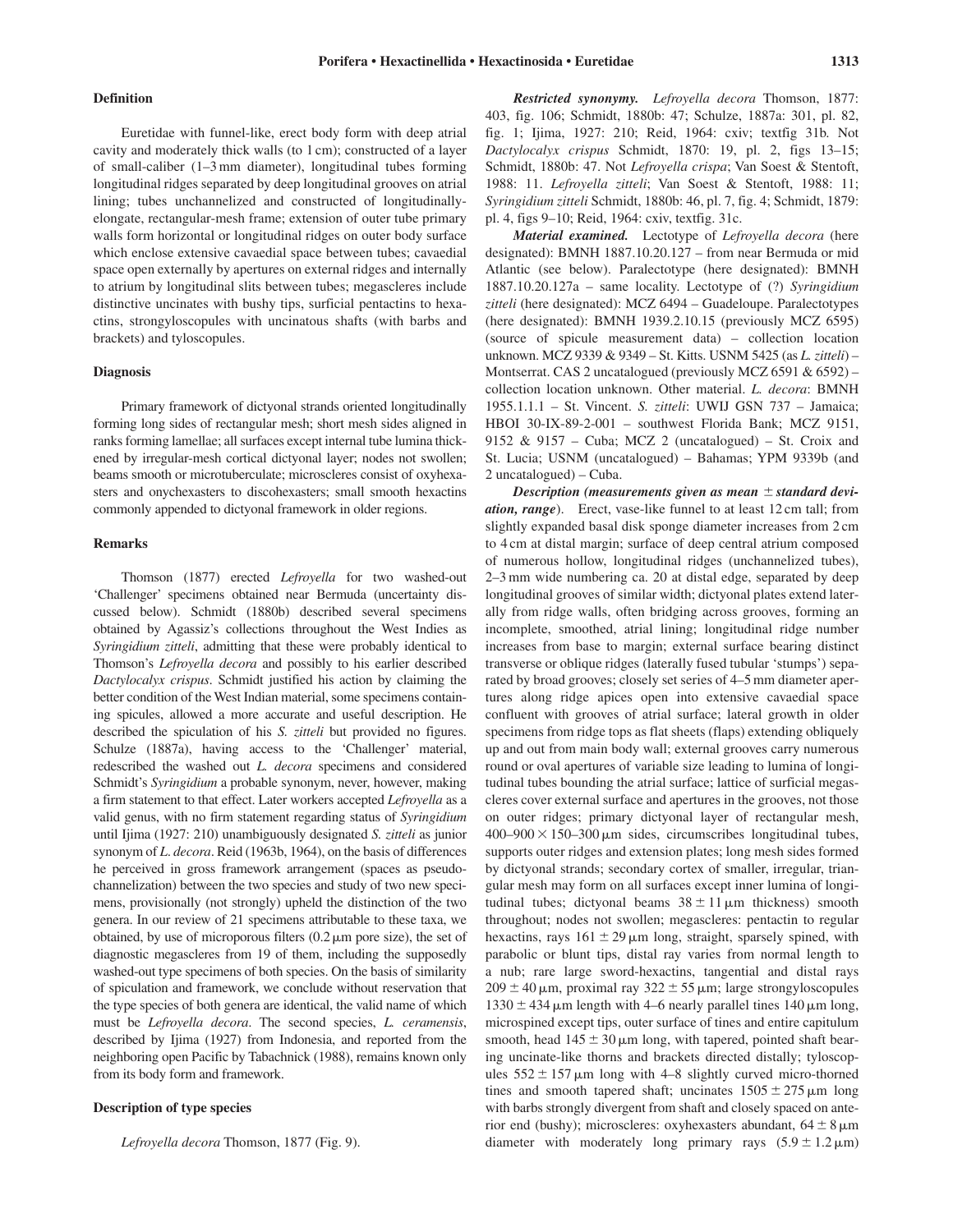![](_page_13_Figure_2.jpeg)

**Fig. 9.** *Lefroyella decora* (A–J) and distribution of *Lefroyella* (K). A, lectotype *of L. decora* (from Thomson, 1877, fig. 106). B, lectotype of *Syringidium zitteli* (from Schmidt, 1880b, pl. 4, fig. 4A). C, diagram of wall structure. D, portion of primary wall framework of A. E, range of pentactine and hexactine megascleres. F, tyloscopule. G, strongyloscopule with enlarged head and uncinatous shaft. H, uncinate with enlarged bushy head. I, oxyhexaster. J, onychexaster. K, geographic distribution of *Lefroyella*.

bearing 3–4 smooth secondary rays; onychexasters to button-tip discohexasters  $56 \pm 11 \,\mu m$  diameter with 2–4 divergent secondary rays per primary ray; oxyhexactins attached to framework have straight, distally microspined rays  $40-50 \,\mu m$  long; occasional spherical discohexaster (not figured) may be proper; species distributed throughout the West Indies, Bermuda, and possibly central North Atlantic at 185–1966 m depth.

*Remarks.* Collection sites of *L. decora* remain partly uncertain. Thomson (1877) reported two specimens collected within sight of Bermuda. Schulze (1887a) reported a small 6 cm-long specimen from 'Challenger' stn 33 (close to Bermuda) and a 12 cm-long specimen from stn 56 (mid Atlantic, 1700 km from Bermuda) and in error inferred existence of a third 17 cm-long specimen due to his misreading of Thomson's account. The 2 BMNH specimens which constitute the entire type series of *L. decora*, bear a single label indicating both were collected at stn 56. Schulze's location report is accepted after weighing probable sources of error. Schulze (1887a) described the basic structure of *L. decora* as composed of a ring of longitudinal tubes augmented externally with framework extensions to form hollow ridges bearing apertures into the peri-tubular spaces. Reid (1964) attempted to relate the spaces under external embellishments to a process of wall channelization and inferred the deep grooves of the atrial wall as resulting from wall plication. We consider Schulze's interpretation to be valid and Reid's to be unwarranted. The basic constituent tubes are unchannelized, the external framework extensions are secondary developments and there is no evidence of a plication process in wall formation. Attempts to infer direction of water flow and thus designation of 'dermal' and 'atrial' linings relative to either the presently known structure of *L. decora* or its predecessor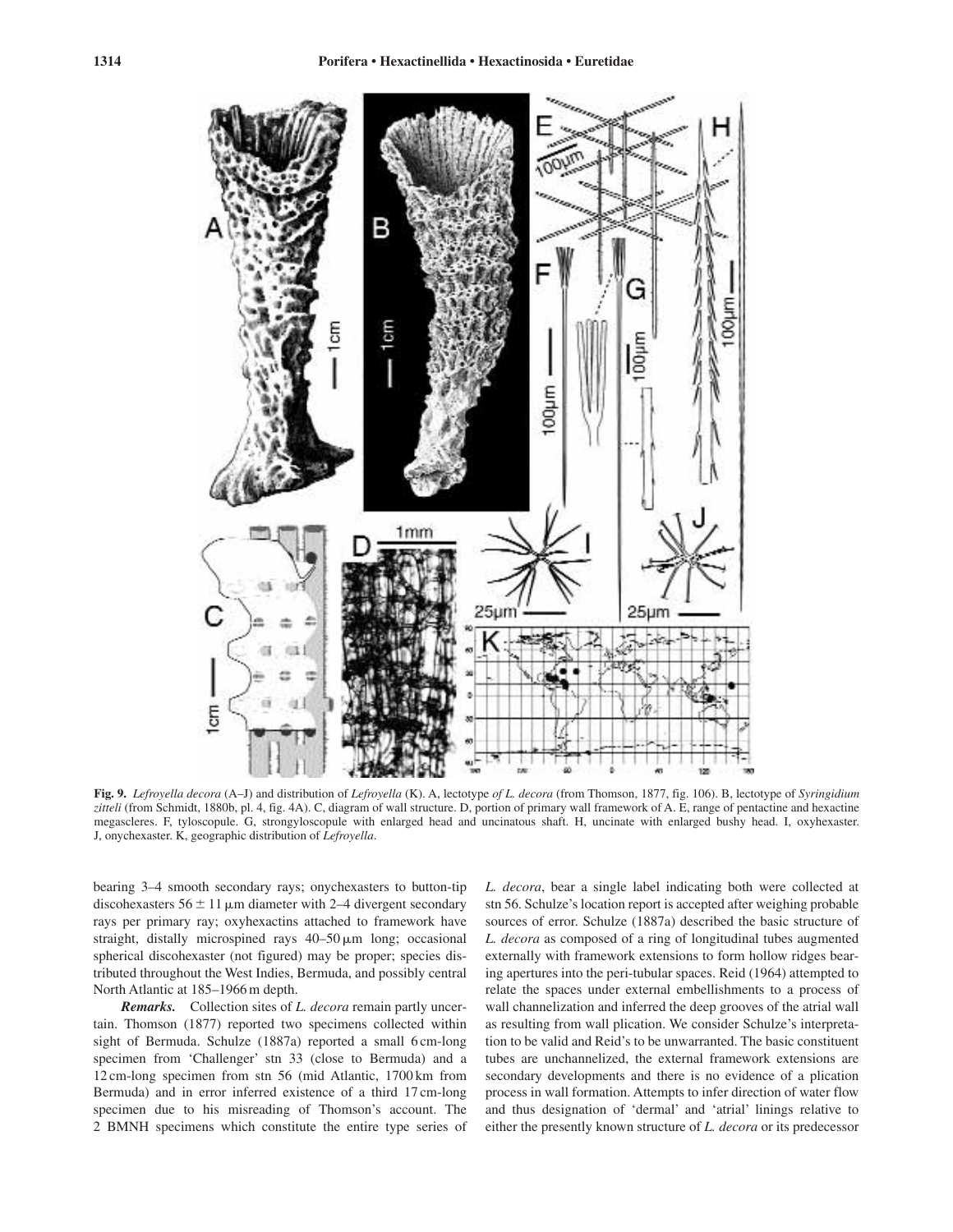have been unrewarding. If the small-caliber longitudinal tubes are accepted as homologues of a farreid-euretid ancestral tube element, the lumina of these tubes are atrial and their outer surfaces dermal. The apertures confluent with those tube lumina, situated in the external grooves, should be exhalant and 'atrial' openings, rendering the entire cavaedial system, atrial slits and open apertures on the external ridges inhalant. But the only apertures certainly covered by a spicular lattice are the presumed exhalant openings in the external grooves – Reid's (1964) claim of a spicular lattice across the atrial slits has not been confirmed in any of our specimens. When other evidence is unavailable, a cover lattice over small apertures is usually taken as indication of its inhalant nature. Either we are faced with an exception to that situation in *L. decora* or the ancestral tubular homology is incorrect. Detailed examination of a well-preserved specimen with tissues in place will resolve the problem. The relationship of *Dactylocalyx crispus* to this species, based on Schmidt's (1880b) statement of mutual identity, led Van Soest and Stentoft (1988) to resurrect the earlier species as the senior synonym for the genus, *L. crispa*. Examination of the of the *D. crispus* lectotype (here designated MCZ 8175A, Cuba) has shown that it is not assignable to *Lefroyella*, but its ultimate placement remains unsettled at this time.

# *PARARETE* **IJIMA, 1927**

# **Restricted synonymy**

*Pararete* Ijima, 1927: 178. *Eurete* (in part) Carter, 1877c: 121; Reid, 1963b: 224; Lévi & Lévi, 1982: 298.

# **Type species**

*Eurete farreopsis* Carter, 1877c: 121 (by original designation).

### **Definition**

Euretidae with body in form of a network of branching and anastomosing tubes; spicules include pentactins as dermalia and atrialia, scopules, uncinates, and discohexasters (without oxyhexasters).

# **Diagnosis**

Tubular euretids with framework including rectangularmeshed primary layers and triangular-meshed secondary layers of varying thickness; narrow diarhyses-like channels may be present but epirhyses are absent; dictyonal nodes usually swollen and tubercled; dermalia and atrialia are pentactins; other megascleres include tylo- or claviscopules (club-tipped tines) and large barbed uncinates, usually accompanied by a smaller size uncinate with brackets but without barbs; microscleres consist of small discohexasters with sigmoid secondary rays and oxyhexactins often attached to framework but also as free parenchymalia; oxyhexasters are not present.

# **Remarks**

The genus, as proposed by Ijima, 1927, for Euretidae with hexasters with only discoid tips as free parenchymal microscleres is retained here. Reid's (1963b) proposal to reduce *Pararete* to a subgenus of *Eurete* for paleontological purposes, is rejected in

favor of the zoological utility of its retention. Mehl (1992), indicated that several of Ijima's designated species, including the type species, *E. farreopsis*, contained oxyhexasters and were thus returnable to *Eurete*. She suggested a new species to serve as type for *Pararete* – *E. semperi* Schulze. Her suggestion may have merit, but it cannot presently be accepted without documentation of the new spicule occurrences and thorough consideration of the rules in replacement of type species. The genus *Pararete* presently includes 7 species , *P. farreopsis* (Carter), *P. gerlachi* (Topsent), *P. semperi* (Schulze), *P. carteri* (Schulze), *P. baliense* Ijima, *P. kangeanganum* Ijima, *P. freeri* Ijima, and 4 subspecies: *P. farreopsis farreopsis* (Carter), *P. farreopsis subglobosum* Ijima, *P. farreopsis jakosalemi* Ijima, and *P. farreopsis fragiferum* Ijima. The main distribution of the genus is in the Japan – Indonesian region at depths of 100–810 m.

#### **Description of type species**

*Pararete farreopsis* (Carter, 1877c) (Fig. 10).

*Restricted synonymy.* ?*Farrea infundibularis* Carter, 1873c: 360. *Eurete farreopsis* Carter, 1877c: 121, pl. 9, figs 1–7. *Farrea farreopsis* Schmidt, 1880b: 44. *Pararete farreopsis*; Ijima, 1927: 178. Not *Aulodictyon intermedium* Marshall & Meyer, 1877: 270, pl. 75, figs 6–9.

*Material examined.* Holotype: Carter's original specimen from the Philippines cannot presently be located; it is not considered 'lost' (most likely in BMNH collections, either still unpacked or mislabelled). Other material. BMNH 1887.10.20.122 – off Little Ki Island, west of New Guinea.

*Description (measurements given as mean standard deviation, taken from Little Ki Is. specimen*). The holotype is a partly macerated, bush-like form, 7.6 cm tall by 10 cm wide, composed of a complex network of branching and anastomosing tubes; tube apertures circular or funnel-shaped, 4–8 mm diam.; wall generally 0.5–1 mm thick but thicker toward base; basal attachment missing but other specimens with small basal attachment to firm substrate; channelization unknown in holotype but Little Ki Is. specimen with rounded gaps, 0.5–0.7 mm diam., in dictyonal framework as diarhyses-like channels traversing entire wall; dictyonal frame of mixed rectangular and triangular meshes, one dictyonal layer thick at margins increasing basally; dictyonal strands present; true dictyonal nodes swollen and beset with small  $(1-2 \mu m)$  blunt tubercles; false nodes rarely swollen; spurs finger-like, spined; beams  $(52 \pm 1)$ 11 μm) smooth or sparsely microspined; small, smooth or rough oxyhexactins with equal-length, straight, terminally pointed, rays  $(38 \pm 24 \,\mu m)$  long) abundant in parenchyma and often fused to primary framework; dermalia and atrialia as pentactins with tangential rays  $(200 \pm 36 \,\mu\text{m}$  long) slightly bowed, terminally rounded and microspined; proximal ray slightly shorter  $(169 \pm 48 \,\mu m)$ ; tyloscopules as dermal and atrial accessories  $(209 \pm 32 \,\mu m \text{ long})$ with 4–6 geniculate tines  $(49 \pm 8 \,\mu \text{m}$  long); 2 size classes of straight to curved parenchymal uncinates; large uncinates (1.2– 2.2 mm long) with prominent low barbs; small uncinates (0.25– 1.1 mm long) with brackets but without barbs; microscleres as discohexasters  $(36 \pm 3 \,\mu \text{m})$  diam. with 4 s-shaped secondary rays and short  $(4 \pm 1 \,\mu m \text{ long})$  primary rays; oxyhexactins (mentioned above) free or attached to framework; known distribution mainly from Japan through Malaysia and Indonesia to New Caledonia, with 2 outlier locations off South America from depths of 183–810 m.

*Remarks.* Spiculation of the type species has been poorly figured in historic treatments. Carter (1877c) was unable to provide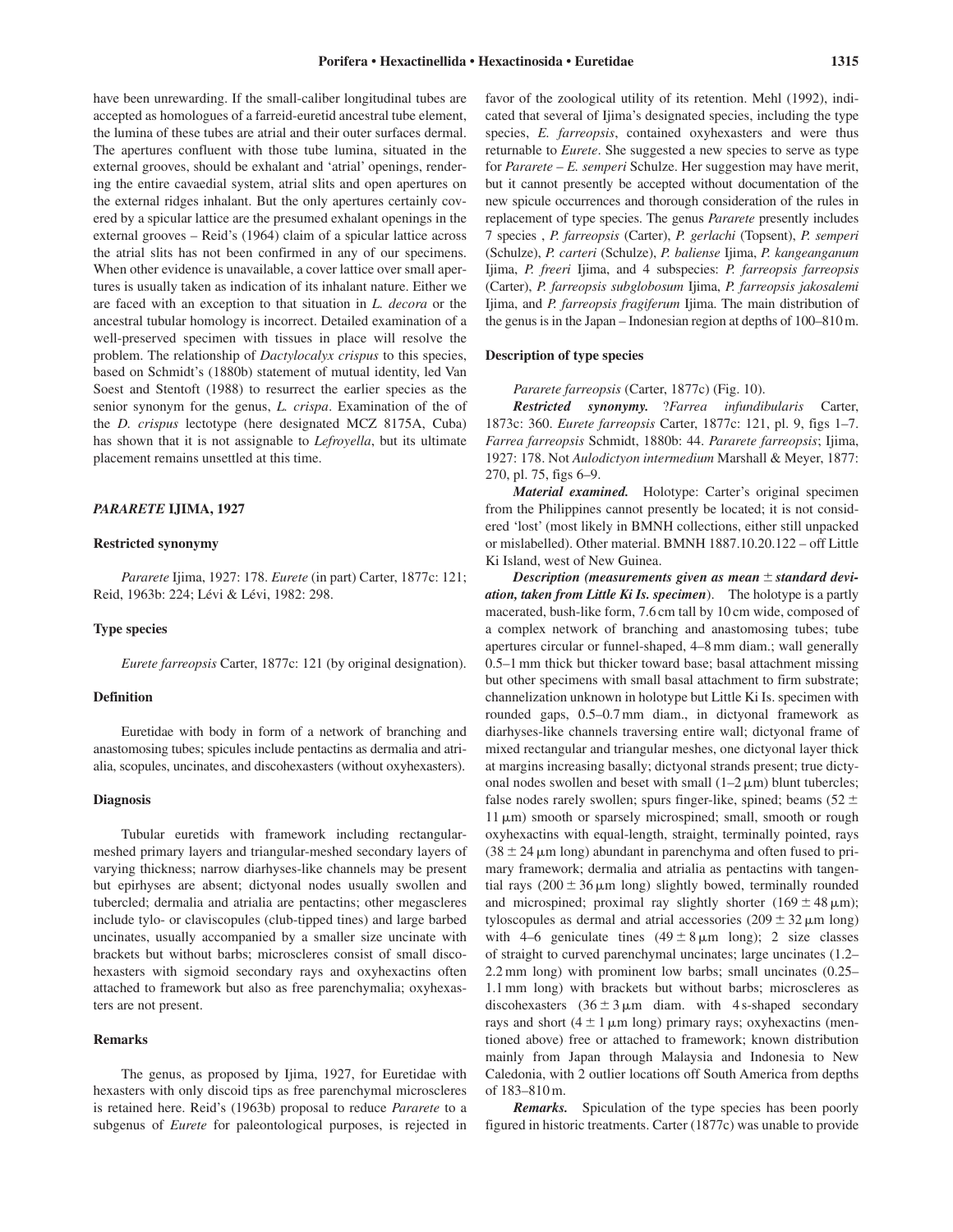![](_page_15_Figure_1.jpeg)

**Fig. 10.** *Pararete farreopsis* and distribution of *Pararete*. A, body form of Carter's holotype from the Philippines. B, fragment of holotype framework with tuberculate swollen nodes. C, body form of Little Ki Is. specimen. D, wall section of Little Ki Is. specimen with spicules. E, surface of cleaned framework of Little Ki Is. specimen with diarhyses-like gaps. F, pentactin. G, large uncinate. H, tyloscopule of holotype (from Carter). I, tyloscopule from Little Ki Is. specimen (from Schulze). J, discohexaster of holotype (from Carter). K, tylohexaster from Little Ki Is. specimen (from Schulze). L, discohexaster of another Little Ki Is. specimen (from Ijima, 1927, pl. 16). M, geographic distribution of *Pararete*. (A, B, G, H & J, from Carter, 1877c, pl. 9; C, D, I & K, from Schulze, 1887a, pl. 79.)

figures for dermalia and atrialia but rendered the tyloscopule, uncinate and small discohexaster fairly well. His larger spherical discohexaster (pl. 9, fig. 3g) has not been noted in other specimens of this species and is considered dubious. Schulze's (1887a) figures of both the tyloscopule and discohexaster of the 'Challenger' Little Ki Is. specimen (copied here as Fig.  $10I \& K$ ) are misleading, the latter in both shape and size. Both Carter's (1877c) and Ijima's (1927) renditions of the perianth-form small discohexaster are close to that of the Little Ki Is. specimen, but err in terminal disc form. Review of the specimen showed that the single class of small hexasters possess typical marginally-toothed discs, not terminal tyles as often stated and/or figured. The type species consists of the typical subspecies and three subspecies named by Ijima (1927) for forms differing slightly, all located within the Indonesian region. It is probable that these are variants of a variable species rather than genetically distinct populations. Lévi & Lévi (1982) speculated that many or all of the Indonesian *Pararete* species may be conspecific. The extent of occurrence and the significance of the diarhyses present in the Little Ki Is. specimen deserves further attention. Ijima (1927) noted numerous roundish pores (to 0.5 mm diam.) in the 'Siboga' specimens of this species, but described them as

openings to superficial pits. He made no assessment of them as dictyonal channels.

### *PITYRETE* **TOPSENT, 1928**

### **Synonymy**

*Pityrete* Topsent, 1928c: 92. *Aphrocallistes* (in part) Topsent, 1901c: 455. *Conorete* (in part) Topsent, 1928c: 48.

# **Type species**

*Aphrocallistes azoricus* Topsent, 1901c: 455 (by monotypy).

### **Definition**

Euretidae of branching tubular stock with pinular hexactins as dermalia, diactins as atrialia, discoscopules, uncinates and parenchymal hexactins with flexuous rays; microscleres are oxyhexasters and discohexasters.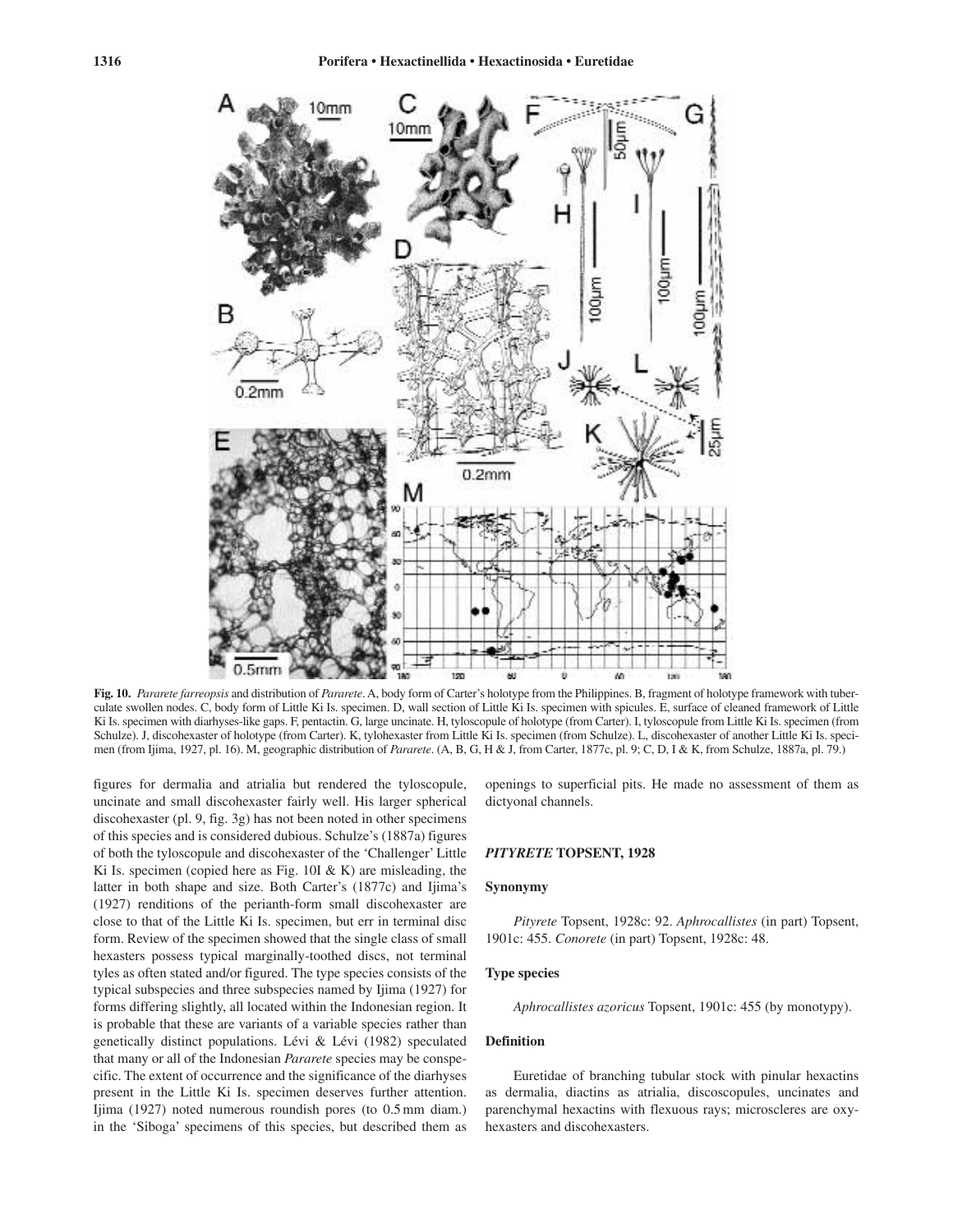![](_page_16_Figure_1.jpeg)

**Fig. 11.** *Pityrete azoricus* and distribution of *Pityrete*. A, three of the four type specimens. B, a fragment of the superficial dictyonal framework with spined spurs. C, portion of the basal plate. D, dermal pinular hexactin. E, parenchymal hexactin. F, regular scopule. G, segment of an uncinate. H, series of six abnormal scopules. I, distribution of *Pityrete*. (A (left), B, D–G, from Topsent, 1892a, pls 5 & 7; A (middle and right), C & H, from Topsent, 1904a, pls 5 & 7.)

# **Diagnosis**

Monospecific (see type species description).

### **Remarks**

See remarks for type species.

# **Description of type species**

*Pityrete azoricus* (Topsent, 1892a) (Fig. 11).

*Synonymy. Aphrocallistes ramosus*; Topsent, 1892a: 32, pl. 5, fig. 1, pl. 7, fig. 10 (non Schulze, 1886: 75). *Aphrocallistes azoricus* Topsent, 1901c: 455; Topsent 1904b: 48, pl. 5, figs 7–8, pl. 7, fig. 1. *Pityrete azoricus* Topsent 1928c: 92. *Conorete azoricum* Topsent, 1928c: 337.

*Material examined.* None. Lectotype (here designated): MOM 04 0318 – Azores. Paralectotypes (here designated): MOM 04 0076, 04 0411 – Azores.

*Description (from the literature).* Erect, thin-walled branching tubular form, main tube 6–12 mm diameter from which smaller secondary tubes 2.5–5 mm diameter branch at right angles; wall 0.3–0.6 mm thick penetrated by small channels 0.2–0.3 mm diameter of uncertain nature (? diarhyses); dictyonal framework smooth excepting heavily spined digitate spurs; beams  $40 \mu m$  wide; mesh shape and size unknown; megascleres: dermalia as finely-spined pinular hexactins with pinulus and tangential rays  $100 \,\mu m$  long, proximal ray 80  $\mu$ m long; dermal discoscopules 415–440  $\mu$ m long

with 3 entirely spined tines bearing discs with serrated margins; shaft gradually increasing in thickness distally but terminally tapering to a point; scopules absent from atrial lining; atrialia as sparselyspined diactins  $500-800 \mu m$  long with 4-tubercled centrum located eccentrically and heavily-spined, abruptly tapered tips; parenchymal oxyhexactins with spiny flexuous rays  $170 \times 3-4 \,\mu m$ ; uncinates  $1-1.5$  mm long  $\times$  5–8  $\mu$ m thick; irregular scopules with 1–4 tines, often bent, arise from different positions on the shaft; microscleres: oxyhexasters  $60 \mu m$  diameter with long  $(20 \mu m)$ primary rays bearing 2 out-curved secondaries; discohexasters 30–  $36 \,\mu\text{m}$  diameter with short  $(3-4 \,\mu\text{m})$  primaries bearing  $2-5$  secondaries; known only from the Azores, North Atlantic 523–927m depths.

*Remarks.* The first fragmentary specimen obtained by 'Prince Albert de Monaco' from the Azores was misidentified by Topsent (1892a) as *Aphrocallistes ramosus*. After obtaining new and better fragments of the form, Topsent (1901c) decided it constituted a new species, and described it as *Aphrocallistes azoricus*. From 1904 through 1927, the species was incorrectly treated as a synonym of *Aphrocallistes beatrix* by many workers due mainly to the lack of description of its dictyonal frame arrangement. With more careful scrutiny, Topsent (1928c) finally decided that it did not belong to *Aphrocallistes*, but was a member of the Euretidae. Because of its pinular dermalia, a rare feature among Euretidae at the time Topsent (1928c) found it necessary to erect a new genus, *Pityrete*, for the species. He strongly implied inclusion of *Eurete erectum*, a form also bearing pinular hexatine dermalia, in the new genus. During final editing of his report, Topsent learned of Ijima's (1927) formation of *Conorete*, with *Eurete erectum* as type species,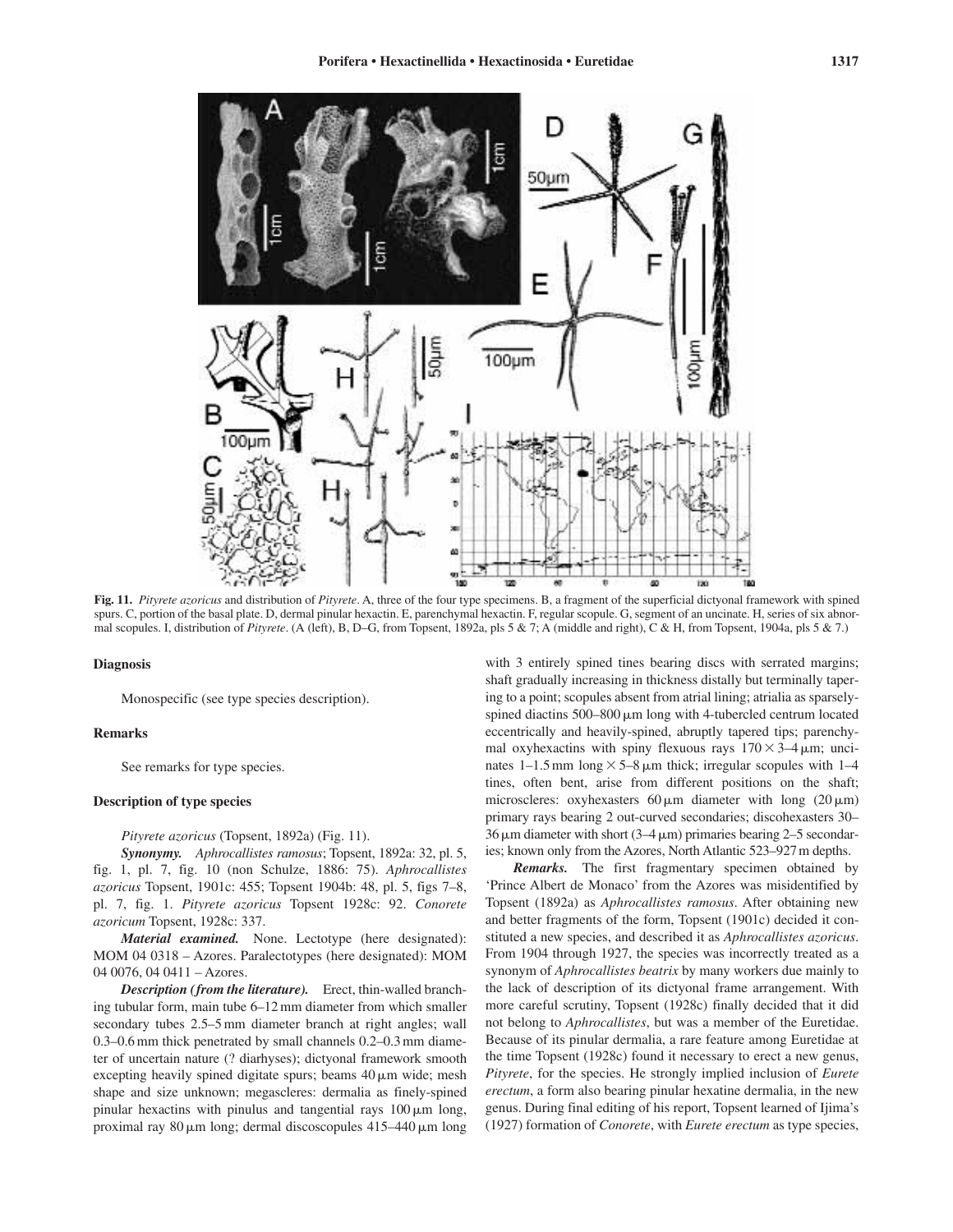for euretids with pinular hexactine dermalia. Topsent added as addendum to his 1928 work, that his *Pityrete* was synonymous with Ijima's *Conorete*, and the Azores sponge should be referred to as *Conorete azoricum*. The decision taken at that time was based upon the single feature: presence of pinular dermalia in the two genera. Such dermalia are now known to be more common in Euretidae (e.g., *Bathyxiphus* and *Tretochone*). Decision to join two groups in a single genus should be based upon additional shared similarities and absence of significant differences. The two type species, *Aphrocallistes azoricus* and *Eurete erectum*, differ in having in the former (vs. latter) diactin atrialia (vs. pinular hexactine atrialia), parenchymal hexactins (vs. none) and dermal-only scopules (vs. dermal and atrial scopules). The framework is basically rectangular-meshed in *Eurete erectum*, but undescribed and unknown in *A. azoricus*. Because many of the known differences are significant, and the very important character of framework arrangement is yet to be determined for *A. azoricus*, we reject Topsent's synonymy and retain *Pityrete* as a distinct genus until all characters of two type species are reassessed.

# **SUBFAMILY CHONELASMATINAE SCHRAMMEN, 1912**

#### **Synonymy**

Chonelasmatinae Reid, 1958a: 15.

# **Scope**

Seven valid genera.

# **KEY TO GENERA**

# **Definition**

Euretidae with basic body form of a tube, funnel or blade, with or without lateral oscula sometimes on projections of body wall but without dichotomous branching of the main body axis.

# **Diagnosis**

Primary oscula are represented by terminal aperture of tube or funnel body forms, or the expanded exhalant surface of blade- or fan-shaped forms; accessory oscula may be apertures flush on the lateral body or projected as short or extended, sometimes branching tubule systems; channelization may be absent or consist of epirhyses with or without aporhyses, or amararhyses in one genus; very elongate rectangular dictyonal meshes and conspicuous transverse lamellae are common in most genera but may be absent in some; dermalia and atrialia (where differentiable) are pentactins or pinular hexactins; uncinates and scopules are present in all but one genus; microscleres occur as oxyhexasters and/or discohexasters.

# **Remarks**

Reid (1958a) suggested formation of the subfamily for euretids with funnel-like or asymmetric growth form but he failed to include the clearly funnel-form genera *Myliusia* and *Periphragella*, added here. Since 'branching tube' was the criterion for membership in Euretinae, we have taken the phrase literally to move the tubular but non-branching *Pleurochorium* to the Chonelasmatinae. The only new euretid genus erected since Reid's subfamily formation, *Verrucocoeloidea*, is appropriately added to this subfamily.

| $(2)$ Funnel (or plate form in fragments; Fig. 1E, F) $\ldots$ $\ldots$ $\ldots$ $\ldots$ $\ldots$ $\ldots$ $\ldots$ $\ldots$ $\ldots$ $\ldots$ $\ldots$ $\ldots$ $\ldots$ $\ldots$ $\ldots$ $\ldots$ $\ldots$ $\ldots$ $\ldots$ $\ldots$ $\ldots$ $\ldots$ $\ldots$ |  |
|----------------------------------------------------------------------------------------------------------------------------------------------------------------------------------------------------------------------------------------------------------------------|--|
|                                                                                                                                                                                                                                                                      |  |
|                                                                                                                                                                                                                                                                      |  |
|                                                                                                                                                                                                                                                                      |  |
|                                                                                                                                                                                                                                                                      |  |
|                                                                                                                                                                                                                                                                      |  |
|                                                                                                                                                                                                                                                                      |  |
|                                                                                                                                                                                                                                                                      |  |
|                                                                                                                                                                                                                                                                      |  |
|                                                                                                                                                                                                                                                                      |  |
|                                                                                                                                                                                                                                                                      |  |

### *BATHYXIPHUS* **SCHULZE, 1899**

# **Synonymy**

*Bathyxiphus* Schulze, 1899: 82.

# **Type species**

*Bathyxiphus subtilis* Schulze, 1899: 82 (by monotypy).

# **Definition**

Euretidae with long, thin, blade-like, body, lenticular in cross section; without indication of tubular tendency; without channelization. Spicules include superficial pinular hexactins (and possibly

pentactins), barbed uncinates, tylo- and subtyloscopules, pileate clavules (possibly foreign), microxyhexactins and long-primaried oxyhexasters.

# **Diagnosis**

Monospecific (see type species description).

### **Remarks.**

See remarks for type species.

# **Description of type species**

*Bathyxiphus subtilis* Schulze, 1899 (Fig. 12).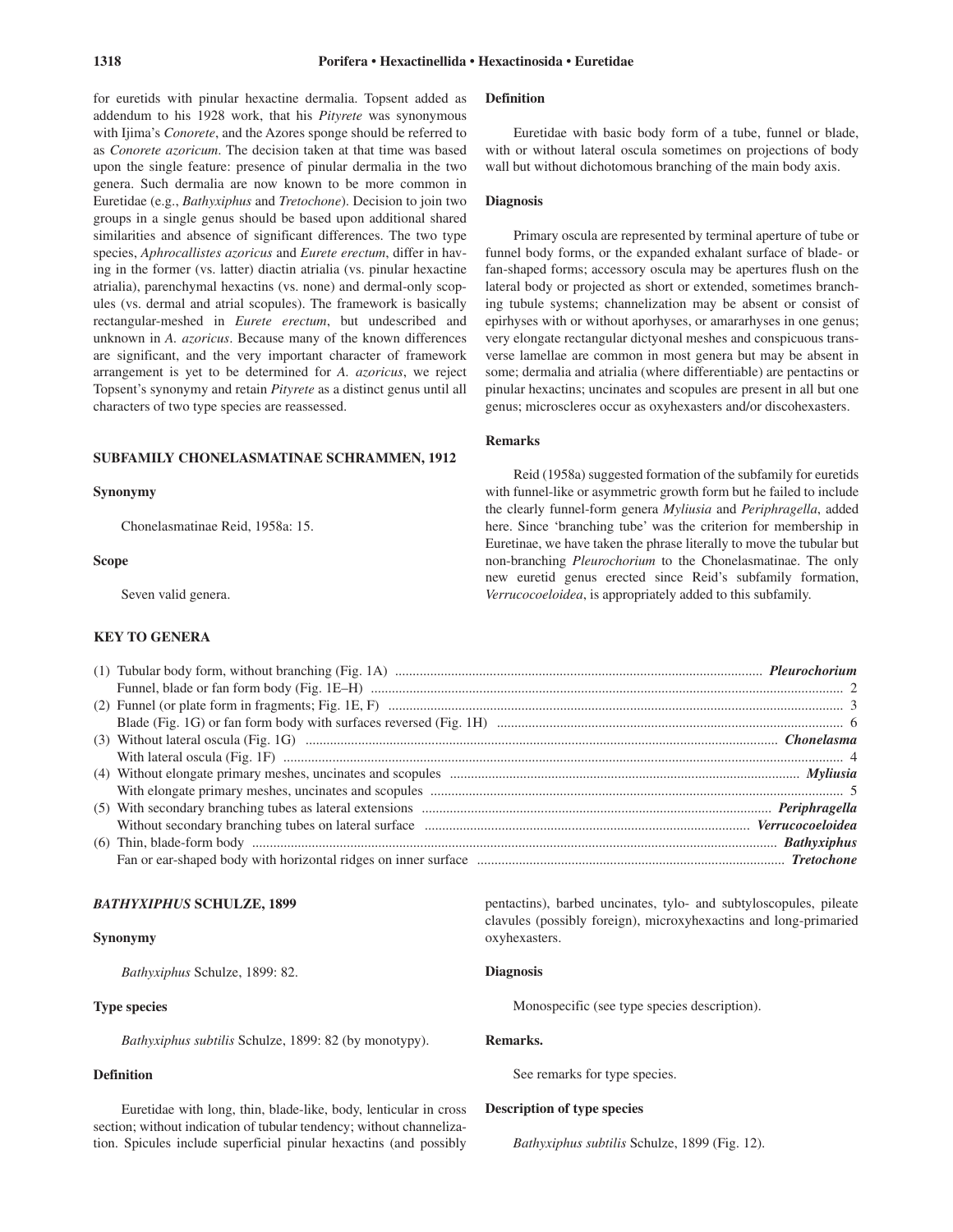![](_page_18_Figure_1.jpeg)

**Fig. 12.** *Bathyxiphus subtilis* and distribution of *Bathyxiphus*. A–C, body form of holotype in 3 fragments, distal to basal. D, skeletal framework and spicule positions in a cross section. E, surface view of the dictyonal framework with intercalated hexactins. F, middle dictyonal framework in longitudinal section of specimen's major plane. G, pinular hexactin. H, uncinate with enlarged segment. I, subtyloscopule. J, tyloscopule. K, pileate clavule (of possible foreign origin). L, oxyhexaster. M, microxyhexactin. N, geographic distribution of *Bathyxiphus* (unconfirmed reports excluded). (A–F, from Schulze, 1899, pls 17–18.)

*Synonymy. Bathyxiphus subtilis* Schulze, 1899: 82, pl. 17, figs 4–5, pl. 18, figs 1–2.

*Material examined.* Holotype: USNM 7528 – south of Guadeloupe Island, off Lower California, Mexico (Pacific Ocean).

Description (measurements given as mean  $\pm$  standard devi*ation*). Holotype length 30 cm (in 3 pieces); tapering from 5–10 mm in width and 2–5 mm in thickness from narrow, thick base to broad, thin tip; body form elongate, blade-like; lenticular in crosssection; sides sharpened and slightly wavy; basal plate 2–3 mm thick and 2 square cm in area; dermal and atrial surfaces indistinguishable; internally, primary framework comprised of smooth beams  $(46.3 \pm 9.3 \,\mu\text{m}$  thick), connected by regular, unswollen, sixrayed nodes, in roughly regular cubic meshwork  $(362 \pm 111 \,\mu m)$ 

width); distal and extreme edges of both margins consist of one layer of primary skeleton, increasing to 4–5 at body center; primary dictyonal strands  $(289 \pm 39 \,\mu m)$  apart) oriented parallel to growth axis, fanning out to lateral margins; microscleres and uncinates often soldered to beams forming dense and irregularlyshaped secondary framework; spurs present; external secondary, often false nodes not swollen; basal sections thicker and denser than distal portions by intercallation of oxyhexactins; no osculum, tubes or channelization; megascleres consist of pinulate hexactins, pentactins (uncertain if proper), uncinates, and two types of scopules; pinulate hexactins (300–400  $\mu$ m total length) occur on both surfaces, tangential rays smooth  $(150 \times 6 \mu m)$ ; superficial pentactins may be foreign (mentioned but not figured by Schulze, 1899, and unconfirmed in recent review of holotype fragments),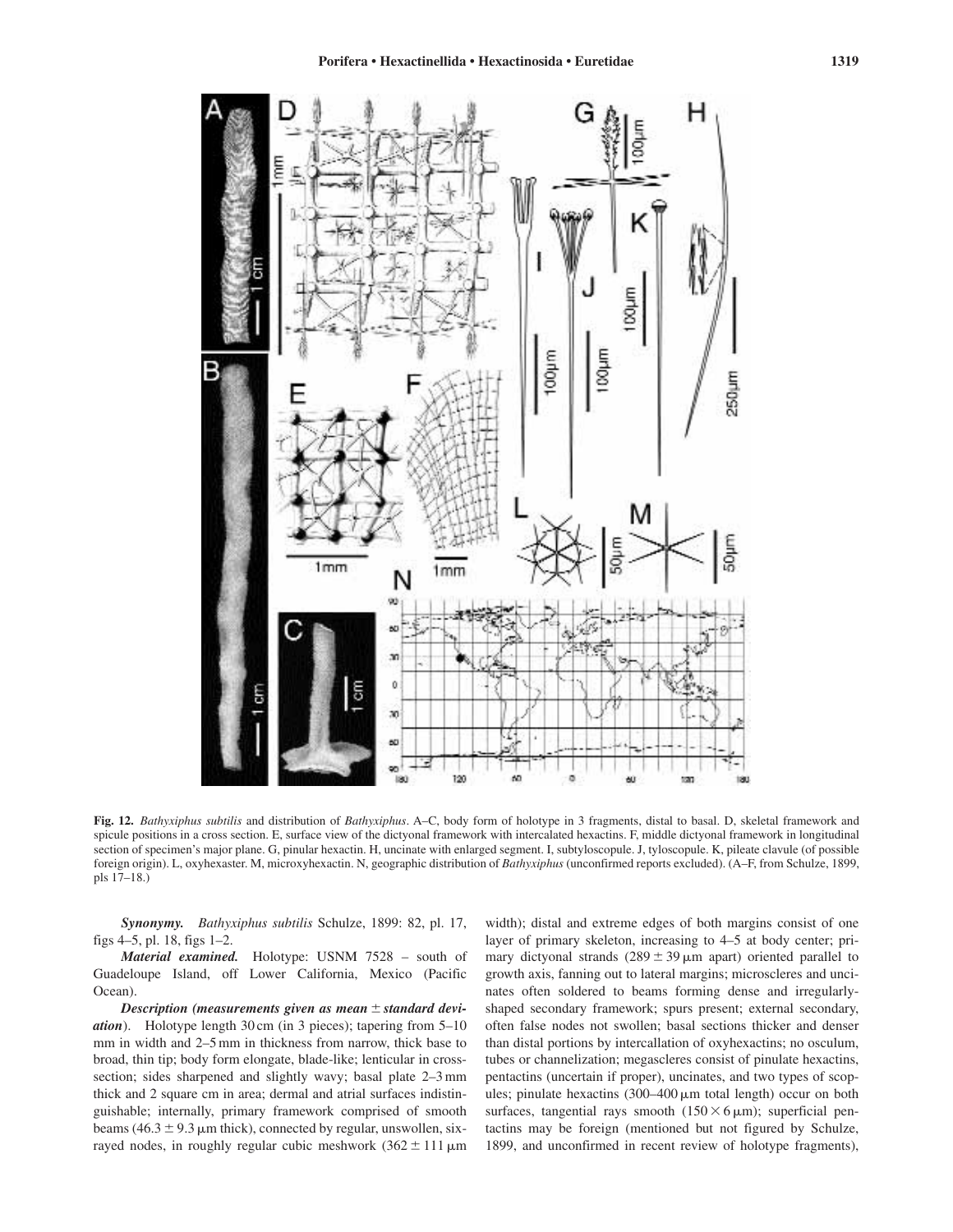with smooth proximal ray and occasional vestigial knob of distal ray; uncinates  $(1025 \pm 234 \,\mu\text{m}$  length) with moderately long barbs, significantly spreading from shaft, common; subtyloscopules  $(308-403 \,\mu m)$  length) with 2-4 straight undivergent microspined tines (tines and capitulum  $57 \pm 16 \,\mu m$  long), capitulum unswollen  $(9.8 \pm 2.4 \,\mu\text{m}$  width), shaft weakly microspined, straight and pointed; tyloscopules (298-313  $\mu$ m length) with five, slightly divergent and weakly bent tines, tines microspined and distally thorned; capitulum unswollen; pileate clavules (of possible foreign origin) weakly microspined  $(574 \pm 380 \,\mu m)$  length) with distinctly serrated cap margins; oxyhexasters  $(76 \pm 20 \,\mu m)$  diameter) with primary rays  $(19 \pm 6.8 \,\mu m)$  long) terminating distally in four sharply pointed slightly divergent secondary rays; smooth oxyhexactins with slightly swollen nodes  $(6.1 \pm 1.9 \,\mu m)$  diameter) abundant; rays equal length  $(30.2 \pm 3.1 \,\mu\text{m})$ , straight, and pointed; hemioxyhexasters rare; known with certainty only from the type locality, northeastern Pacific Ocean, 1251 m depth.

*Remarks.* Records show specimens of *Eurete* sp. and *Farrea occa* Bowerbank were collected together with *B. subtilis* at the type locality, and may have been sources of pentactin and clavule spicule contamination. Reexamination of holotype material has not resolved the true spicule complement of *B. subtilis*. Although pinules, oxyhexactins, uncinates, scopules, clavules and oxyhexasters were observed, none of Schulze's (1899) complete 'gastral-like' pentactins were found. An uncontaminated specimen is needed to determine the intrinsic or foreign source of the clavules. Report of washed-out fragments of this genus as *Bathyxiphus* sp. from the Antarctic (Schulze & Kirkpatrick, 1911: 53) cannot be accepted as confirmed species occurrence since spicule evidence was unavailable. Other reports from the eastern Pacific off Columbia (as *Bathyxiphus* sp.; Wilson, 1904) and off northern California (as *B. subtilis*; Talmage, 1973), are more likely locations for this species but they cannot be treated as valid occurrences since, in the former, spicules were washed out, and in the latter, identity of the spicule-bearing specimen, now presumed lost, was never confirmed by a specialist.

### *CHONELASMA* **SCHULZE, 1886**

#### **Restricted synonymy**

*Chonelasma* Schulze, 1886: 76; Schulze, 1887a: 320; Ijima, 1927: 165; Reiswig, 1990: 742; Reiswig & Mehl, 1994: 153. *Leptophragmella* Reid, 1963b: 226.

### **Type species**

*Chonelasma lamella* Schulze, 1886: 76 (by subsequent designation, Ijima, 1927: 165).

# **Definition**

Euretidae of funnel-like body form with walls composed of a middle primary layer with elongate rectangular meshes and nodes aligned transversely to form dictyonal lamellae; an irregularmeshed, channelized (by epirhyses) cortical layer always present on dermal side but the atrial surface may bear either a rudimentary, unchannelized or fully formed, channelized (aporhytic) cortex; dermalia and atrialia usually pentactins bearing conspicuous spination on the outer surfaces.

### **Diagnosis**

Dictyonal beams sparsely spined but thicker strands often smooth; spiny mesohexactins present in all species examined (unknown in one species); typical barbed uncinates and scopules with indistinct swellings on tine tips in all species; microscleres include oxyhexactins and oxyhexasters and/or discohexactins and discohexasters grading to onychexactins and onychexasters.

# **Remarks**

The genus *Chonelasma* was erected by Schulze (1886) to accommodate several hexactinosan species grouped by similarity of body form – either smooth plates of unknown larger bodies or funnel-form cups. No specific details of dictyonal framework or spiculation were stated characters of the genus. Schrammen (1924a) moved *C. doederleini* to *Ptychodesia*, an action supported by Ijima (1927). Ijima (1927) provided the first skeleton-based diagnosis of *Chonelasma*, stressing rectangular meshes of the middle dictyonal framework and greatly restricting scope of the genus. He reassigned three species to his new genus *Heterochone* and synonymized *C. schulzei* to *Periphragella lusitanica*, leaving only *C. lamella lamella*, *C. lamella choanoides* and *C. ijimai* as members. Reid (1958a) very effectively rejected Schrammen's earlier transfer of *C. doederleini* to *Ptychodesia*, and, though not stated, effectively returned that species to *Chonelasma*. In 1963, Reid raised *C. lamella choanoides* to species level and employed it as type species for his new craticulariid genus *Leptophragmella*. Reiswig & Mehl (1994) demonstrated that *L. choanoides* shared dictyonal lamellae and spiculation details with *C. lamella*. They synonymized Reid's *Leptophragmella*, returning *C. choanoides* to *Chonelasma*, and provided a new diagnosis for the genus. *Chonelasma* presently contains four species: *C. lamella* Schulze, *C. doederleini* Schulze, *C. ijimai* Topsent and *C. choanoides* Schulze & Kirkpatrick. Membership of *C. doederleini*, with pinular hexactine dermalia instead of the distal-spined pentactins in all other species, remains problematic. The genus ranges worldwide, with reports concentrated mainly in the North Atlantic and Antarctic from depths of 823–5600 m; unreported from Indian Ocean and eastern Pacific.

### **Description of type species**

*Chonelasma lamella* Schulze, 1886 (Fig. 13).

*Restricted synonymy. Chonelasma lamella* Schulze, 1886: 76; Schulze, 1887a: 321, pl. 88 (not pl. 87); Ijima, 1927: 165; Reid, 1964: xcviii; Reiswig & Mehl, 1994: 153, figs 1–4, 9, tables 1–2.

*Material examined.* Lectotype: BMNH 1887.10.20.135 – from near Kermadec Islands, north of New Zealand.

*Description (measurements given as mean*  $\pm$  *standard deviation, range*). The preserved fragment: a flat, uneven plate  $8.1 \times$ 12.0 cm size, 7.7–12.5 mm thickness; from a specimen of unknown body form and size; both surfaces covered by a pentactinsupported, porous tissue membrane beneath which dicytonal channels penetrate vertically through dense cortical layers and end in a looser middle layer; dermal and atrial surfaces undistinguishable; unchannelized middle layer (4.5 mm thick) with transverse, slightly arched lamellae (1.38 mm spacing) perpendicular to growth axis; middle-layer meshes elongate-rectangular, locally obscured by intercalated small hexactins, uncinates and dictyonal spurs; cortical layers 1.4–6.5 mm thick penetrated by cylindrical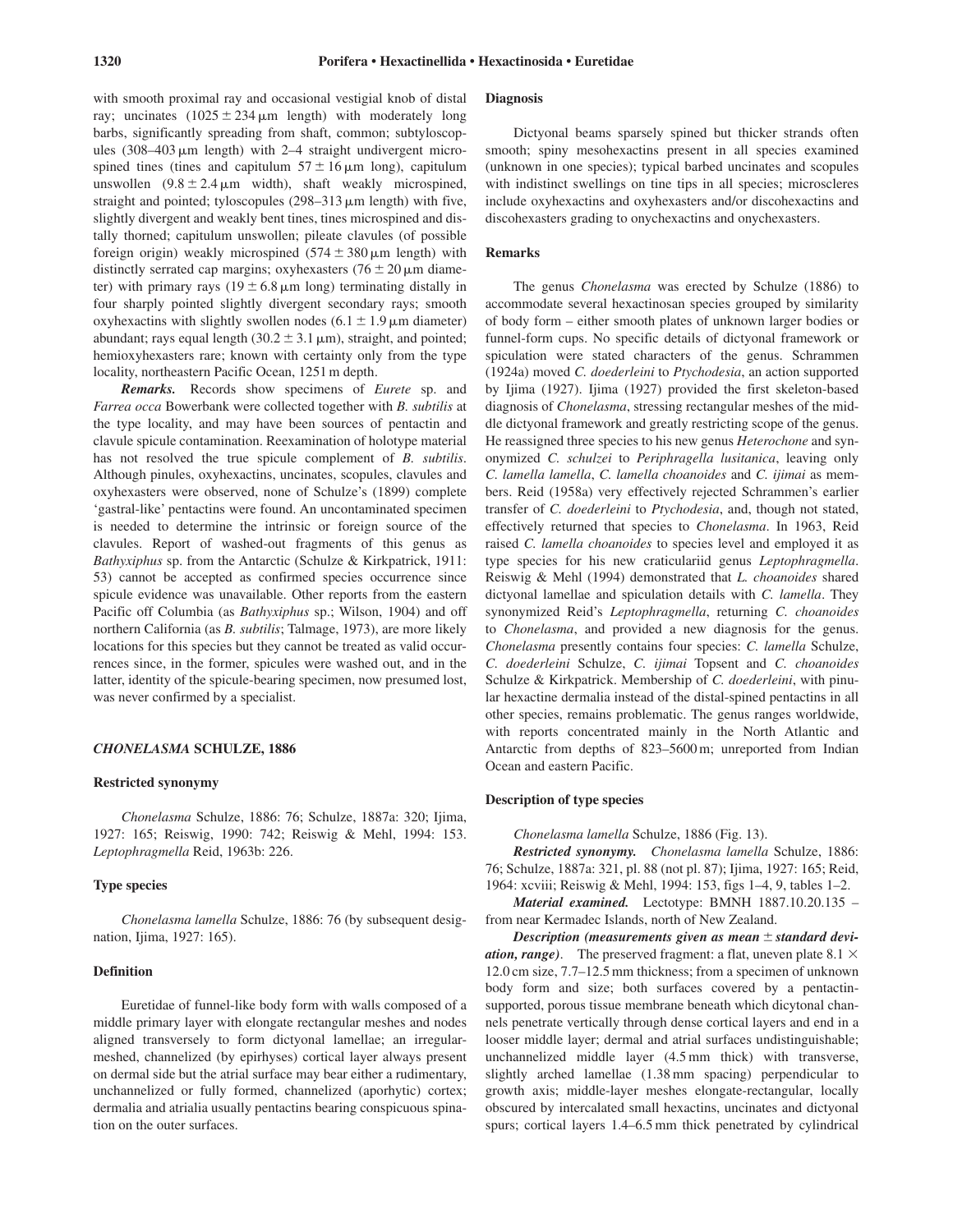![](_page_20_Figure_1.jpeg)

**Fig. 13.** *Chonelasma lamella* and distribution of *Chonelasma*. A–B, the two surfaces of the lectotype. C, wall section showing dictyonal framework and position of most megascleres. D, photograph of thick wall section showing dictyonal lamellae (arrowheads) of middle layer. E, pentactin. F, mesohexactin. G, portion of uncinate. H, scopule from original description (right) and recent review (left, with head magnified). I, oxyhexactin and oxyhexaster. J, discohexactin and discohexaster. K, distribution of *Chonelasma*. (A–B, D–H-left, from Reiswig & Mehl, 1994; C, from Barthel & Tendal, 1994; H-right, I–J, re-scaled from Schulze, 1887a.)

channels,  $0.9 \pm 0.2$  mm diameter, bounded by tight, triangular and rectangular dictyonal meshwork; channels (epirhyses and aporhyses), extend to, and terminate openly at wide-meshed middle layer; dictyonal beams uniformly finely spined; pentactins of both surfaces similar and highly variable in size with coarsely spined outer faces of tangential rays; tangential rays  $(176 \pm 46, 91 - 280 \,\mu m)$ length;  $15.2 \pm 6.2 \,\mu m$  width) terminate bluntly with proclined spines on distal end; proximal ray long  $(384 \pm 201, 63 - 849 \,\mu m)$ length;  $16.4 \pm 6.0 \,\mu \text{m}$  width); scopules  $(219 \pm 27 \,\mu \text{m}$  length) located below dermal and atrial surfaces similar; 3–4–7 straight, slightly divergent tines tipped by indistinct serrated caps and arising from 4-lobed capitulum; tines and shaft finely thorned; uncinates oriented perpendicular to surfaces  $(3.6 \pm 0.8 \text{ mm})$ length;  $18 \pm 3 \mu m$  width) with long barbs slightly spreading from shaft; mesohexactines (rays  $123 \pm 34 \,\mu m$  length) not abundant; rays finely thorned throughout; thorns proclined; microscleres with finely roughened surfaces predominately oxy-hexactins (59%) and -hemihexasters (16%),  $92 \pm 10 \,\mu m$  diameter; disco-hexactins, -hexasters and -hemihexasters grading to onycho-hexactins, -hexasters and -hemihexasters less common (total 9%),  $65 \pm$ 11 µm diameter; irregular forms (triactins, tetractins, pentactins, spiral forms, etc., 16%); known only from off the Kermadec Is., eastern Pacific Ocean, 1152 m depth.

*Remarks.* Schulze (1886, 1887) declared no type specimen for *C. lamella* and based his description upon several specimens, all of which, except the Kermadec Is. specimen, were assigned by Reid (1964) to *C. lamella choanoides*. In Reid's (1963b) reformation of the species, he raised the subspecies to species level, *C. choanoides*, and transferred the latter to *Leptophragmella*, an action later refuted by Reiswig and Mehl (1994). Reid (1964) appropriately designated the Kermadec Is. specimen, still the only certainly known representative of the species, as lectotype.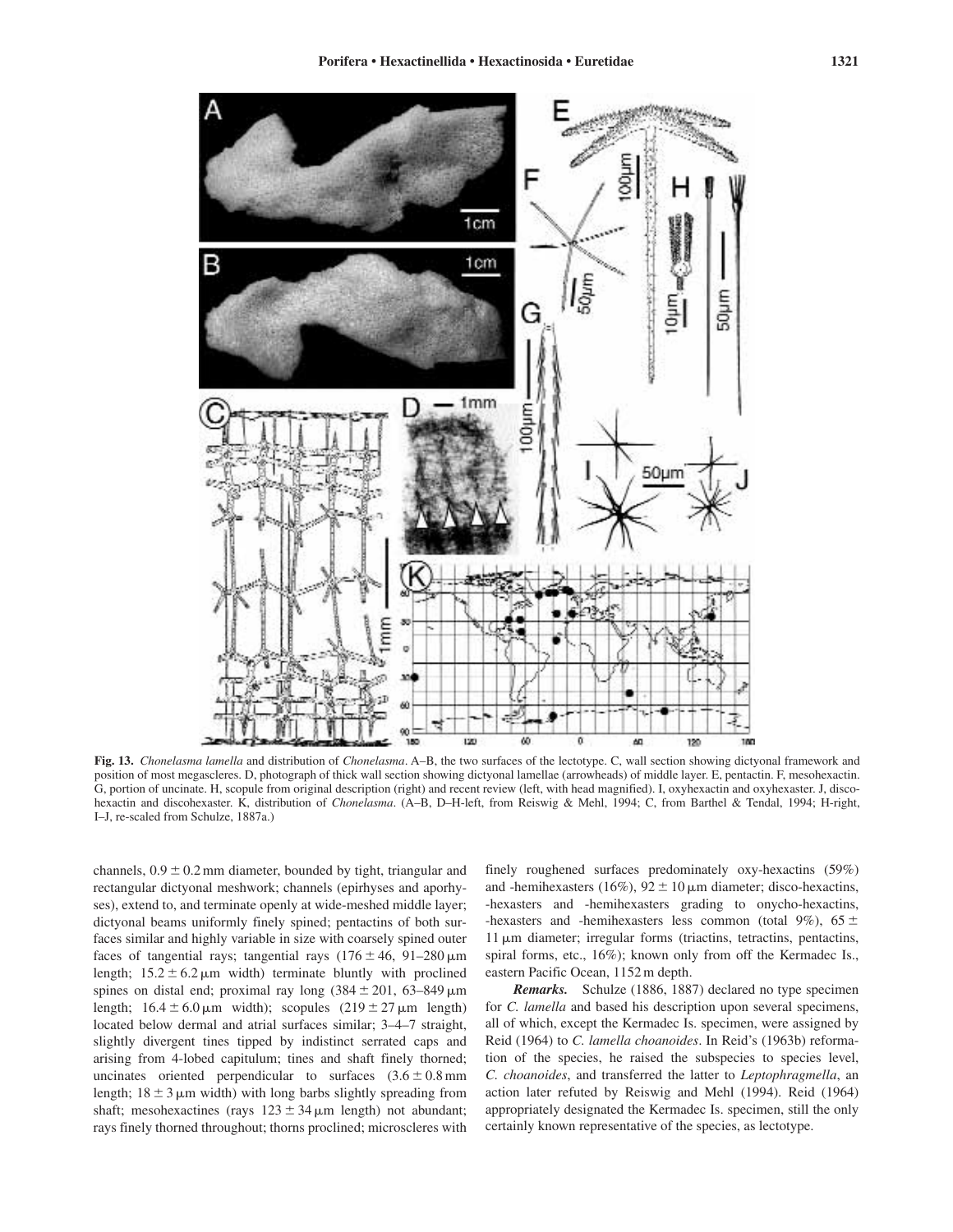# *MYLIUSIA* **GRAY, 1859**

### **Restricted synonymy**

*Myliusia* Gray, 1859: 439; Gray, 1867a: 506; Schulze, 1887a: 87; Ijima, 1903: 25; Ijima, 1927: 165; de Laubenfels, 1955b: E82; Reid, 1963b: 224. Not *Myliusia* Bowerbank, 1869b: 76; Bowerbank, 1869c: 334; Schmidt, 1880b: 52. *Dactylocalyx* (in part) Thomson, 1868: 119.

### **Type species**

*Myliusia callocyathus* Gray, 1859: 439 (by monotypy).

# **Definition**

Body cup-shape when young, flaring to bowl-shape in older specimens, with cylindric or widely open atrial cavity; fundamental wall folded and rejoined to form short radial tubes opening both on outer surface and to atrial cavity; adjacent tube walls often fused; tubes circumscribe external interchannel or cavaedial spaces; dictyonal framework not arranged in rectangular network; frame profusely spined; spines on beams in transverse rows; nodes polyradial, swollen, with conspicuous spined warts; lacking dictyonal spurs, dictyonal strands, sceptrules and uncinates.

# **Diagnosis**

Fundamental wall 2–6 meshes thick; forms with thicker walls have nodes in ranks (arranged in transverse lamellae) and irregular epirhyses and aporhyses; mesh triangular or rectangular; loose spicules as club- or acute-tipped sword-shaped and regular hexactins; pentactins; and discohexasters.

### **Remarks**

The early convoluted history of the genus is detailed by Schulze (1887a). Gray (1859), in erecting the genus for the single West Indian specimen and species, *M. callocyathes*, provided an excellent figure and sparse description of body form, but no information on spiculation. Thomson (1868, 1869) synonymized the genus to *Dactylocalyx*, supported by many later workers. Bowerbank (1869b, c) moved Gray's species to *Iphiteon*, then, with very unfortunate consequences, reused Gray's genus name, *Myliusia*, for an outwardly similar, but structurally very different specimen, *M. grayii*, which was indeed the first of the known living lychniscosan hexactinellids – now known as *Neoaulocystis*. Bowerbank's ill-advised action was accepted by many workers, resulting in widespread contradictory use of *Myliusia* for many years. Schulze (1887a) corrected the problem, replacing Bowerbank's *Myliusia* with *Aulocystis* and reinstating Gray's valid focus of the genus, with spelling corrected, as *M. callocyathus*. Schulze (1887a) ill-advisedly assigned Indo-Pacific specimens obtained by the 'Challenger' to the West Indian type species, *M. callocyathus*, and described the first spiculation pattern for the genus as being of that species. He did not state that the spicule pattern was derived solely from the Indonesian specimens. Our review of spiculation of both populations (that of *M. callocyathus* detailed below) show distinct differences between them; the West Indian population has megascleres with club-end tangential rays and 2 types of discohexasters while the Indonesian population has

acute-tip megascleres and only one type of discohexaster. Schulze's (1887a) claim of oxyhexactins and oxyhexasters is incorrect and is attributable to contamination. On this basis we rename the Indonesian specimens assigned to *M. callocyathus* by Schulze (1887a) and Ijima (1927) as *M. challengeri* sp.nov. (etymology – after the collecting vessel, 'H.M.S. Challenger'), and assign as holotype specimen BMNH 1887.10.20.151 (Little Kei Is.) and as paratype BMNH 1887.10.20.152 (Timor). The genus presently contains four species: *M. callocyathus* Gray, 1859 (West Indies), *M. challengeri* sp.nov. (Indo-Pacific), *M. verrucosa* Ijima, 1927 (Indo-Pacific) and *M. conica* (Schmidt, 1880b) (West Indies). Spiculation of the latter two species remains unknown. Many other species assigned to the genus in the past have been reassigned to other genera. Review of the type specimen of *Dactylocalyx subglobosus* Gray, 1867a, has shown that Ijima's (1927) assignment of the species to *Myliusia* is unsupportable; the specimen is a good *Dactylocalyx*, and is West Indian in origin (the 'Malacca?' label is incorrect).

# **Description of type species**

*Myliusia callocyathus* Gray, 1859 (Fig. 14).

*Restricted synonymy. Myliusia callocyathes* Gray, 1859: 439, pl. 16; Gray, 1860: 497; Gray, 1867a: 506. *Myliusia callocyathus*; Schulze (in part), 1887a: 354, not pl. 103; Ijima (in part) 1927: 214; not de Laubenfels, 1955b: E82, fig. 65: 2. *Dactylocalyx callocyathes*; Thomson, 1868: 119; Thomson, 1869: 713. *Dactylocalyx callocyathus*; Schmidt, 1880b: 54, pl. 8, figs 1–3. *Iphiteon callocyathes*; Bowerbank, 1869b: 76; Bowerbank, 1869c: 333, pl. 23, figs 4, 5, 7.

*Material examined.* Holotype: BMNH 1988.6.27.1 – West Indies. **Other material.** BMNH 1886.6.14.3 – Barbados. USNM 994 – St. Vincent, West Indies. USNM 5423 – Barbados. MCZ 6622I – Grenada. MCZ 6346, 9180, 9181 – Cuba. MCZ 6347 – St. Lucia. MCZ 6348, 6351, 6353, 6359, 9025 – Barbados. MCZ 6356 – location unknown. MCZ 6358 – St. Vincent. MCZ 8174 – Martinique. UWIJ EST 474, 474A – Jamaica.

*Description (measurements given as mean*  $\pm$  *standard deviation (range))*. Cup or funnel shape body with total wall thickness to 3.5 cm; diameter of distal margin to 11.25 cm; height to 6.7 cm; body comprised of thin fundamental wall 2–2.5 mm thick, marginally folded and fused during growth to form an irregular series of short radial parietal tubes 2.2–3.2–3.7 mm internal diameter, 5.6–8.3–9.4 mm outside diameter, to 3.3 cm long, open distally and atrially; atrium bearing apertures to radial tubes, occasional parietal oscula 1.3–1.7–2.2 mm diameter through the wall, and sparse aporhyses 0.4–0.8 mm diameter in radial lines; external (dermal) surface consists of parietal tubes whose round or ovoid aperture margins are slightly flared and often fused to adjacent tubes, bounded by a convoluted system of dermal grooves and pits representing cavaedial or interchannel spaces; dermal epirhyses of same dimensions as aporhyses; dictyonal framework entirely spined; wall 4–6 dictyonalia in thickness, constructed of polyradial nodes each bearing 6–10 beams not aligned in straight rays through nodes; meshes irregularly square to triangular; nodes aligned in transverse lamellae but not aligned in longitudinal strands; internal nodes swollen and ornamented with spined warts; beams  $45 \pm 7.4$  $(27-61)$  µm thick,  $271 \pm 55$  (149–370) µm long, bearing spines in transverse rows; thin cortical layer of 1–2 dictyonalia in thickness covers all wall surfaces with thickened beams and nodes not aligned with internal wall structure, with triangular rotular meshes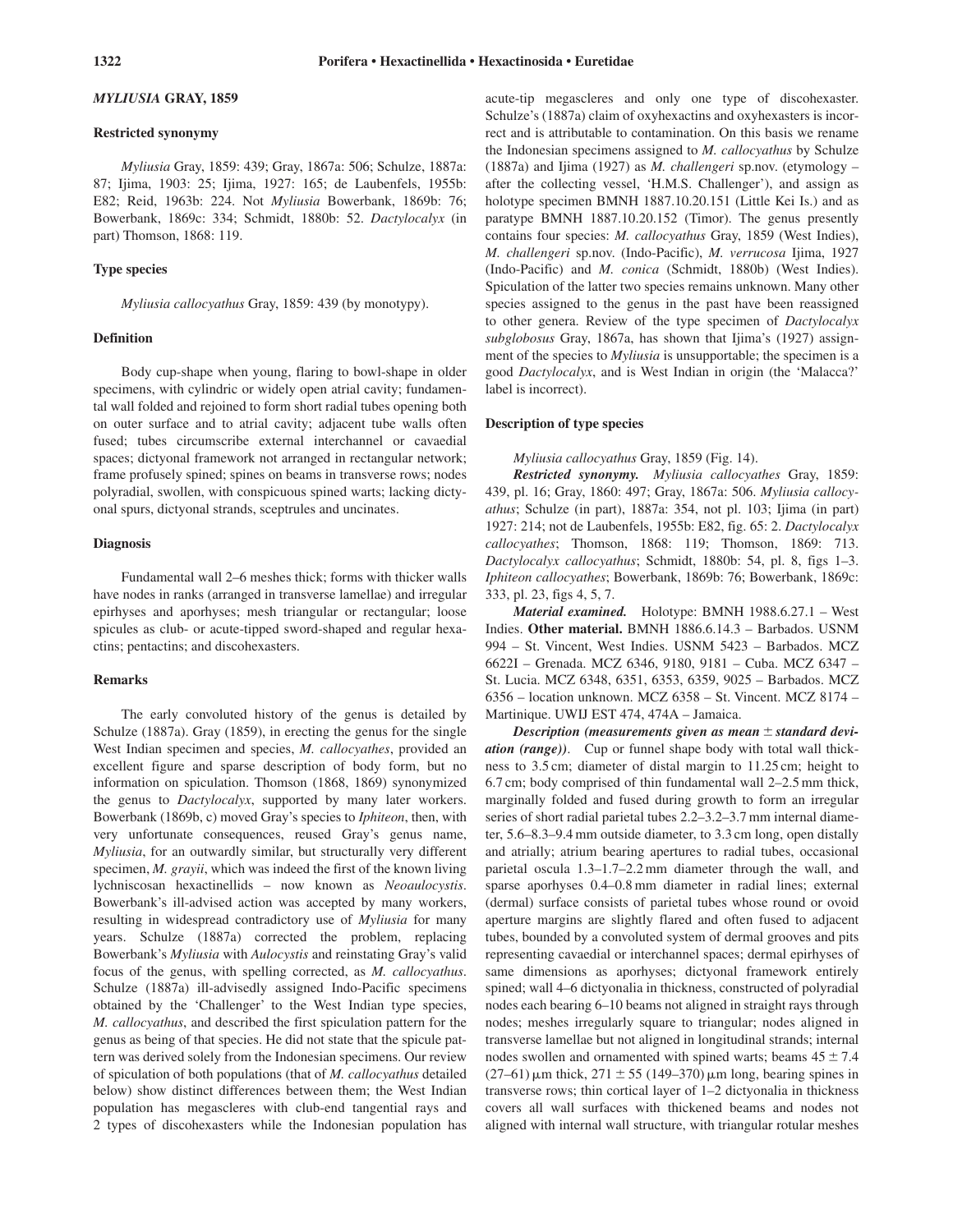![](_page_22_Figure_1.jpeg)

**Fig. 14.** *Myliusia callocyathus* and distribution of *Myliusia*. A–C, upper, lateral and bottom views of the holotype (base encased in plaster of Paris for display attachment). D, longitudinal section of main wall showing alignment of dictyonal nodes in layers; growth direction to left. E, inner dictyonal framework nodes with warts and beams with spines in transverse rows. F, sword-like and regular hexactine megascleres. G, pentactins with long and short proximal rays. H, flori-discohexaster. I, straight-rayed discohexaster with 2 rays omitted for clarity. J, distribution of *Myliusia*.

and without spurs; megascleres: hexactins with isodiametric rough rays in two forms: sword-shaped form with club-tip tangential rays  $103 \pm 23$  (59–161) $\mu$ m long, round-tip distal ray 98  $\pm 26$  (17– 149)  $\mu$ m long, sharp-tip proximal ray 392  $\pm$  154 (131–670)  $\mu$ m long; regular hexactins with all rays club-tipped and equal to tangential rays of sword-form; similar-size pentactins occur sparsely; microscleres in 2 forms of discohexasters, both with short primary rays and 5–8 secondary rays per group: flori-discohexaster  $83 \pm 18$  $(46-136)$   $\mu$ m diameter and straight-rayed, nearly spherical discohexaster  $128 \pm 19$  (84–159) µm diameter; known from throughout the West Indies from depths of 209–1957 m.

*Remarks.* The spiculation of *M. callocyathus* has been partially reported upon by Bowerbank (1869c), Carter (1873c), Schmidt (1880b), but never as a complete set. Our review of the

holotype (all measurements from that specimen) and 18 additional specimens assigned to this species allowed unambiguous determination of the complete spiculation of the species. As noted above, the spiculation described by Schulze (1887a) is inapplicable to *M. callocyathus*, and is now appropriate to *M. challengeri* sp.nov. The two species, *M. callocyathus* and *M. challengeri* are close relatives, sharing similarity of wall: 2 mm or more and six or more dictyonalia in thickness with nodes arranged in conspicuous lamellae. The other two species, *M. verrucosa* and *M. conica*, form walls less than 1 mm and 2–3 dictyonalia in thickness, precluding detectable lamellae. These features allow easy determination of washed out skeletons from the appropriate geographic locations. Many specimens in museum collections are incorrectly identified as belonging to this species.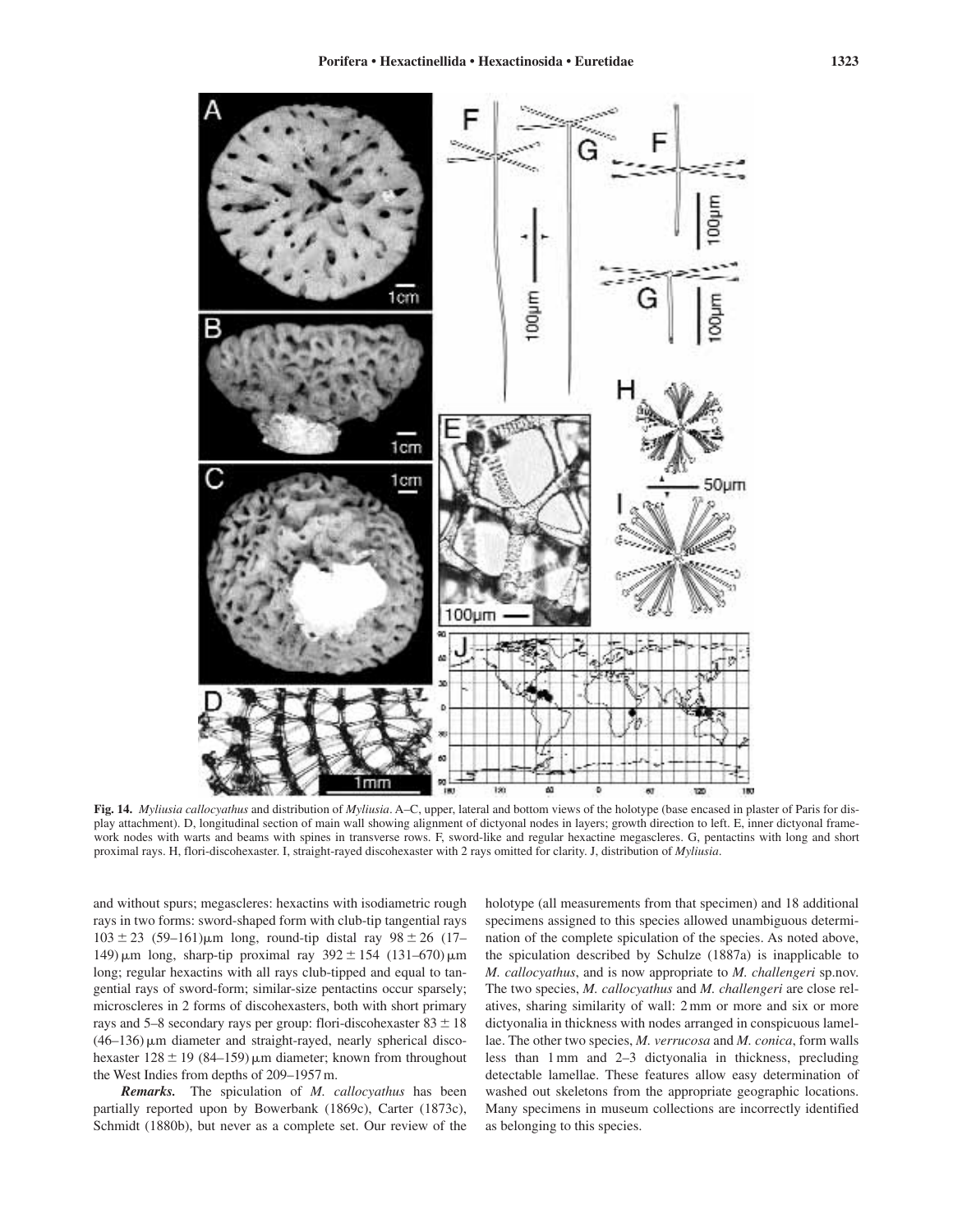### *PERIPHRAGELLA* **MARSHALL, 1875**

#### **Restricted synonymy**

*Periphragella* Marshall, 1875: 177; Carter 1885e: 394; Schulze, 1887a: 299; Ijima, 1927: 203.

# **Type species**

*Periphragella elisae* Marshall, 1875: 177 (by monotypy).

# **Definition**

Club-shaped body composed of thin-walled deep atrial cavity from which emanate thin-walled radial tubes; the latter branch and anastomose externally forming a poorly defined thick body wall; atrium developed directly from expanded lumen of originating tubular unit with primary unchannelized dictyonal wall composed of elongate rectangular meshes; long beams form longitudinal strands; connecting beams aligned in transverse laminae; secondary dictyonal structures of irregular mesh; beams uniformly microspined; megascleres include pentactins or hexactins with short distal ray as dermalia and atrialia, tyloscopules and uncinates; microscleres include oxyhexasters with or without discohexasters.

# **Diagnosis**

Spicule form variable between species, specimens and within specimens; scopule tyles vary from conspicuous to just detectable; scopule tines vary from geniculate to straight; scopule shafts may be distally swollen to acute-tipped; ray tips of dermalia and atrialia may or may not be swollen in different species; mean number of oxyhexactin secondary rays ranges from 2 to 4 in different species.

#### **Remarks**

The genus was formed by Marshall (1877) for his new species, *P. elisae* from the Moluccas. Topsent (1890b) added *P. lusitanica* from the Azores, and later synonymized *Chonelasma schulzei* to it. Ijima (1927) reassigned an unnamed form described by Schulze (1887a) as *P. challengeri* and added *P. parva* and *P. irregularis*, all from Indonesia, to complete the present complement of five species. Paleontologically the genus cannot be differentiated from *Verrucocoelia* Etallon, 1859 (Reid, 1969; Rigby & Mohanti, 1993) and, although these may be synonyms, practice is to assign recent specimens to *Periphragella* and fossil forms to *Verrucocoelia*. The genus is distributed throughout eastern Indonesia to Japan in the western Pacific Ocean and the Azores in the Atlantic Ocean, at depths of 256–1919 m.

### **Description of type species.**

#### *Periphragella elisae* Marshall, 1875 (Fig. 15).

*Restricted synonymy. Periphragella elisae* Marshall, 1875: 177, pl. 12, fig. B, pl. 13, figs 24–25, pl. 14, figs 26–31; Carter, 1885e: 394; Schulze, 1887a: 394, pl. 80, figs 1–2, pl. 81, figs 1–10; Ijima, 1927: 204; Okada, 1932: 50; Reid, 1964: lxxx, textfig. 43a–c.

*Material examined.* Holotype: RMNH Porifera no 28 – Moluccas. **Other material.** USNM 22135 – Japan. BMNH 1898.12.19.23, 1921.11.5.10 – Japan. MCZ 6621, 9027 – unknown location and Japan, resp. BPBM C350a,b,c; 351a, b; 352 – Ryukyu Is.

*Description (measurements given as mean*  $\pm$  *standard deviation (and range), taken from holotype).* Erect funnel with poorly-defined, thick outer wall composed of branching and anastomosing tubes of highly variable diameter; body to 15 cm tall by 5 cm diameter with central smooth-surfaced atrium 10.5 cm long by 3 cm diameter at margin; secured to hard substrate by large spreading basal plate; texture firm but elastic; atrium derived from original thin-wall tubule by upward expansion; primary wall 2.5 mm thick basally, 1.0 mm thick marginally, composed of 3–4 dictyonal layers of regular, elongate, rectangular meshes  $(936 \pm 28 \,\mu m)$ long by  $418 \pm 102 \,\mu m$  wide) with longitudinal beams forming dictyonal strands and connecting beams aligned in ranks forming conspicuous lamellae perpendicular to inner atrial wall; atrial wall projected radially as short, large-diameter tubes open on both lateral body surface and atrium; outer (dermal) surface of primary walls of main funnel and lateral tubes thickened by addition of 1 many layers of irregular-mesh secondary dictyonalia; lateral walls of main radial tubules (5–15 mm diameter) give rise by secondary branching to small-2–4 mm diameter tubules which branch and anastomose on outer body wall between main radial tubes, thickening the overall body wall to 1–4 cm, and ultimately open on the outer body surface by small 2–4 mm diameter apertures; all discrete apertures of atrium and lateral body surface are exhalant and constitute the terminations of the continuous atrial surface; dermal surface as outer surfaces of radial tubes, tubules and the lining of the lateral cavaedial spaces under and between those tubules; dictyonal beams  $(65 \pm 17 \,\mu m)$  thick) uniformly microspined throughout; dictyonal nodes smooth and not swollen; spurs finger-like and spined; framework meshes subdivided by synapticulae and intercalated hexactins; megascleres: pentactins on dermal and atrial surfaces similar of varying size, tangential rays  $181 \pm 31$  (121–250)  $\mu$ m long, uniformly microspined, slightly bowed and terminally swollen; proximal ray  $266 \pm 55$  (146–421)  $\mu$ m long, straight or curved, terminally blunt tapered; vestigial 6th ray as knob-like swelling; tyloscopules  $375 \pm 105$  (155–590) µm long; on both surfaces; with 4 slightly divergent, straight, microspined tines  $67 \pm 17$  (10–115)  $\mu$ m long, shaft smooth, rarely uncinate-like or spined, terminates proximally with distinct swelling; uncinates are rare,  $1.8 \pm 0.4$  (0.8–2.5) mm long (measurements pooled from 5 specimens) with barbs not inclined from spicule surface; microscleres: oxyhexasters  $45 \pm 7$  $(27-69)$  µm diameter with 6–8 µm long smooth primary rays each bearing 2–8 rough sharply-pointed, curved or occasionally straight, secondary rays; disco- or strongylohexasters  $23 \pm 4$  (13–34) $\mu$ m diameter with smooth short  $4 \pm 1 \,\mu m$  long primary rays each bearing 5–7–10 thorned, short, curved or straight secondary rays tipped with barely discernable serrated disks; known from western Pacific, Moluccas to Japan, from 183–675 meter depths.

*Remarks.* In his review of the genus, Ijima (1927) concluded that specimens attributed to *P. elisae* from Japan (Carter, 1885e; Schulze, 1887a) were distinct from Marshall's Moluccas type specimen and suggested denoting them as *P. elisae japonica*, the typical form defaulting to *P. elisae elisae*. The Japan forms were thought to differ from the typical form in having smaller discohexasters and scopules with bent tines and rough shafts. Similarity of spiculation of a new 'Albatross' specimen to the Moluccas holotype prompted Okada (1932) to suggest that all earlier Japan specimens assigned to *P. elisae japonica* by Ijima be designated a distinct species (Okada suggested no name). No later worker has commented on these actions and suggestions. Our review of the Mollucas holotype, and specimens from Ryukyus and Japan (not including Carter's and Schulze's specimens) indicate all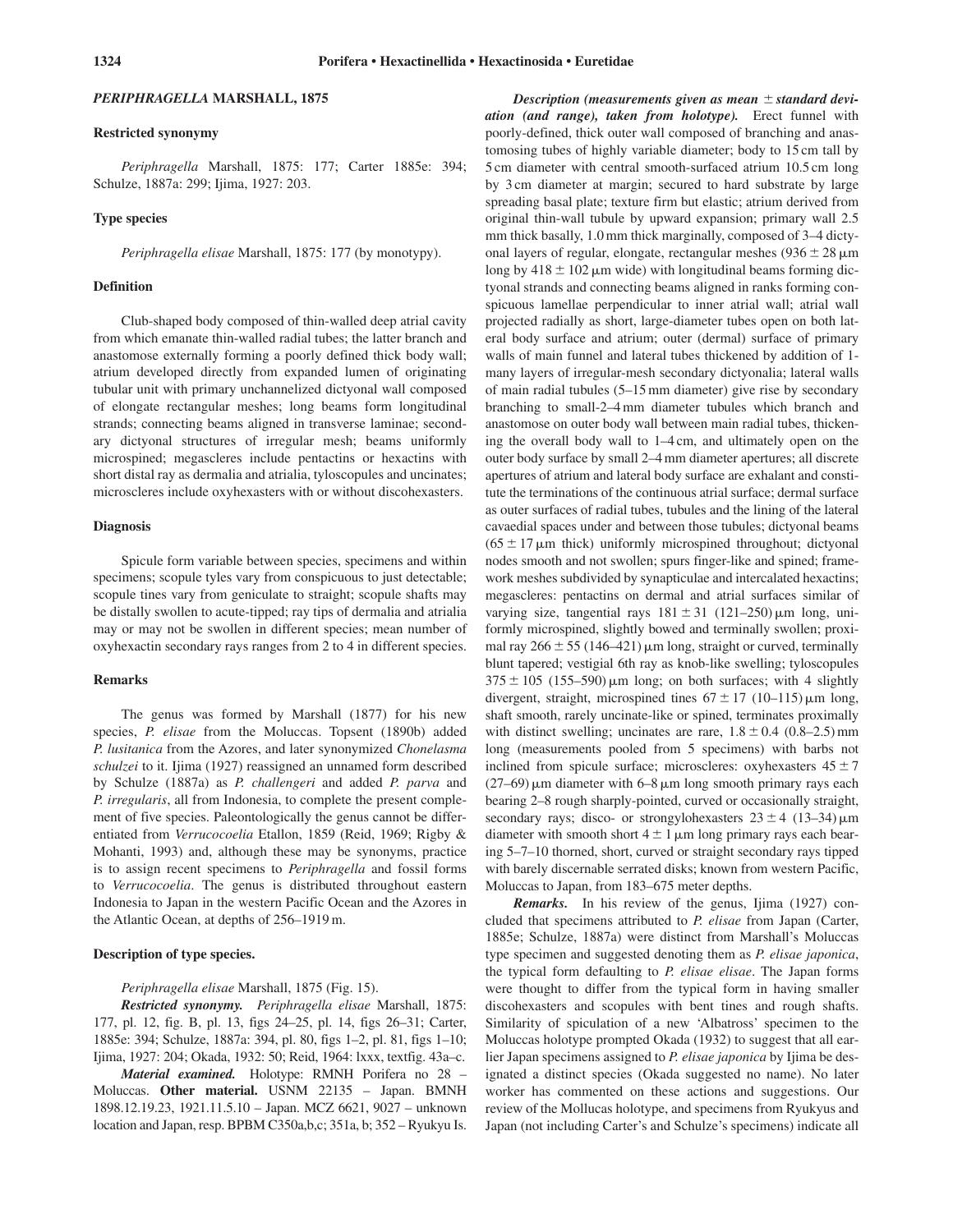![](_page_24_Figure_1.jpeg)

**Fig. 15.** *Periphragella elisae* and distribution of *Periphragella*. A–B, two sides of the holotype as of 9/1998. C, dictyonal frame and spicule distribution in a wall section of smaller tubule of non-type specimen (redrawn from Schulze, 1887a, pl. 81, fig. 2). D, facial view of main atrial framework showing transverse lamellae and elongate meshes (non-type specimen from Ryukyu Is.). E, lamellate frame with elongate mesh of holotype (from Marshall, 1885). F, dermal pentactin (all spicules from the holotype). G, large-tyle scopule with curved tines. H, small-tyle scopule with straight tines. I, uncinate. J, oxyhexaster (axis perpendicular to page omitted for clarity). K, small disco- or strongylohexaster (ditto). L, distribution of *Periphragella*.

of these forms are indistinguishable. Differences in descriptions by the involved workers can be attributed to the great variation in size, form and spination of spicules and to the lack of review of Marshall's type specimen. We find no basis for the differences claimed by Ijima (1927) and Okada (1932) and conclude that no recognizable subspecific taxa exist in this species.

# *PLEUROCHORIUM* **SCHRAMMEN, 1912**

# **Restricted synonymy**

*Pleurochorium* Schrammen, 1912: 251. *Eurete* (in part) Kirkpatrick, 1908a: 21. *Pararete*; (in part) Reid, 1964: cxlvi.

# **Type species**

*Pleurochorium schulzei* Schrammen, 1912: 251 (by monotypy).

### **Definition**

Euretidae with form of an unchannelized, erect, axial tube bearing longitudinal series of lateral oscula, opening either under conspicuous solid, plate-like extensions projecting perpendicularly from lateral tube surfaces, or opening on tubular bases of such extensions; dermalia and atrialia as pentactins; other spicules include scopules, barbed uncinates and small discohexasters.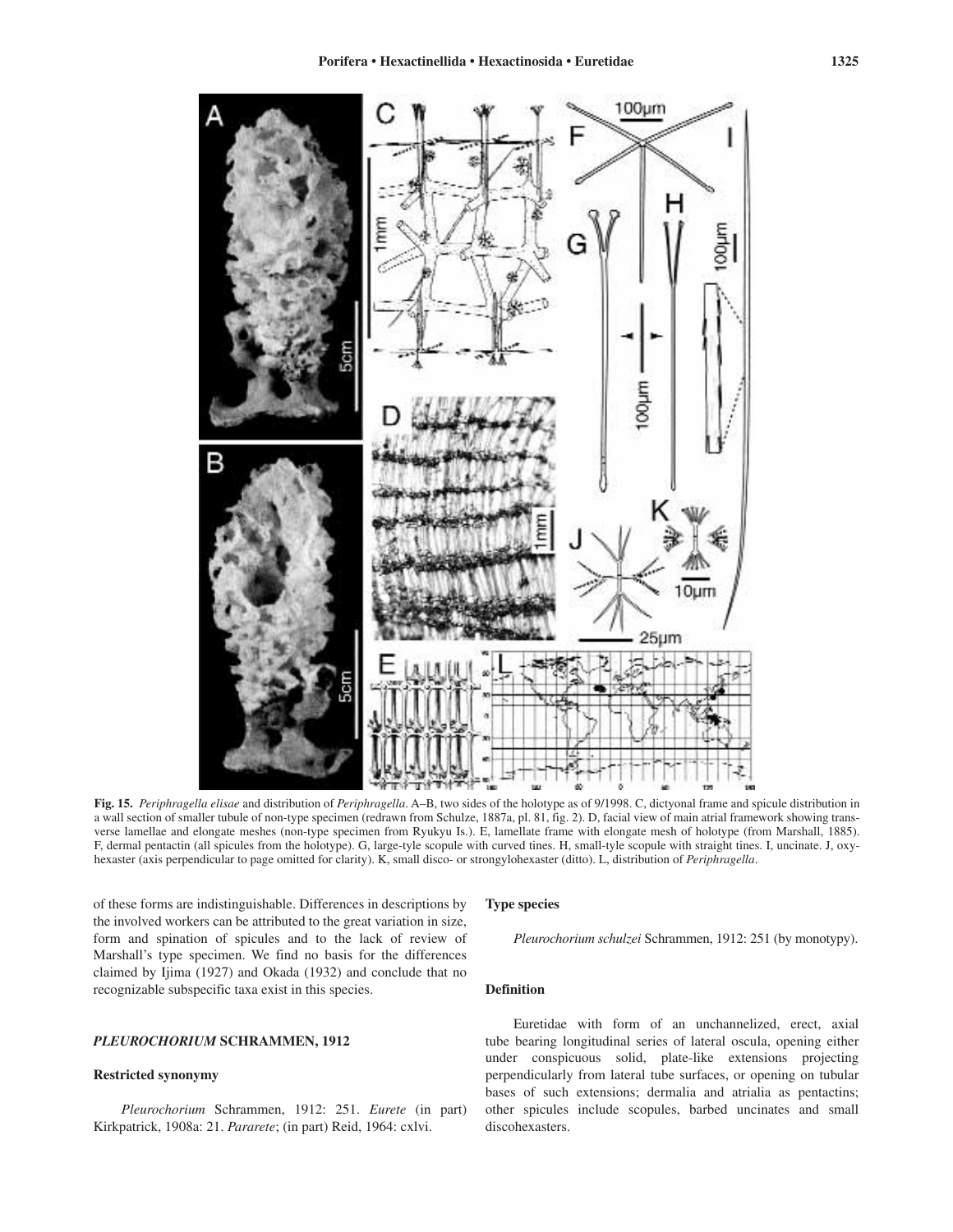![](_page_25_Figure_1.jpeg)

**Fig. 16.** *Pleurochorium.* A, *P. schulzei*† lateral view of lectotype. B–M, *P. annandalei*. B–C, lectotype and paralectotype. D, cross section of lecto-type showing offset angle of lateral appendages. E, upper, and F, lower views of appendages. G, superficial dictyonal frame with mostly triangular meshes. H, dermal pentactin from Maldives specimen. I, hexactin from lectotype. J, tyloscopules from lectotype. K, oxyscopules from lectotype. L, uncinate from lectotype. M, discohexaster from lectotype. N, distribution of *Pleurochorium*: fossil type locality as open circle; Recent specimens as filled circles. (A, from Schrammen, 1912, pl. 27, fig. 4; B–F, I–M, from Kirkpatrick, 1908a, pl. 1.)

# **Diagnosis**

Axial tube open at terminal osculum; lateral oscula in various patterns from a single spiral series to 2 opposite series to 4 alternating opposite series; lateral oscula open either directly from axial tube or from short lateral tubes which form bases of perpendicular projections; internal dictyonal meshes quadrangular while superficial meshes are triangular; nodes not swollen; scopules where known always include tyloscopules but may also include oxyscopules or discoscopules.

# **Remarks**

The genus was originally erected for the fossil species *P. schulzei*. Two recent species, *Eurete annandalei* Kirkpatrick

(1908a), and *P. cornutum* Ijima (1927) were later assigned here by Ijima (1927). Reid (1964) and Lévi & Lévi (1982) supported synonymy of *Pleurochorium* with the closely related genus *Pararete* since loose spicules of the two are almost indistinguishable. However, absence of swollen nodes and distinctive body form of *Pleurochorium* are here considered adequate differences to maintain distinction between the genera. The spiculation pattern of the genus, absent in the fossil type species, is necessarily based upon the recent members, *P. annandalei* and *P. cornutum*. The genus is known from the Upper Cretaceous (Germany) to the Recent (tropical Indo-Pacific). Recent forms are reported from 520–1207 m depth.

# **Description of type species**

*Pleurochorium schulzei* Schrammen, 1912 (Fig. 16A).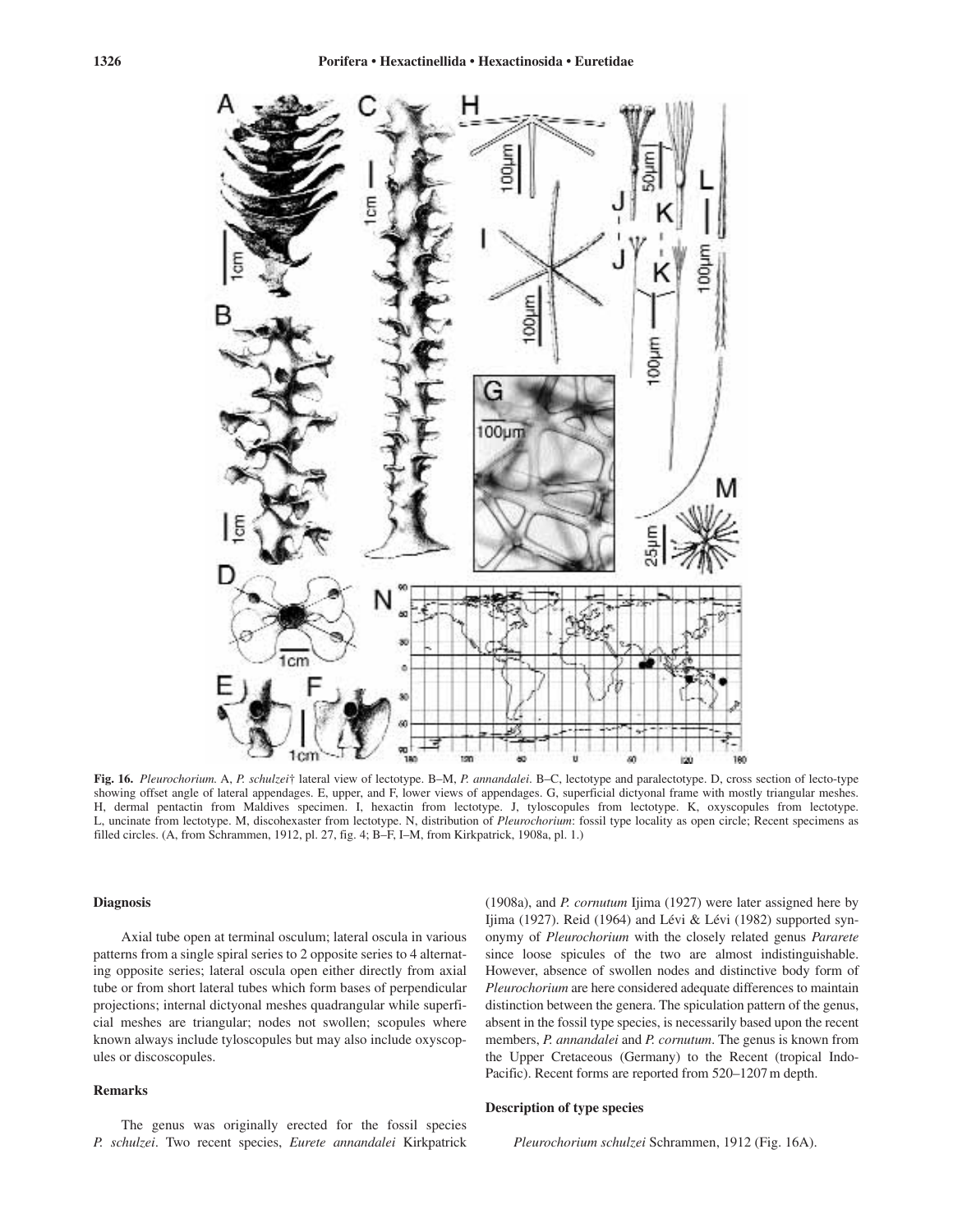*Material examined.* None. Type series (7 fragments) originally in Schrammen's collection; syntypes (4) at IMGP Göttingen reassigned here as lectotype: 432–18 (Schrammen 1912, pl. 27, fig. 4); paralectotypes: 432–19 (ibid., fig. 3), 432–54 (ibid., fig. 5), 432–69 (not figured).

*Description.* Fossil material. Thin-wall axial tube compressed in one plane; tube  $(2-4 \times 6-8 \text{ mm} \text{ diam.})$ , bearing series of thin (0.2–0.3 mm) perpendicular, sheet-like extensions (wings) at regular intervals (4 mm); main wall thickness 0.3 mm; solid extensions arise from and encircle axial tube and extend in plane of compression to 2.5 cm outward and upward as bowl-like flanges; lateral oscula also located in the compression plane at lower intersection of tube and extensions in 2 opposite series; wall unchannelized; dictyonal meshes rectangular in interior and triangular in surface layers; nodes not thickened; beams tuberculate; dictyonal strands in lateral extensions oriented longitudinally, radially and circularly; loose spicules unknown; Upper Cretaceous of Germany.

*Description of comparative species. Pleurochorium annandalei* (Kirkpatrick, 1908a) (Fig. 16B–M).

*Restricted synonymy. Eurete annandalei* Kirkpatrick, 1908a: 21, pl. 1, figs 1–13. *Pleurochorium annandalei* Ijima, 1927: 196.

*Material examined.* Lectotype (here designated): BMNH 1907.8.9.3 (fragments of IM specimen, catalogue number unknown) – Bay of Bengal ('Investigator'), eastern Indian Ocean. Paralectotypes: BMNH 1907.8.9.1, 1907.8.9.2 – same locality. Other material. BMNH 1936.3.4.6 – Maldives ('Mahabis'), northcentral Indian Ocean.

*Description (measurements given as mean*  $\pm$  *standard deviation).* Erect cylindrical, hollow tube 9 cm height, 7–10 mm diam., with fourteen vertical lateral lamellar branch-like appendages (total width 3.5–4.5 cm); lateral appendages perpendicular to central tube; arranged in four longitudinal series; in opposite pairs; lateral appendages saddle-shaped (2–5 mm thick, 1.5–2 cm wide and long); lateral edges curving downwards; with well-defined round orifices (3–4 mm diam.) on both upper and lower surfaces (lateral oscula); appendages distally solid but connected to central tube by means of a short, hollow, tubular stem; internal dictyonal framework meshes regular-quadrate; superficial meshes irregulartriangular; wall thickness 0.5–0.7 mm; layering not apparent; dictyonal strands prominent; nodes not swollen, mixture of true and false types; external nodes with curved spurs; beams  $(49 \pm 8 \,\mu m)$ diam.) smooth; synapticula common; dermalia and atrialia as pentactins (unknown in 'Investigator' specimens but present in Murray Expedition specimens), weakly spined; tangential rays  $(135-231 \times 7-15 \,\mu m)$  bent about  $10^{\circ}$  down from perpendicular; proximal ray same size; hexactins  $(400-450 \,\mu m)$  ray length) uniformly microspined, straight or curved; terminally rounded; large  $(436 \,\mu m \, length)$  dermal tyloscopules with  $4-5$  tines  $(62 \,\mu m \, length)$ geniculate and microspined, distal bulbs beset with numerous recurved thorns; capitulum microspined and slightly swollen; smooth shaft straight or curved, terminally microspined and bluntly pointed; larger  $(694 \,\mu m)$  length) dermal oxyscopules with 5 smooth, lanceolate tines  $(82 \mu m \quad \text{length})$ , capitulum microspined, slightly swollen; curved uncinates  $(1300 \,\mu m)$  length) with prominent low-angled barbs; parenchymal discohexasters (45  $\mu$ m diam.) with short  $(6.3 \mu m \text{ long})$  primary rays each bearing 4 s-shaped secondary rays  $(16 \mu m \; length)$  distally tipped with minute disks; distributed in tropical Indo-Pacific from 878–1207 m depth.

*Remarks.* Kirkpatrick (1908a) was able to obtain some spicule information from the original type series of seven partly macerated specimens, but he was unable to establish dermal and atrial spicules. Specimens obtained by the Murray Expedition from Maldives were in much better condition but Burton (1959a) failed to provide any spicule description in his assignment of these to *E. annandalei*. Superficial pentactins extracted from fragments of the Maldives specimens are included here for completion of the species (*P. annandalei*) and genus spicule descriptions. Similar pentactins are known from *P. cornutum* Ijima.

# *TRETOCHONE* **REID, 1958**

### **Synonymy**

*Ptychodesia*; (in part) Ijima, 1927: 165 (not Schrammen, 1912: 252). *Tretochone* Reid, 1958a: 11; Reid, 1962: 739; Reid, 1963b: 225; Reid, 1964: cxlvi.

#### **Type species**

*Ptychodesia duplicata* Topsent, 1928a: 1 (by original designation).

# **Definition**

Euretidae of erect curved sheet or broad tongue form with edges fused basally to form oblique cone; with transverse ridges and papillae on internal surface and longitudinal slits on external surface; internal and external surfaces anatomically inverted relative to normal sponges; middle dictyonal layer constructed of elongate prismatic meshes and transverse lamellae; channelized with amararhyses, epirhyses and aporhyses; megascleres include pinulated hexactins, regular hexactins, pentactins, scopules and uncinates; microscleres as oxyhexactins to hemioxyhexasters and disco- to strongylohexasters with slight button tips.

### **Diagnosis**

Monospecific (see type species description).

# **Remarks**

See remarks for type species.

# **Description of type species**

*Tretochone duplicata* (Topsent, 1928a) (Fig. 17).

*Synonymy. Ptychodesia duplicata* Topsent, 1928a: 1; Topsent 1928d: 302, pl. 2, figs 1–6, pl. 3, fig. 3. *Ptychodesia doederleini*; Ijima, 1927: 165 (not *Chonelasma doederleini* Schulze, 1886). *Tretochone duplicata* Reid, 1958a: 11; Reid, 1962: 739; Reid, 1964: liii, textfigs 44, 52.

*Material examined.* Holotype: MOM 04 1971 (fragment MNHN P. 4676) – off Misaki, Japan. **Other material.** MCZ 26908 (label *Hexactinella lorica*) – Japan. BMNH 1925.11.01.681 (label *Chonelasma doederleini*) – unknown origin. BMNH 1898.12. 19.8 (label *Hexactinella lorica*; all spicule data reported below from this specimen) – Japan. BMNH uncatalogued (label *Hexactinella lorica*) – Japan.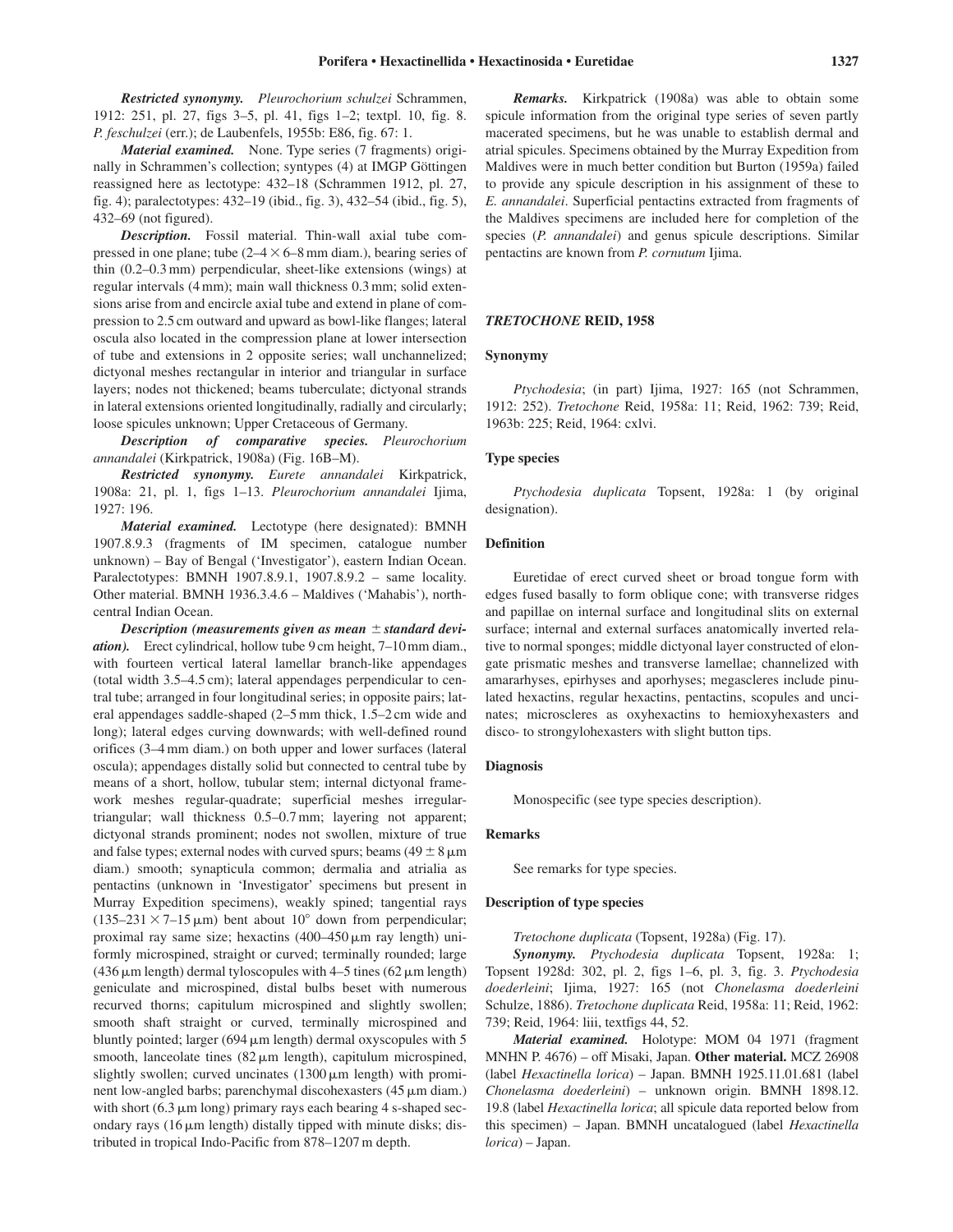![](_page_27_Figure_2.jpeg)

**Fig. 17.** *Tretochone duplicata*. A–B, holotype; view of convex (above) and concave (below) surfaces. C, external surface with aporhyses and slits. D, tangential view of middle framework layer after removal of external cortex, showing lamellae and walls of aporhytic channels. E, ridges and papillae of holotype fragment concave surface. F, section through dermal ridge with cortical layers (c) and amararhysis (a) and arched lamellae in middle framework layer. G–H, diagrams of main wall with view of outer (left) and inner (right) surfaces; amararhyses, indicated by gray shading, connected to exterior by slits (outer side) and accessory oscula on upper ridge surfaces (inner side). I, pinular hexactin. J, rough hexactin and pentactin. K, thorned hexactin. L, small discoscopule. M, strongyloscopule. N, uncinate. O, oxyhexactine and 2 hemioxyhexactine microscleres. P, strongylohexaster. Q, geographic distribution.  $(A-B, E, from Topsent, 1928d, pl. 2); C-D, F, from MCZ 26908; scales: megascleres 50 µm, microscleres 20 µm.)$ 

*Description (measurements given as mean (and range)).* Erect, thin (4–5 mm thick) curved plate (to 40 cm tall by 50 cm wide) with basal lateral margins enrolled and fused to produce a basal cone or funnel; attached to hard substrate by broad, thin basal plate; surfaces reversed relative to normal tubular euretid organization – here internal surface inhalant or dermal and external surface exhalant and equivalent to atrial surface of normal stocks; concave surface bearing parallel transverse ridges (spacing interval 1.1 cm) and papillae to 2 cm high bearing sparse openings as accessory oscula, 1.26 (0.92–1.67) mm diameter, on apices or upper surfaces, and densely crowded openings of epirhyses, 0.65 (0.43–0.92) mm diameter on main wall and all surfaces of ridges/papillae; outer concave surface with conspicuous exhalant slits 1.35

(0.68–2.00) mm wide and usually 20–50 mm long, oriented mainly longitudinally but often radiating in fields – not closely corresponding with ridges/papillae on opposing face; areas between slits bear round aporhytic apertures 0.79 (0.41–1.41) mm diameter, arranged in rows parallel to slits; dictyonal frame of 3 layers: lowdensity middle layer bounded by dense cortical layers; middle layer of elongate rectangular or prismatic meshes  $(0.8-1.1 \text{ mm} \times$ 0.4–0.5 mm sides), elongate beams forming longitudinal strands, short beams aligned in transverse lamellae arched distally, ending tangentially on outer surfaces; middle layer extends into ridges/ papillae; dense cortical layer (0.8–2 mm thick) of smaller rectangular and triangular meshes (0.22–0.34 mm sides) and thickened beams covers all surfaces of the middle layer, including ridges and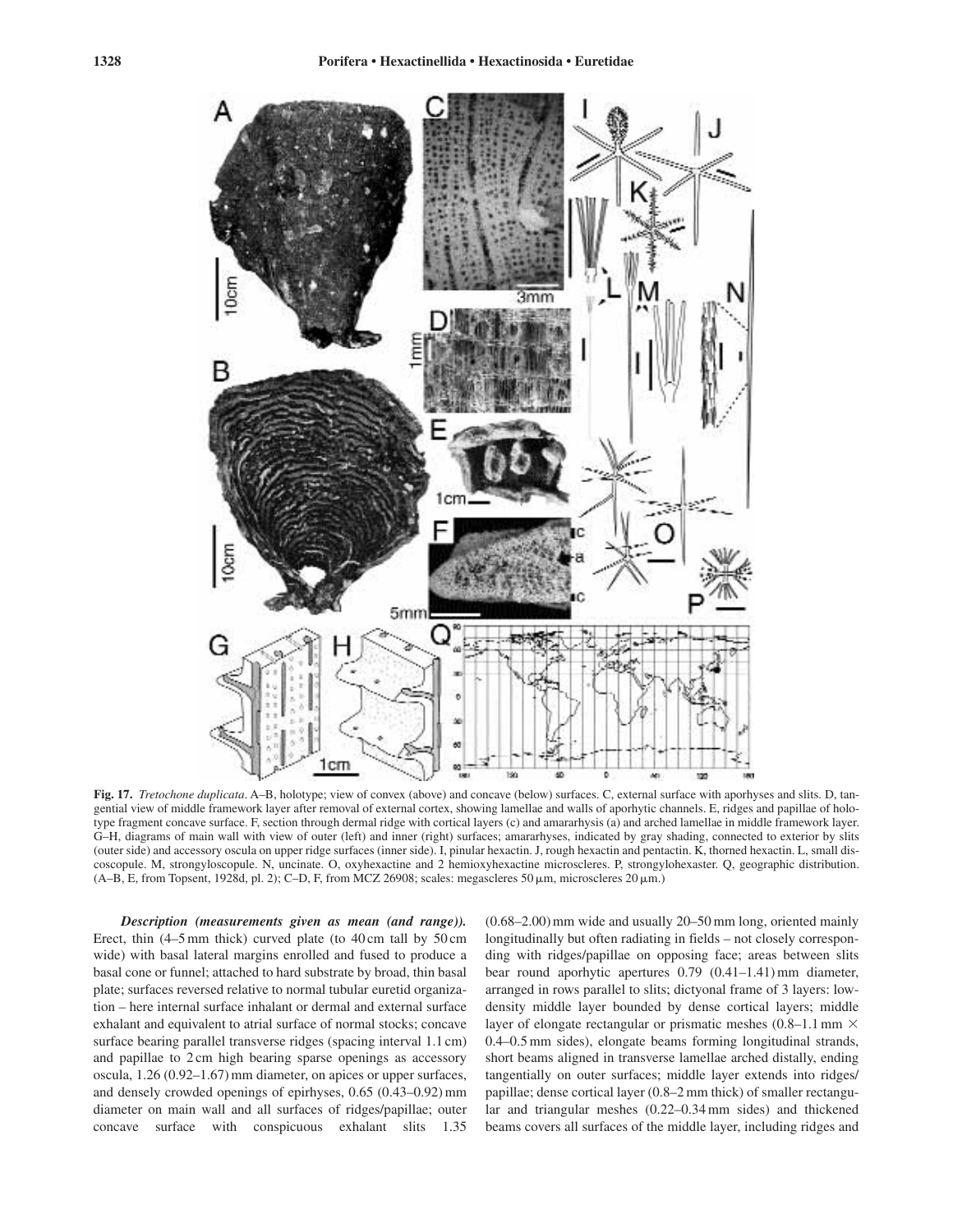papillae; cortex represents close-spaced, tangential extensions of middle layer lamellae, hence part of primary wall (not secondary addition); epirhyses of main body wall penetrate cortical layer and open into middle layer without continuation as discrete channels; aporhyses of main body wall penetrate cortical layer and continue through middle layer to opposite cortex; defined in middle layer by triangular-meshed dictyonal walls but channels are traversed by longitudinal beams of middle layer (not empty gaps); channelization of ridges/papillae probably mixture of epirhyses and aporhyses; amararhyses as system of separate longitudinal channels 2.3 (1.9–3.1) mm diameter lying within middle layer just under cortex of concave surface; each amararhysis extends from base to growing distal margin and branches only into ridges/papillae to open by accessory oscula on concave surface and by longitudinal slits on convex surface; adjacent amararhytic units not connected; amararhyses surfaces consist of openings of channels homologous to aporhyses; external nodes with spurs well developed only on concave (dermal) surface; dictyonal beams  $(50 \,\mu m)$  thick) uniformly microspined (spines  $2-4 \mu m$  height); longitudinal strands not thickened; synapticula present; nodes not swollen, primarily regular but some nodes polyradial in cortices; megascleres (locations undetermined) fine-spined pinular hexactins with club-shape pinule ray 90  $(51-127)$  µm long, sharp-tipped tangential rays 104  $(75-126)$  µm long and proximal rays 121 (70–339) µm long; rough hexactins with round-ended rays 99  $(58-152)$   $\mu$ m length; similar rough pentactins with tangential rays  $144 (65-253) \mu m$  long, proximal rays 170 (80-387)µm long; thorned hexactins with pointed rays 105 (66–152)  $\mu$ m long bearing spines to 13  $\mu$ m-long; smaller disco- to subtyloscopules 309 (217–411) µm total length, head 54  $(32–68)$   $\mu$ m long with sharp 4-lobed basal inflation bearing 3–8 retrospined tines bearing small discoid terminal buttons, and straight shaft with fine uncinatous ornamentation; larger strongylscopule 442 (315–585) μm total length, head 93 (53–125) μm long bearing 3–5 stout microspined tines, with straight shaft ornamented with insignificant uncinatous spines; uncinate 2.96 (1.65–3.90) mm long bearing moderately inclined barbs; microscleres: microxyhexactins to irregular hemioxyhexasters  $82(53-106)$  µm diameter with very finely rough secondary rays; disco- to strongylohexasters with highly variable lengths of primary and secondary rays, 36  $(22-57)$   $\mu$ m diameter, with rough secondary rays ending in very small discoid terminal buttons or blunt ends; known only from Sagami Sea, Japan at unknown depth.

*Remarks.* Early history of the genus and species was reviewed by Topsent (1928d) and Reid (1962). The species was well known to Ijima as dead frameworks used by other hexactinellids for attachment. He referred to the form in early publications (Ijima, 1898, 1903, 1904) as *Hexactinella lorica*, a *nomen nudum* (Reid, 1962), borne by many museum specimens. Ijima, after consulting with Schrammen, accepted his advice to assign the sponge to Schrammen's *Ptychodesia* (Topsent, 1928d), but incorrectly determined the species to be Schulze's (1886) *Chonelasma doederleini*. The form was thus first described as *Ptychodesia doederleini*, within Euretidae, in Ijima's posthumous 1927 publication. Topsent accepted the family and generic position but, realizing the form was distinct from Schulze's species, redescribed it as *Ptychodesia duplicata* (1928a, 1928d). After comparing *P. duplicata* with Schrammen's fossil type species, *P. papillata*†, Reid (1958a) decided that the two forms differed in basic structure, prompting his reassignment of *Ptychodesia* (with only fossil members) to Craticulariidae and creation of a new euretid genus, *Tretochone*, for *P. duplicata*. Topsent recognized epirhyses, aporhyses and amararhyses as skeletal channels in his original description, but Reid (1962) inexplicably considered the two smaller apertures to be ostia and postica and concluded that true epirhyses and aporhyses were absent. In *Tretochone*, these elements penetrate the cortical layers of the primary dictyonal framework as gaps in the silicified structure – they are true channels and not simply apertures. The apertures on the convex surface lead to channels that traverse the entire middle wall layer – they are not complete gaps in the primary framework, but are circumscribed by special sets of dictyonalia forming recognizable bounding walls. We consider these to be true epirhyses and aporhyses, necessitating a modification of the definition of the family Euretidae. The physical robustness and persistence of the main framework after death, due to the strong cortices, explains the near ubiquity of heavily encrusted, washed-out specimens in museum collections and the lack of data on spiculation in descriptions of this species. The first figures and spicule measurements provided here are consistent with all previous mentions of occasional spicule occurrences.

# *VERRUCOCOELOIDEA* **REID, 1969**

### **Synonymy**

*Verrucocoeloidea* Reid, 1969: 485.

#### **Type species**

*Verrucocoeloidea burtoni* Reid, 1969: 485 (by original designation).

# **Definition**

Euretidae in the form of a plicate funnel, terminally open, with tubular, lateral outgrowths from external wall; central atrium invaded by longitudinal series of ingrowths which spread apically (internally) to form a discontinuous secondary atrial lining, thereby defining a ring of interconnected subatrial longitudinal tunnels; loose spicules include pentactins, hexactins, tyloscopules, uncinates, oxyhexasters and discohexasters.

# **Diagnosis**

Monospecific (see type species description).

# **Remarks**

See remarks for type species.

### **Description of type species**

*Verrucocoeloidea burtoni* Reid, 1969 (Fig. 18).

*Synonymy. Verrucocoeloidea burtoni* Reid, 1969: 485, figs 1–8.

*Material examined.* Holotype: BMNH 1967.5.23.1 – off Brunei, Borneo. Paratype: BMNH 1967.5.23.2 – same locality.

*Description (measurements given as mean*  $\pm$  *standard deviation).* Holotype is erect funnel 11 cm tall; 2.9 cm wide; secured to substrate by basal plate from which extends nearly smooth, conical stalk grading into main body funnel; external surface with prominent, tubular lateral outgrowths, 5–9 mm diam., open distally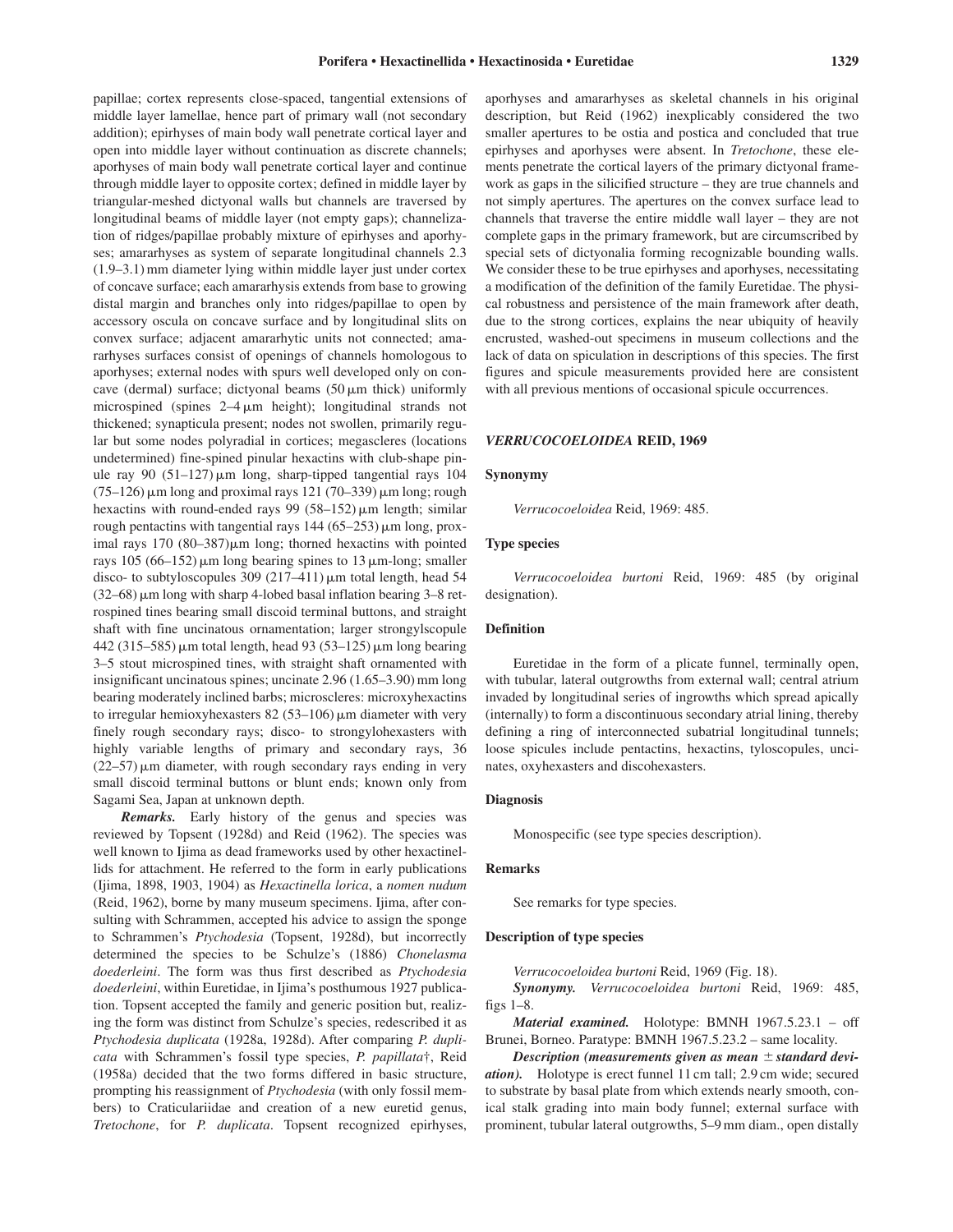![](_page_29_Figure_1.jpeg)

**Fig. 18.** *Verrucocoeloidea burtoni*. A–B, lateral view of holotype (A) and paratype (B). C, diagram of cross-sectional segment showing relation of atrial ingrowths to main body wall (light surface). D, photograph of dictyonal framework including 3 lamellae (growth direction to left). E, dermal pentactin. F, most common subtyloscopule with enlarged subtyle showing thorns. G, less common irregular subtyloscopule. H, uncinate. I, small hexactin. J, regular discohexaster. K, hemidiscohexaster (diaster). L, oxyhexaster. M, geographic distribution.

as accessory oscula; arranged in 5–6 nearly longitudinal series; lateral outgrowths rudimentary and hood-like just above stalk; color dull orange; epirhyses to 1 mm diam. present only in superficial secondary layers over outer grooves of plicate body wall; within atrium, inner edges of wall plications bear longitudinal series of ingrowths 4–6 mm wide, extending ca. 5 mm into atrium lumen forming incomplete secondary atrial lining; primary dictyonal framework with prominent longitudinal strands gradually spreading (curving) to wall surfaces, regular, layered (2–3 layers) with longitudinal elongate rectangular meshes,  $940 \times 320 \,\mu m$ ; mixed rectangular/triangular meshes in transverse lamellar sheets; regularity obscured in places by intercalated small hexactins; secondary external dictyonal meshes of surfaces less regular, with common synapticula and triangular meshes; dictyonal strands prominent; orientation parallel to axis of growth, often with slight lateral spreading; beams connecting dictyonal strands arranged to form transverse lamellae; nodes not swollen or ornamented; dictyonal beams smooth, rarely microspined, 20–85  $\mu$ m diam.; external spurs finger-like, microspined; atrial spurs to  $600 \,\mu m$  long;

dermalia and atrialia as pentactins with unequal length  $(266 \pm 44)$  $\mu$ m) tangential rays slightly bowed, microspined and terminally blunt; proximal ray smooth or microspined,  $150-250 \,\mu m$  length, terminally blunt; free hexactins with straight or slightly curved rays unequal in length  $60 \pm 20 \,\mu m$ , microspined and terminally blunt; subtyloscopules  $429 \pm 62 \,\mu m$  length, in dermal and atrial surfaces, with six to eleven divergent, straight, microspined tines  $96 \pm 14 \,\mathrm{\mu m}$ length, terminate as club heavily beset with numerous, proximally directed, curved thorns; shaft smooth, straight, capitulum slightly swollen, smooth  $14 \pm 3$   $\mu$ m wide but occasionally nearly discoid in form; straight or curved uncinates,  $3.6 \pm 0.7$  mm length, with barbs outwardly curved, divergent from shaft; regular discohexasters abundant  $48 \pm 12 \,\mu m$  diam. with short  $(6 \pm 1 \,\mu m)$  primary rays bearing 2–4 slightly curved secondary rays tipped with minute four-pronged disks; irregular hemidiscohexasters with full primary and secondary rays developed in only one axis (diasters of Reid, 1969), common; oxyhexasters  $58 \pm 28 \,\mu$ m diam. with 2–4 curved, secondary rays; primary rays short  $5 \pm 1 \,\mu m$ ; known only from off Borneo, 200 m.